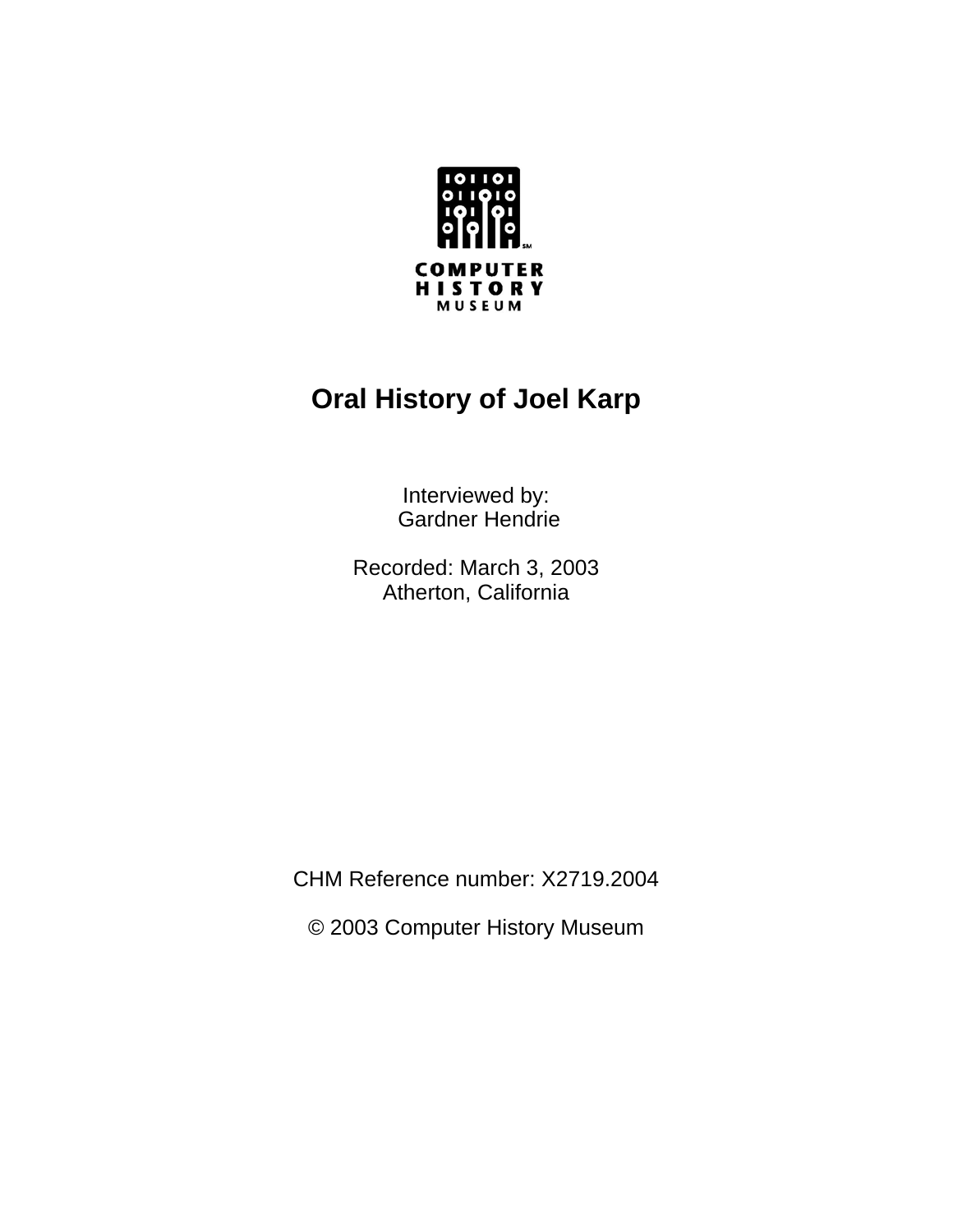**Gardner Hendrie:** Alright. Well we have with us today Joel Karp, who has very graciously agreed to be interviewed for the Computer History Museum's oral history project.

**Joel Karp:** Oh, this is my pleasure.

**Hendrie:** Good, well I'm glad. What I might like to start, if I could Joel, is with some questions about your early life before you became an engineer. Could you just tell me where you grew up? Did you have brothers and sisters? Some things like that.

**Karp:** Sure. I grew up in a suburb of Boston called Chelsea, Massachusetts, which is just to the north of Boston. And it's basically a small working-class type town. My early life was I think quite normal. I went to school and had friends and played "War" and "Cowboys and Indians" and all that sort of stuff. I got into music I guess when I was in junior high school, but maybe even in elementary school. I started playing in the band. I was playing the sousaphone, which, you know, that huge tuba that wraps around your body. And it was ah.. you know, I had to carry that in parades and stuff like that. But it was- what- a few years after I started playing that, I asked my parents to get me a trombone, so that became my main instrument.

**Hendrie:** How did you get into music? Were either of your parents musically inclined people?

**Karp:** My mother had a lot of natural talent. She was one of these people that could sit down and just play any song that you could, you know, that you could hum to her. She could just play it with full two hands, chords and so forth. And she wrote some songs in the early 50s and actually she and my father produced a few records, which actually made it onto the Boston pop charts, but I don't think they really got much further than that. But they were the typical kind of 1950s type of pop music.

**Hendrie:** So this is a very musical family, definitely.

**Karp:** <Laughs>. Yeah well at least there was, you know, I knew where my interest came from. It certainly came from my mother's side. On my father's side, he didn't play anything.

**Hendrie:** Did you have brothers and sisters?

**Karp:** I have one sister a few years younger than me. She's currently living in Las Vegas.

**Hendrie:** What did you parents do? What did your father do? Did your mother stay at home? Did she have a job? A little bit about the environment which often gives hints as to why people ended up where they did.

**Karp:** Well, my mother stayed at home. She never worked. She didn't drive a car. My father took her everywhere. My father was kind of a businessman. He did a number of different things as I was growing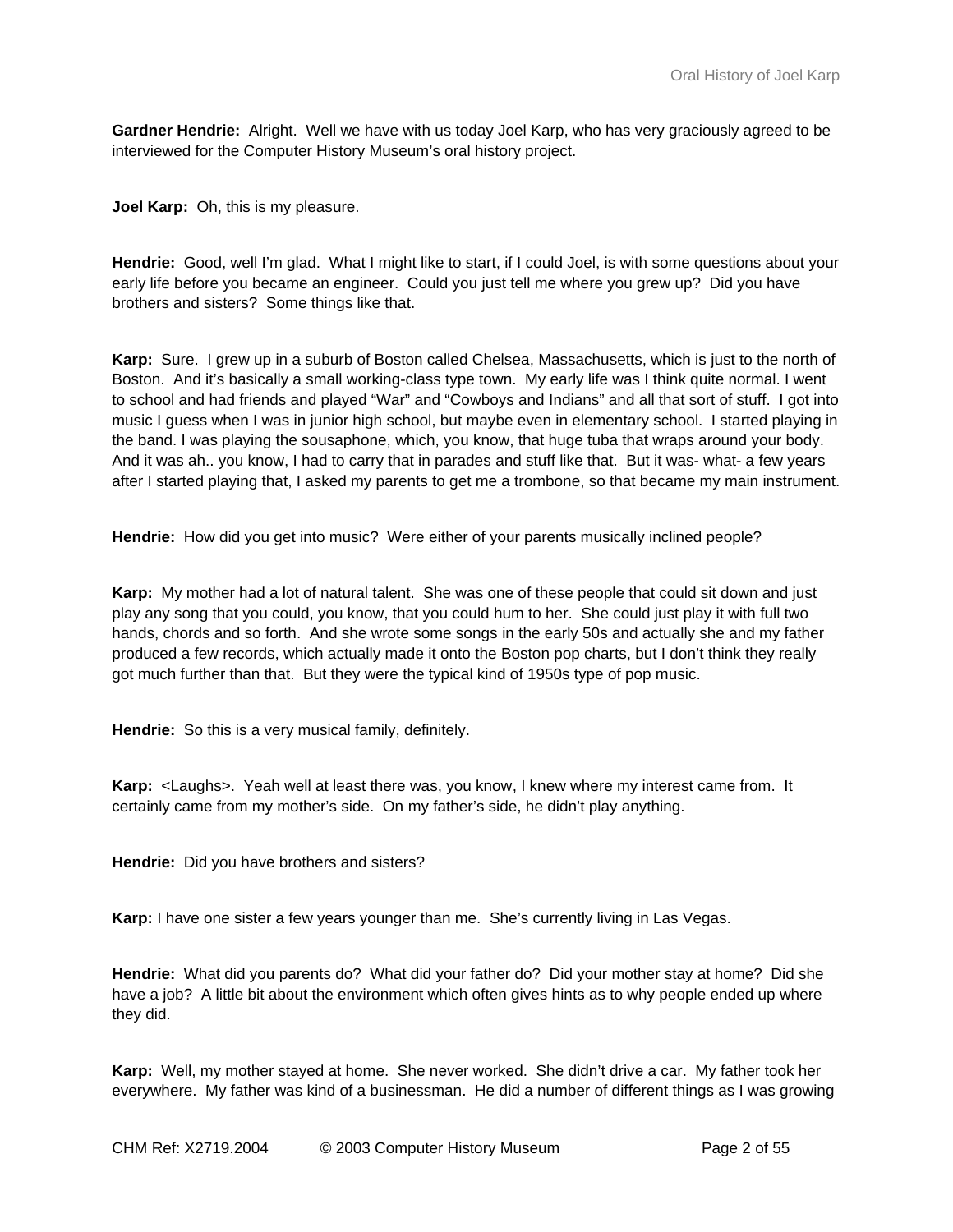up. He'd run his own business. I mean nothing really- nothing major, just kind of ah... mom and pop type stuff. And they were actually fairly simple people. Neither of them went to college. My mother graduated high school. She grew up in Providence, Rhode Island. My father came over from Russia at the age of thirteen and was thrown into the Chelsea school system without even being able to speak any English. So he basically- I don't even think he got through the first grade. <Laughs>. And so he was completely self-taught. And then during the war he did things like work on the ships in the Boston naval shipyard, painting and the whole- see he had really, really terrible jobs. He actually would have gone into the service, but he had a disability because of having had tuberculosis as a teenager. So uhm... they struggled. And they really struggled to put me through college. They had to take out an extra mortgage on their house and things like that. And it was a lot cheaper then than it is now, as you know. But they got me through MIT and, you know, that was I think what really got me going in this industry.

**Hendrie:** When you were growing up, do you remember what you thought you might want to do when you grew up?

**Karp:** There was a period when I wanted to be a musician. And that was my dream. And I would say that would have been in my early teens. But basically, I kind of hate to say this, but probably the reason I became an engineer was because I was lazy, because engineering, science, math, those things always came very easy to me. Music was hard. I mean sitting in a chair and putting your trombone in your face for eight to ten hours a day is really tough. <Laughs>. And I didn't have- I really lacked that kind of drive to actually become a truly, you know, a professional musician. And so somewhere in during thesomewhere in high school I kind of dropped the dreams to become a musician and basically started concentrating on the scientific subjects, which I did very well in math and science in high school. I did terrible in English and, you know, the typical engineer I guess.

**Hendrie:** Yes, exactly. I can relate to that. When you were thinking about going on to college, what sorts of places did you think you might want to go?

**Karp:** Well, when you grow up in Boston, MIT is the gold standard.

**Hendrie:** As an engineer, yes.

**Karp:** Every, every mother wants her son to go to MIT. And I remember, even as a kid, we'd be driving passing through Cambridge and my mother would point to that place and say, "Someday I want you to go there." <Laughs>.

**Hendrie:** Oh, so there was some subtle direction here.

**Karp:** Right. So in high school when it came time to decide where to go, I didn't apply to a whole bunch of places. I applied basically to three schools. And I covered the gamut. I applied to Northeastern in Boston, which was a slam dunk. So you knew, you know, there was no problem getting in there. I knew for sure I had a college to go to. The place I really wanted to go to was MIT, however what I do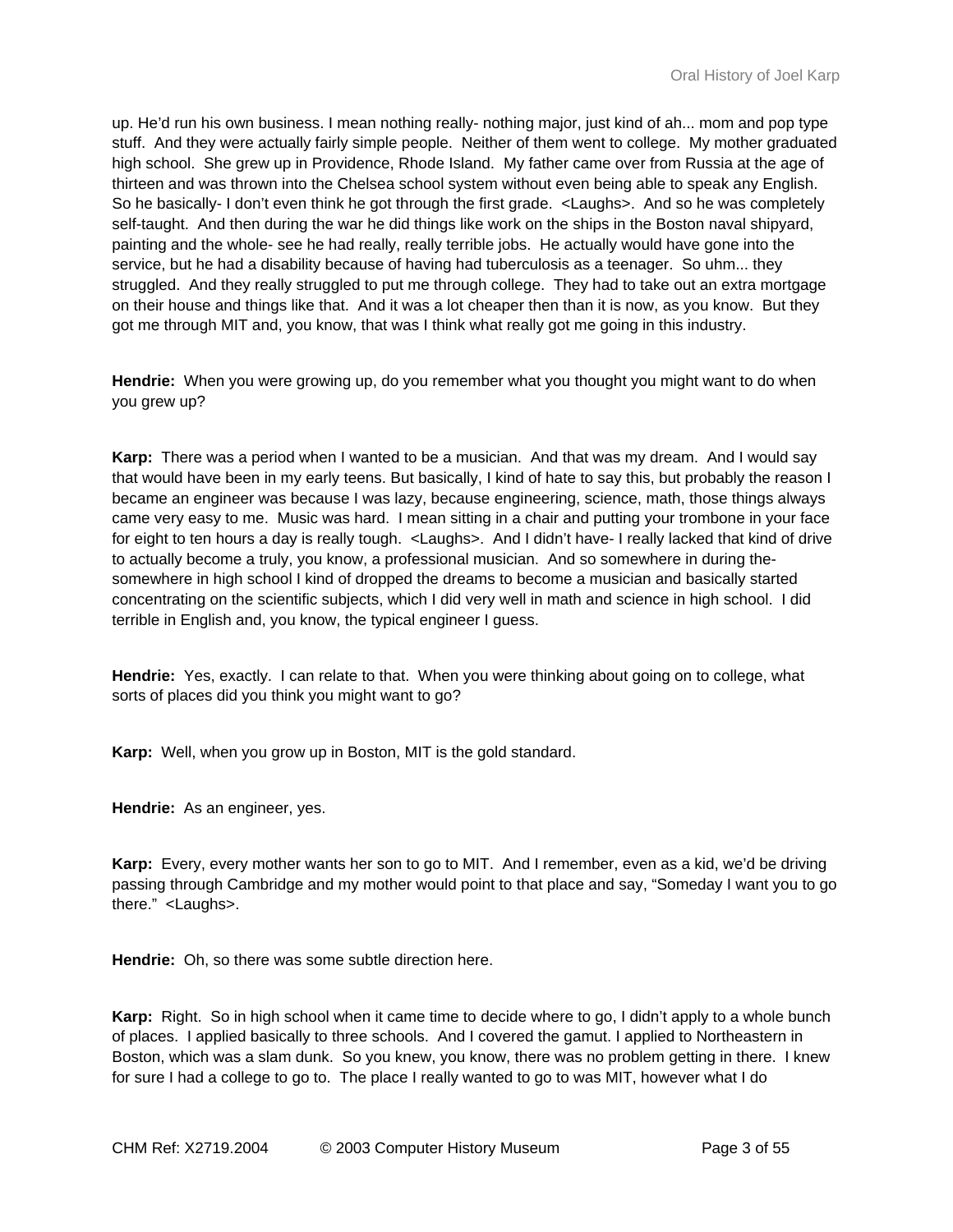remember is that the high school guidance counselors actually tried to convince my parents not to waste the ten dollars to send in the application to MIT.

**Hendrie:** They were saying it's too hard to get into the competition school.

**Karp:** They said, "Your son is not MIT material." <Laughs>. And but they decided to blow the ten dollars anyway, and I'm glad they did. So other than MIT, the only other college that I applied to was Brown University. And I didn't technically get in to Brown. I got a letter from them which more or less said-- I had told them when I interviewed them that I really wanted to go to MIT. If I got in there that was gonna be first choice. The Ivy League schools, they never like to be turned down. So they wrote this letter that said, "If you don't get into MIT, let us know." <Laughs>. "But otherwise we're not going to accept you." <Laughs>.

**Hendrie:** So that makes their statistics look better.

**Karp:** Right. So actually since I got into MIT I never really had to let them know anything. But that was really my experience as far as, you know, applying to colleges.

**Hendrie:** So you went to MIT. There's a lot of engineering courses at MIT in all sorts of fields. What did you think you wanted to do when you got there? Did you know when you went in you wanted to do electrical engineering?

**Karp:** I think probably the seeds of the electrical engineering stuff were set in early. I did the usual crystal radio sets and I built Heathkits and things like that. And so I kind of had some interest in the electronics side, so I don't really remember ever giving it that much thought. I just kind of went there and said, "Yeah, I'll be an electronic engineer." It just seemed like the right thing to do.

**Hendrie:** Did you have any specialties or any particular things you focused on and took extra courses in?

**Karp: T**he thing that really clicked the most for me was the circuit design type of stuff, which I didn't really get into till senior year of college. But I really liked that. And I had an opportunity after my junior year I worked at a company that summer before my senior year and this was a company that was doing high-speed analog computers. And everything at that point in time was actually vacuum tubes. And it didn't take too much exper- it didn't take getting hit too many times by the three hundred volts in the back of those chassis for me to say, "I want to work- I want to work on solid-state." Solid-state was quite new in those days.

**Hendrie:** When was this?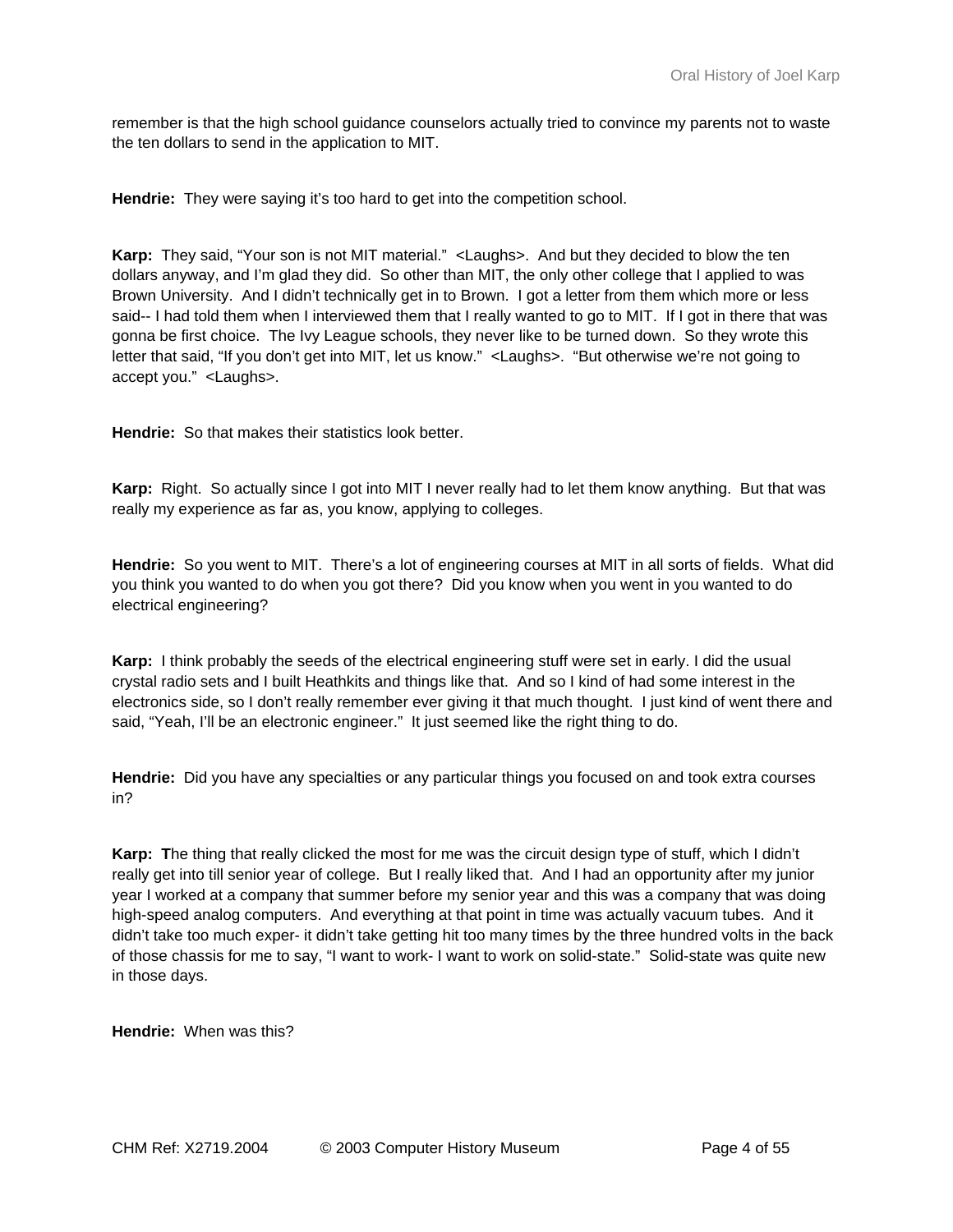**Karp:** I'm talking now in '61, where transistors are still quite expensive. You know, a little transistor in a little metal can was fifty, sixty dollars at that time. And I just didn't like that high voltage stuff. So I said, "I want to work on the low voltage stuff." <Laughs>.

**Hendrie:** What was the company you worked at in the summers?

**Karp:** The name of the company was GPS Instruments. And they were a small company in Newton, I believe. And their thing was that they had an analog computer, but it ran at three thousand times real time, so you- so you could solve all these complex problems, but you could solve 'em much faster thantypical analog computers, which ran in basically in real time. But to do that they needed very high bandwidth amplifiers, operational amplifiers, It's hard to remember some of this stuff, but, you know, in 1960 a typical operational amplifier in an analog computer might have had a ten kilohertz bandwidth or something like that. It was very precise, but very low bandwidth because they worked at very low frequencies. They worked at- it measured in cycles. So with their system where they had the three thousand to three thousand times compression of real time, they needed amplifiers that had megahertz type bandwidths which would give very low phase shift at the frequencies of interest. And so one of the things that I ended up doing was developing a- a transistorized operational amplifier as my senior thesis. And I ended up doing my senior thesis at MIT at this company. So while all the other people were struggling with their senior theses, I was getting paid a dollar seventy-five an hour. <Laughs>.

## **Hendrie:** To do your thesis.

**Karp:** To do my thesis. And it actually turned out to be quite successful. I ended up building an amplifier that no one believed would work. In fact one night they brought consultants in, unknown to me, they brought consultants into the company and they fired up my amplifier and made their own measurements on it, 'cause they all said, "We don't believe his measurements." <Laughs>. And they verified them. I do recall that. So we ended with an op amp that used seven transistors and had just really outstanding characteristics. And one thing I should have mentioned was when I started this project, the first thing you do is you go and you get a thesis advisor. And so I got a thesis advisor and- who also turned out to be a consultant at this company. And that's- everything kind of works. That sort of was a connection. So they actually set me up with a thesis advisor. And he, you know, gave me a couple of ideas of who to go around at MIT that I might see to talk to and so forth. So I started going to various MIT labs and talking to people, what their experiences were. And when they found out that I was doing this for a bachelor's thesis, they said, "You're nuts." They said, "We've got people working on PhD theses that haven't been able to solve that problem." And in fact I remember going into one lab and them showing me-- they had this huge table, maybe an eight foot table just crammed in electronics. And this was some guy's idea of trying to build this amplifier that I was- that my goal was that I had to be able to do it for less than seventy dollars' worth of parts.

**Hendrie:** Right. He only had seven transistors.

**Karp:** Sothe thing was then, it was I was so naïve that I didn't know that I couldn't do it, so I did it. It was one of those kind of things. And it was actually quite successful. I was quite proud of that work and of course got an A.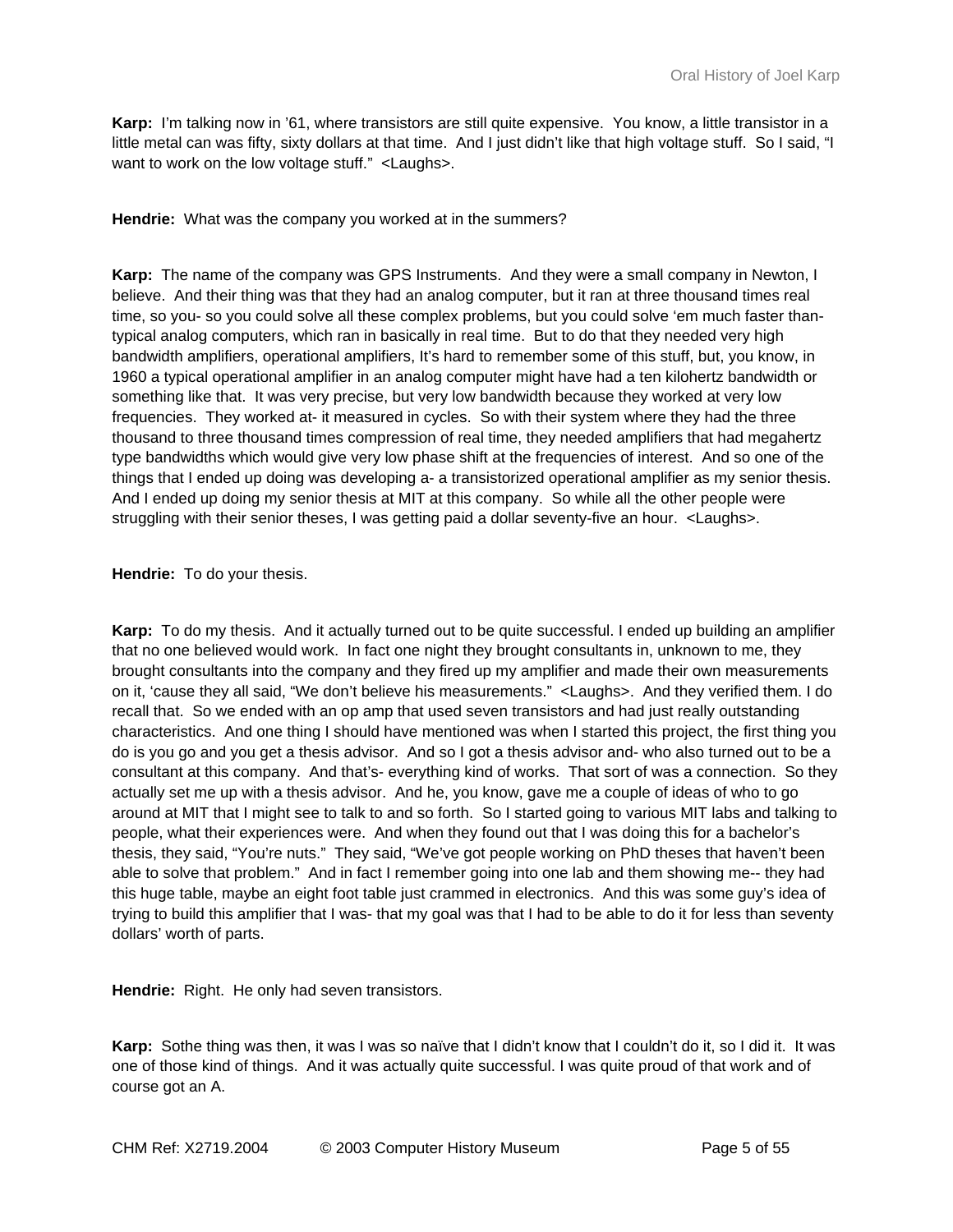**Hendrie:** Yes, of course.

**Karp:** In fact, it was one of the, you know, they would select a small number of bachelors' theses every year to put into the MIT library system. And that was one of the ones that they put in there. So I was happy with that.

**Hendrie:** Were there any particular teachers, professors at MIT that sort of influenced you or you really looked up to?

**Karp:** Well there were a number of really outstanding people there when I got there. People who were, you know, fairly famous people, that they ended up being my teachers. For example, Linus Pauling was a chemistry teacher there. And of course everybody used his book. Now I don't remember exactly whether he was actually teaching there at that time, but he was very- his book was actually developed there at MIT and became a standard college text all over. There was a guy by the name of Ernst Gilliman [ph?] who was the one who developed all the network theory in the 40s and 50s. And he was still lecturing in my first year of taking electronics courses, so I was quite lucky to have had him. The one who really stood out though was Paul Gray, who became the president of MIT several years after he was my professor. It was pretty incredible.

**Hendrie:** What did he teach?

**Karp:** He taught electronics. There was a famous set of notes that were developed under him. They were called the SEEC notes; S, E, E, C. And it was- it was kind of a group of professors from MIT, Stanford and other schools that developed this course. At the time, this was just really at the transition when the curriculum was changing over from vacuum tubes to solid-state. There wasn't that much solidstate stuff going on, and there was no integrated circuits. In fact, I introduced integrated circuits over there at MIT because after I graduated I took a graduate course under Gray and I would bring in stuff from my job and show the other students. We'd have these kind of seminar things. And I'd bring in little NOR gates and, you know, various things that I was working with, and really blew everybody away, because integrated circuits just weren't seen at all at the academic levels. Things are different now, I think, but back then what was going on in industry was far advanced than anything that was going on in the colleges.

**Hendrie:** You did your thesis. You graduated. You go get a job, right? Is that the next step here?

**Karp:** Right, the next step. So I ended up-- GPS wanted me to go to work there, but I got an offer from the MIT instrumentation lab, which is now the Charles Stark Draper lab. Back at that time it was- a lot of things changed in the 60s, but in the later 60s, over the protests with the Vietnam War and all that. But at this time it was still under the- the institute had several- they had the Lincoln labs, which I think they still have, and they had the instrumentation lab, which was doing mostly Navy and Air Force stuff, and also the Apollo project. They also had the guidance system for the Apollo. So I went to work with the group that was really doing all the guidance systems for all the strategic missiles as well as the Apollo systems.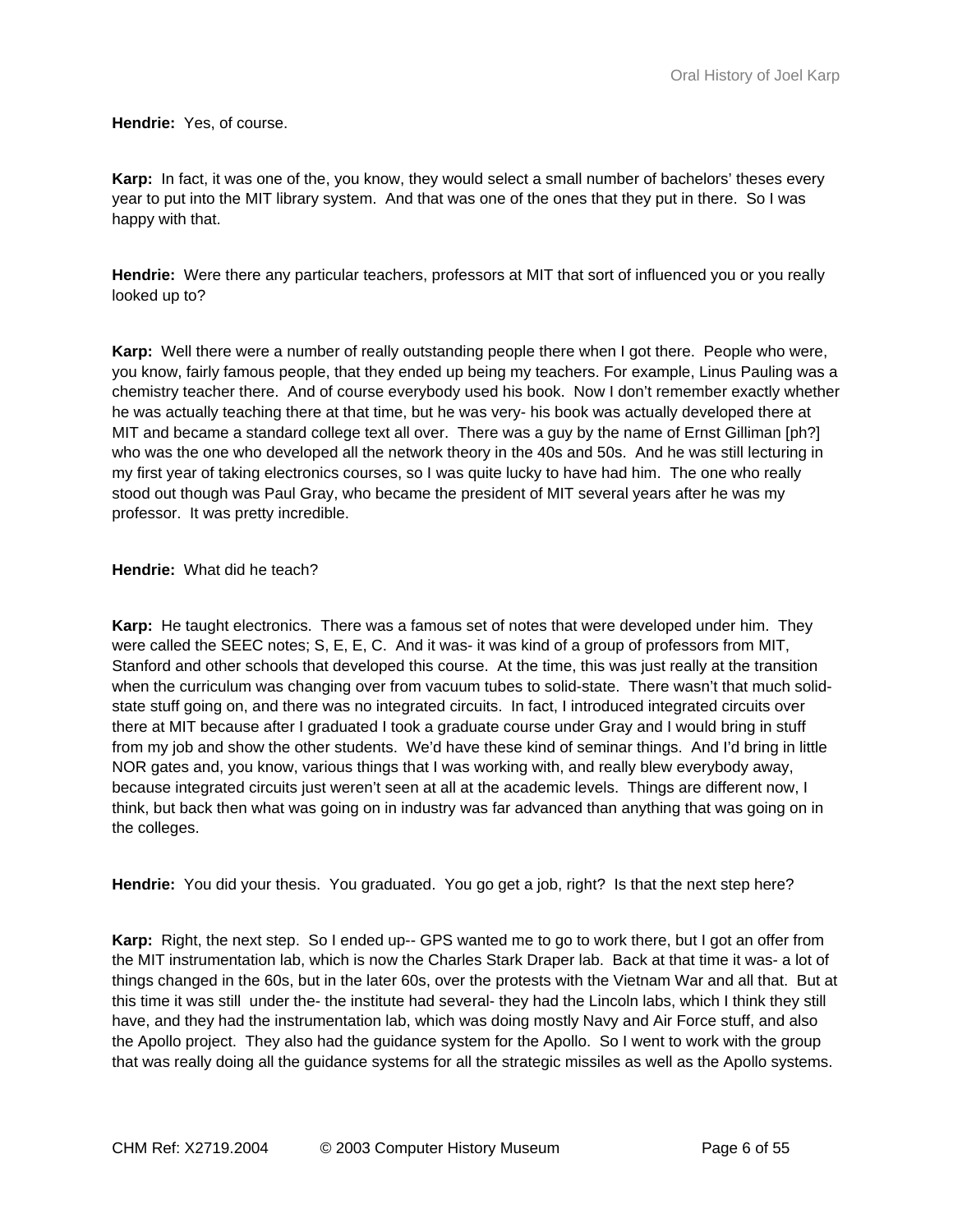**Hendrie:** Did they do the inertial platform?

**Karp:** They did the..

**Hendrie:** Or was that in another lab?

**Karp:** They designed the platforms there, and actually they were the prime contractor. So they would, for example, they were the prime contractor on the guidance for Lockheed on the fleet ballistic missiles that Polaris decided to do that- Trident, that whole series. And they were developing other inertial platforms that they developed for the Minuteman type of missiles. But the Apollo guidance- I don't know exactly- I know for sure they did the computers for the- for the lunar landing modules. And I'm not exactly sure what other parts of the Apollo that they actually were responsible for. But this is really where the hotbed of integrated circuits were developed, 'cause the Apollo was really the first major use of integrated circuits. And so I was kind of in the thick of it. So when I went to work there I had just come out of college, and everybody there was- was a vacuum tube engineer. These are all guys in their like 30s and 40s, so they'd all come up with vacuum tubes. And they'd learned something about point contact transistors. They had actually designed the first Polaris missiles were designed with point contact transistors. Point contact transistors. And they worked. The first systems, you know, were made with ah.. but when I got there, they were really interested in starting to miniaturize a lot of the stuff. So I got elected. As the young- as the new guy on the block, I got elected to start traveling around to various companies and trying to get people to support us in designing specialized analog components at the time. So I started- at this point in time, I really was an analog guy. And I was designing all sorts of, you know, Ias I mentioned, the operational amplifier. I was designing all sorts of weird stuff for these guidance systems. But what really got interesting was around 1963 when I was called into my boss' office and he said, "There's a really big problem that's just surfaced and we want you to go out to a two-week seminar out at Boeing in Seattle." And this was the beginning of all the radiation effect stuff. And they had discovered the effects of transient and ionizing and neutron type of radiation.

**Hendrie:** Neutron pulses.

**Karp:** So all these effects now are quite well known, but at that time, in '63, this was a very new field. So I went out there and learned all about hardening and all about radiation effects. I came back to Boston and I was told, "Don't unpack your bag. You're wanted in Washington tomorrow morning." I went down to a meeting the Navy Department in Washington, and they wanted a full briefing on this. These were very serious issues because at that point in time the missile systems were entirely vulnerable to any kind of radiation. So it didn't take much to knock these out of the..

**Hendrie:** You didn't have to blow them up to knock them out.

**Karp:** No, right. All you needed to do was set off some low yield weapon up in the upper atmosphere and the radiation effects would knock anything out of the sky that was up there because things were so sensitive. So it was going from that kind of a scenario where you had everything totally sensitive to where now you could actually fly through radiation clouds and the missiles would continue to fly. I actually invented something that allowed these missiles to fly through those clouds. And I was one of the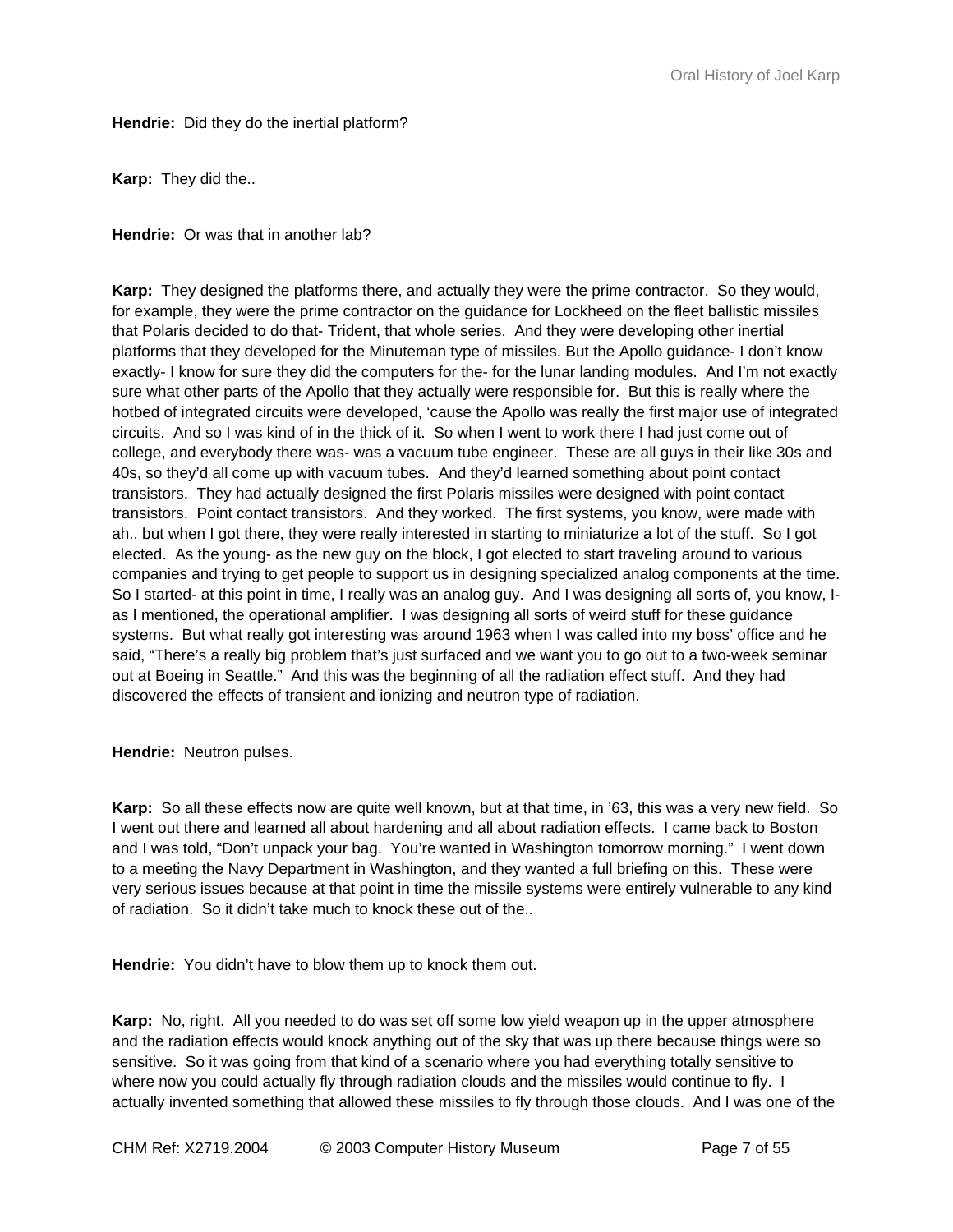named inventors on a very key patent that was issued to the U.S. Government. And it's a technique called circumvention, which basically says, "Okay, you can never really harden things because you can harden something to some level, but then the other side just makes it a little bigger." So..

**Hendrie:** Yes. Just increases the radiation, right?

**Karp:** Right. So hardening by itself was never going to be a perfect answer. The idea of circumvention, which really came out of this timeframe when I went Boeing and then, met with Navy people and worked on various strategies for how to make the integrated circuits, the idea was very simple. You detect the presence of a radiation event and you shut everything down and let things coast for a little while. And then, after a couple of milliseconds, you turn things back on. And it turns out that a ballistic missile doesn't do much in a couple of milliseconds. It's got a lot of momentum. And so the idea was you shut the system down, you let all the holes and electrons and the ionizing- and the gammas and you let that stuff all just bounce around for awhile and it settles down quite quickly. The entire event is a fraction of a nanosecond. So it doesn't take long for things to settle down. So a couple of milliseconds and everything's quiet again. You turn the system back on and you know how far- you know from your abiability to predict ballistic mechanics, you know how far the the missile should have traveled in those few milliseconds, so you just reload a bunch of constants into this computer and just start flying again. And that technique became known as circumvention. So that was probably the most exciting thing I did at that- and I was about twenty- I was about twenty-three or twenty-four years old when I was doing that. And actually I got to design a test of the concept, and build it and go out and put it in a hole in Nevada and blow an atomic bomb up on top of it. And uhm.. I didn't actually get to..

**Hendrie:** You didn't get to be out there when they pushed the button.

**Karp:** Well, I would have- I would have been out there when they pushed the button. I would have been in the instrumentation trailer ah.. you know, watching it. But just shortly before the event was scheduled to go off I actually left MIT and moved to the west coast, so that was just at that time.

**Hendrie:** What was the other technique? How did they harden circuits, transistorized circuits? Did they put shielding around them?

**Karp:** Well, you really couldn't because you really couldn't start adding lead shielding in these systems. It would be just too much stuff you had to shield. What they did was basically get- it turns out that you just get faster and faster transistors. So, for example, if you get an ionizing event in a big old slow power transistor, you generate a bunch of holes and electrons and then it just, decays after awhile. But if you push these things up into the gigahertz range then you actually have less hole electrons that get created by these type of events. So making the transistors faster was one thing they did and I guess things like killing lifetimes using gold doping and so forth. But now this all applied to bipolar transistors. MOS wasn't even in the picture at this point. But the concept in the Navy Department was that there were other effects that were actually scarier than just the upsets. You had these latch-up type effects. because if you look at a 1960's type of integrated circuit, you had a lot of different junctions. You had a lot of fairly large stack up of junctions. You had epitaxial materials and you had junctions on top of junctions on top of junctions. So it was very easy to make these kind of thyristor type switches out of an integrated circuit. And that was one of the real problems that I think the Air Force had with the Minuteman stuff that they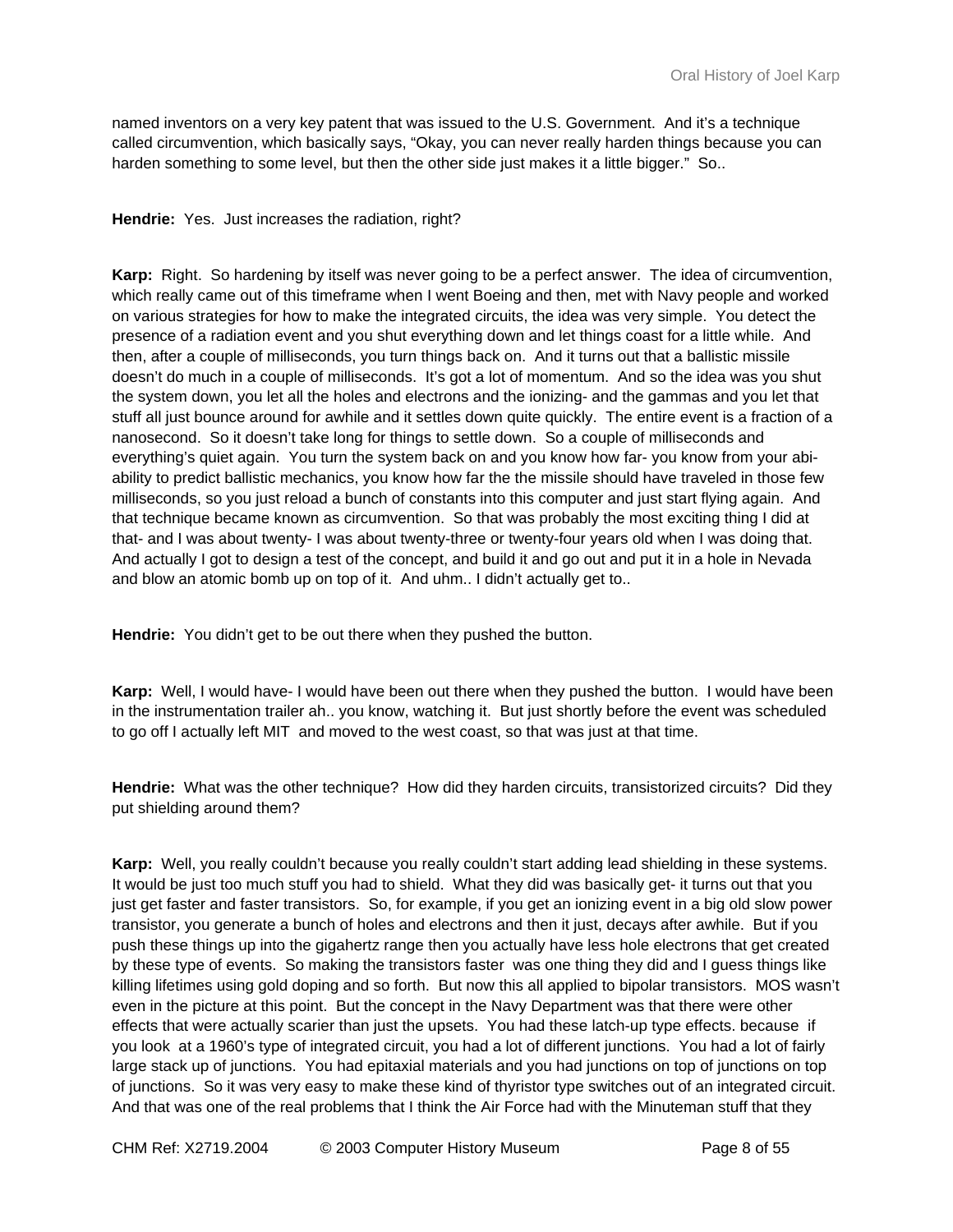were getting from TI back in the early 60s was they hit these things with radiation pulses and they'd just burn up. So the Navy didn't want that. So we actually started developing the dielectrically-isolated integrated circuits at that time. And that's when I got to go around to companies like Motorola and Texas Instruments and Fairchild and give them contracts to develop various chips for us. And I met people like Gordon Moore back in that timeframe. In fact, I remember handing him a contract for seventy-five thousand dollars to deliver us like a hundred chips of one of these dielectrically-isolated chips. And Fairchild did a good job on it at that time.

**Hendrie:** That's fascinating. So you did this for about how long? You graduated in?

**Karp:** I graduated in June of '62 and I left Boston for- that's funny. It's like an anniversary. I left Boston for California on March 1<sup>st</sup> 1966. So where are we now? This is let's see, thirty-four, thirty-seven years? Is that right? Did I do that right? Wow.

**Hendrie:** Yes, exactly. Thirty-seven.

**Karp:** Thirty-seven years to the day. And I had my wife, a three-year-old daughter and my wife was pregnant with our second child at that time. Not my current wife. This was my first wife.

**Hendrie:** Okay. This sounds like you're having a lot of fun here and you're doing good stuff.

Karp: Exactly. Well I loved that job. I loved the people there. There was only one problem. The money was terrible. I was making when I left MIT, I was making eight hundred dollars a month in '66. And I mean that's a lot- eight hundred dollars then was clearly a lot more than eight hundred dollars would be now, but it still wasn't- it still was..

**Hendrie:** It still wasn't a lot of money.

**Karp:** Right. And they really couldn't do anything for you there because it's a government, you know, it was all government funding and they had very strict rules on what kind of raises they could give you every year and so forth. And so..

**Hendrie:** They couldn't pay market rates. They just used their image.

**Karp:** They couldn't pay market rates, so actually what had happened was, since I was making all these trips out to the west coast and dealing with all these different companies, I became, I got to know a lot of people out here. And I just recall it was sometime in late '65 one of the guys that I'd been dealing with out here said, "Why don't you think about coming to work for us?" And I said, "That might be interesting." And I remember having an interview with a few people. And I can still remember, it was a Friday evening and the phone rang. It was about nine o'clock at night. And it was the people from, from California, and they said, "We'd like you to join us as a," I forget, some title, engineering whatever. And they offered me thirteen thousand dollars a year, which was a number that, by today's standards was clearly not that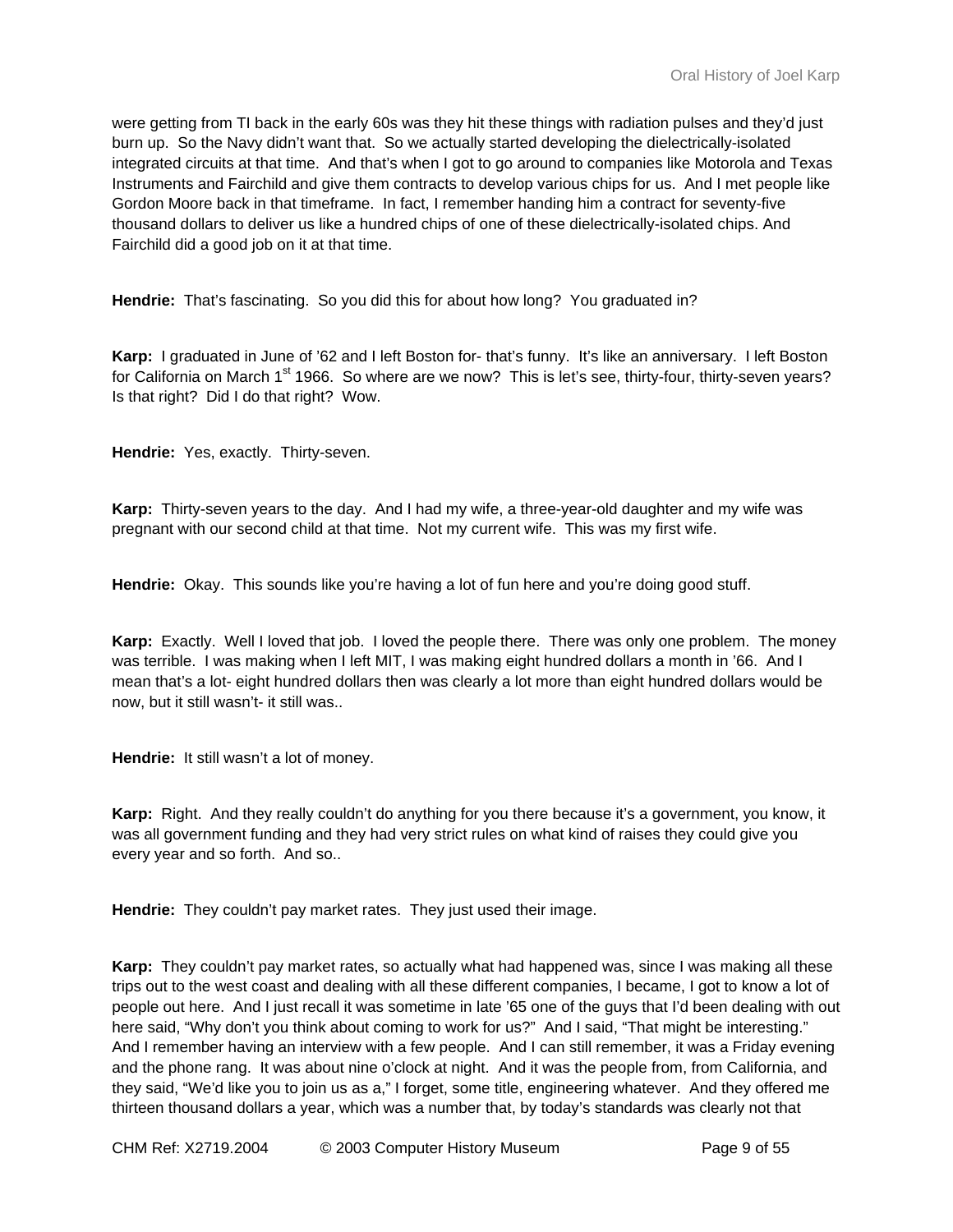great, but in order to get that much money it would take me about probably another ten years at MIT to get to that point. And so the money thing was a really big influence about that time. But also there was something- this was like the Wild West or something out here. I mean it wasn't even called Silicon Valley yet, they still had orchards all over the place. And I think the timing was very good for me coming out here at that point. <Laughs>.

#### **Hendrie:** What company were you working with?

**Karp:** The company I had interviewed with was a company called General Micro Electronics. And this is history right here. This is some history right now. General Micro Electronics was a company that wasthey didn't call them startups, they called them spin-offs in those days. And it was a company that came out of I guess mostly Fairchild. Everything came from Fairchild. <Laughs>. And they had developed the beginnings of- of P-channel MOS metal gate type technology at Fairchild. But Fairchild couldn't- they were known at that time for never being able to take something out of R&D and put it into production. And so they had lots of stuff that was done in R&D, but just never made it into the production world. So I think that a number of people decided to take that..

**Hendrie:** Now Gordon was running R&D.

**Karp:** Gordon- they did a great job in R&D. The only thing was that the guys across the street couldn't make any of it. They did it very well when it was in R&D. <Laughs>. And they had had a lot of tremendous advancements at- there. But- so GME started out basically to do the first MOS company. In fact the very first time I ever heard about it was a guy who had actually been a Fairchild salesman came in to see me at MIT. And he said, "Look, I'm working for this company called GME now." And I was struggling with putting like a triple three input NAND gate into a little metal can. I don't even think we were putting- maybe we had flat packs at that time, but, the- you know, DIP packages weren't even known. But we- but basically you allotted- most things were- had six or eight leads on them and they were, you know, they were in a little metal can.

**Hendrie:** I remember flat packs in about '64 or '65.

**Karp:** Yeah, flat packs were..

**Hendrie:** I think we made our first integrated circuit computer at Computer Control we started designing in '65 with rudimentary flat packs.

**Karp:** Right. And we had things going in both the TO-5 cans and in the flat packs. But the guy comes in and he pulls this TO-5 can out of his briefcase. And he says, this either a dual or a single 50 bit shift register. I said, "Get out of here." And he said, "There's a 50 bit shift register in this can." I said, "That's impossible." And of course they showed me how they-- at that time I didn't even know any MOS technology was. That was not very well known. So they told me a little bit about that and I was so impressed with that it just really, really blew me away. And so GME- when I'd come out to California, this guy, even though he wasn't working at Fairchild anymore, he was now working at GME, I, you know, we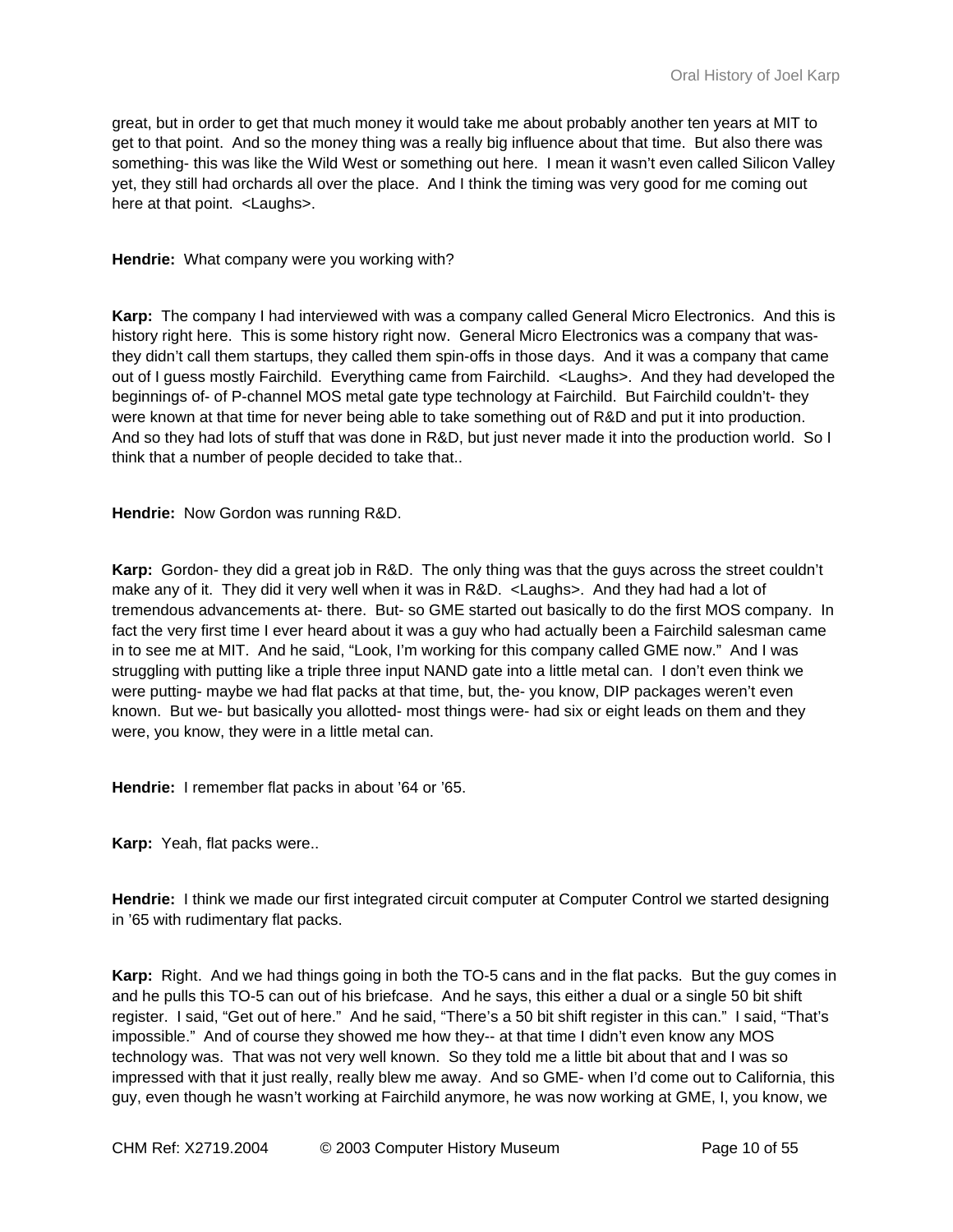had become friends. So he was the one that really brought me into the fold there. And so GME hired me. In like, December of '65 they made the offer. And I told them I would shoot for- to be out there in three months in terms of wrapping up everything and wrapping up my projects at MIT and so forth. By the time I got here, got out to California three months later, it wasn't GME anymore. It was Philco Micro Electronics. So Philco had basically bought the company. And the interesting thing there is that when they came in to buy the company they bought out everybody's shares at five hundred dollars a share. And these were shares that everybody had paid ten cents apiece for. So this was like the first big strike. Now, people didn't have thousands of shares. My boss, who is actually still a very close friend of mine, had I think ten shares, or twenty shares. But, you know, five or ten thousand dollars at that point in time was an incredible..

**Hendrie:** That's almost a year's salary for you.

**Karp:** Well that was more than a- I mean you could put a down payment on a tremendous house in the Valley here at that time for that kind of money. So they had sold all their stock. Everybody had their five thousand dollars. And I think the top guy in the company ended up with about three hundred thousand dollars. And he went off and started a company called AMI at that time, which was here in the Valley for a long time. And I think it's in Pocatello, Idaho now and it's not a really well known company. It's living dead now. But those kind of things were going on at that time and also General Instrument was starting up with MOS. So MOS was really starting to become important. Actually they built stuff . For years they really couldn't get the stuff to work. It was very tweaky and the thresholds drifted all over the place and, MOS was far from a mature technology. But in the meantime, I believe the company existed by building these bipolar integrated circuits for NSA. NSA was using integrated circuits like crazy back at that time. And they kept the company going while they were developing all this MOS stuff. And they had one big project, which was a calculator chip. Not a calculator chip, but it was a calculator that took something like seventeen different integrated circuits. Each one ran at different voltages. I mean it was a real- this was- and actually they started shipping those calculators several years after I got there, and there were these huge boxes and it was nothing more than a calculator. It really wasn't that, you know, special of a thing. It was ah.. I wish I could think of the company now that they built it for. Those kind of things were going on. One of the first things I got asked to do when I came out there was to build a clock generator that would run at the unheard of speed of- a four-phase clock generator that would run at the unheard of speed of ten megahertz. But these were very sharp clock pulses that were, you know, thirty volts. They weren't like five volt things. They were thirty volt clock pulses where you could control the rise and fall time. And so we built this clock generator so that we could start building these four-phase circuits. And I actually wrote some papers in those days that were published. I don't know if you're interested in that kind of stuff. I have some copies of some of that stuff.

**Hendrie:** Oh, yeah. Sure.

**Karp:** Ah.. they might be interesting to you. I'll get them before you leave today. But some very interesting things were discovered. Like the whole concept of bootstrapping using MOS was actually discovered in the work I was doing then. And no one even thought about filing patents on it at that point. I think at some point someone did get some basic patents on bootstrapping, but a lot of stuff got discovered just working with this stuff. At one point they came to me and said, "We've got this memory chip that we're building for Bunker Ramo. It was a sixty-four bit memory. And it didn't even have any decoding on it. It had basically eight wires going one way. It was an eight by eight matrix and so you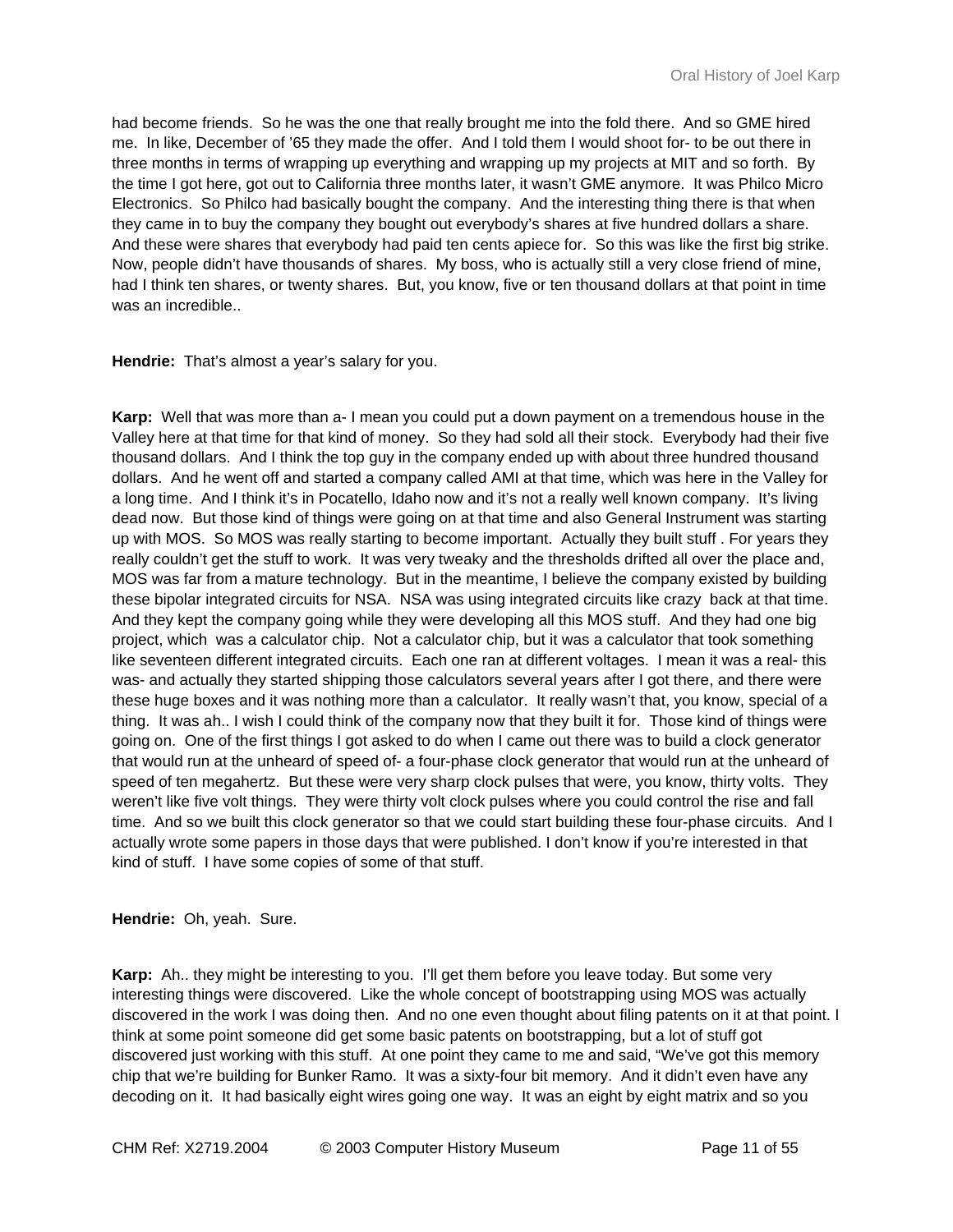energized the cells directly from the outside. And again, this was running at like thirty volts. They said, "We've been trying to make this chip and we just get zero yield. We just can't get them to work." So I took on that project and actually got those things- it turned out those things were working all along. It's one of those things where there's- there were so many kind of physical effects that were going on in MOS that people weren't understanding. In this case, it was you had these thirty volt circuits that were energizing these lines, and you were getting some overshoot because of inductance effects. And the overshoot was killing the device. I can't remember how I figured that out, but I figured that out at one point and I went out and I got these special diodes from Hew..

**Hendrie:** I was going to say, you take a low threshold diode and you plant the bloody thing.

**Karp:** Well these were- it turned out that you needed- you couldn't clamp them with- standard off the shelf computer diodes didn't work. They just weren't fast enough to- but HP had been making these ah.. I can't think of- they had made- been making these really exotic diodes. They were charging like fifty bucks apiece for them. And I remember going out and buying a handful of those, and they worked. And so within a matter of days, we ended up shipping five hundred of these chips to Bunker Ramo. And I remember the project manager coming in to thank us. I think we saved his job was what we did. They were putting some sort of a computer in a briefcase at that point. And without the semiconductor memory they wouldn't have been able to do it. Cores were just too bulky. So this was one of the very first semiconductor memories. So I'm now talking '67 timeframe with that.

**Hendrie:** That's fascinating. I think what we ought to do is take a break for a second and change tapes, okay?

**Karp:** Okay.

**Hendrie:** Let's see. You were at Philco, working on the Bunker Ramo contract. You were saying you were working on something else too. That was sort of just a quick project that you had to go solve a problem that they had no idea what was going on.

**Karp:** Right. Another project that we did was we did a dual two hundred bit shift register, a four phase shift register, and we went from masks- not even masks. We went from the design to finished parts, ready to ship to the customer, in something like five days. And we shipped parts to, this was for Wright Patterson Air Force Base.

**Hendrie:** For the military?

**Karp:** For the military.

**Hendrie:** Yes. Price was no object.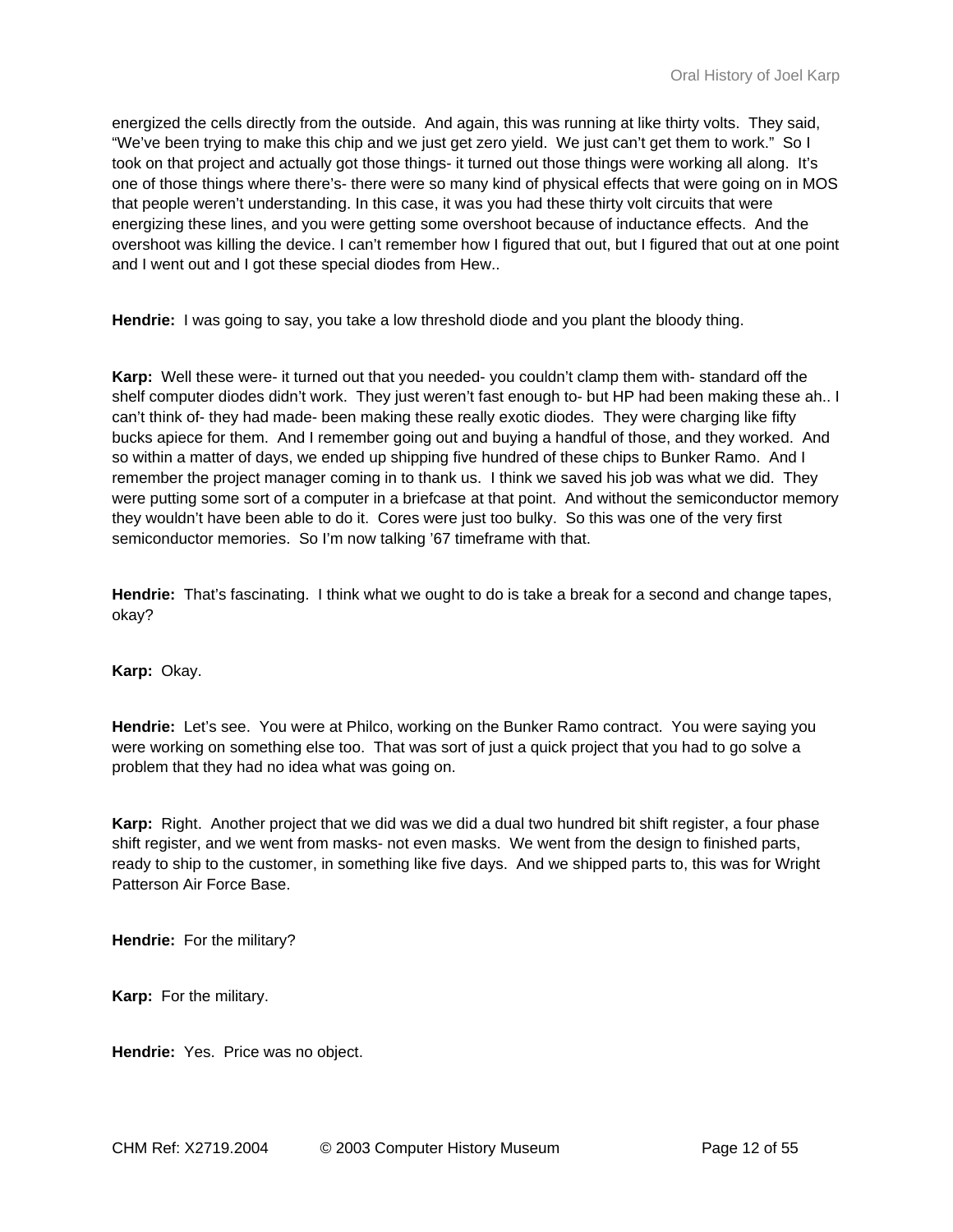**Karp:** Right. Price was no object, but I can't remember why we got in that time thing, but I know they made a big deal of it and there was an article in Electronic News about this..

**Hendrie:** Oh, my goodness. About being able to do this?

**Karp:** Right. And and I remember that weekend, I don't think I slept at all that weekend. I was of course the project leader for that thing and dealing with everything from getting a call from the mask shop in the middle of the night that said, "Do you want mask two to be positive or negative?" <Laughs>. And so I remember that kind of stuff. I mean the processes were a lot simpler in those days. The MOS process..

**Hendrie:** Well you cut Rubies, right?

**Karp:** We cut Rubies, right. The MOS process only four masks back in that timeframe. So if you could process the stuff pretty quickly. Making the masks took most of the time. And I think we had kind of pioneered this technique for stepping and repeating on the masks themselves. So we would cut the Rubylith of a single cell and then basically make a whole bunch of copies and then just paste it together. So it was long before digitizing.

**Hendrie:** Yeah, before you did it on a screen.

**Karp:** Right, right. So I remember us doing the paper doll approach. Cutting out paper dolls to do those masks to putting them together.

**Hendrie:** Well that's very efficient, 'cause how else if you had to cut the Rubies for all two hundred bits?

**Karp:** Well I've got news for you. We did cut those Rubies for all those bits at Intel on that picture I showed you where we working on the 1102. That was all cut. There was nothing ah.. you know, every single transistor was cut on that thing.

**Hendrie:** Oh, my goodness. Well we'll get there in a minute. Fundamentally, you're an analog kind of guy and you're getting to understand MOS.

**Karp:** But actually I kind of skipped over that, but at one point I kind of switched into the digital world when I was at MIT at the instrumentation lab. When I got involved in all that circumvention stuff I had to become a computer expert at that point and understand memories; especially understanding, you know, memories, which at that time was all based on cores. So, by the time I came out to the west coast, I had all that analog background, but I didn't consider myself an analog guy anymore.

**Hendrie:** But you were faced with a circuit problem. You didn't have any problem going in and attacking it.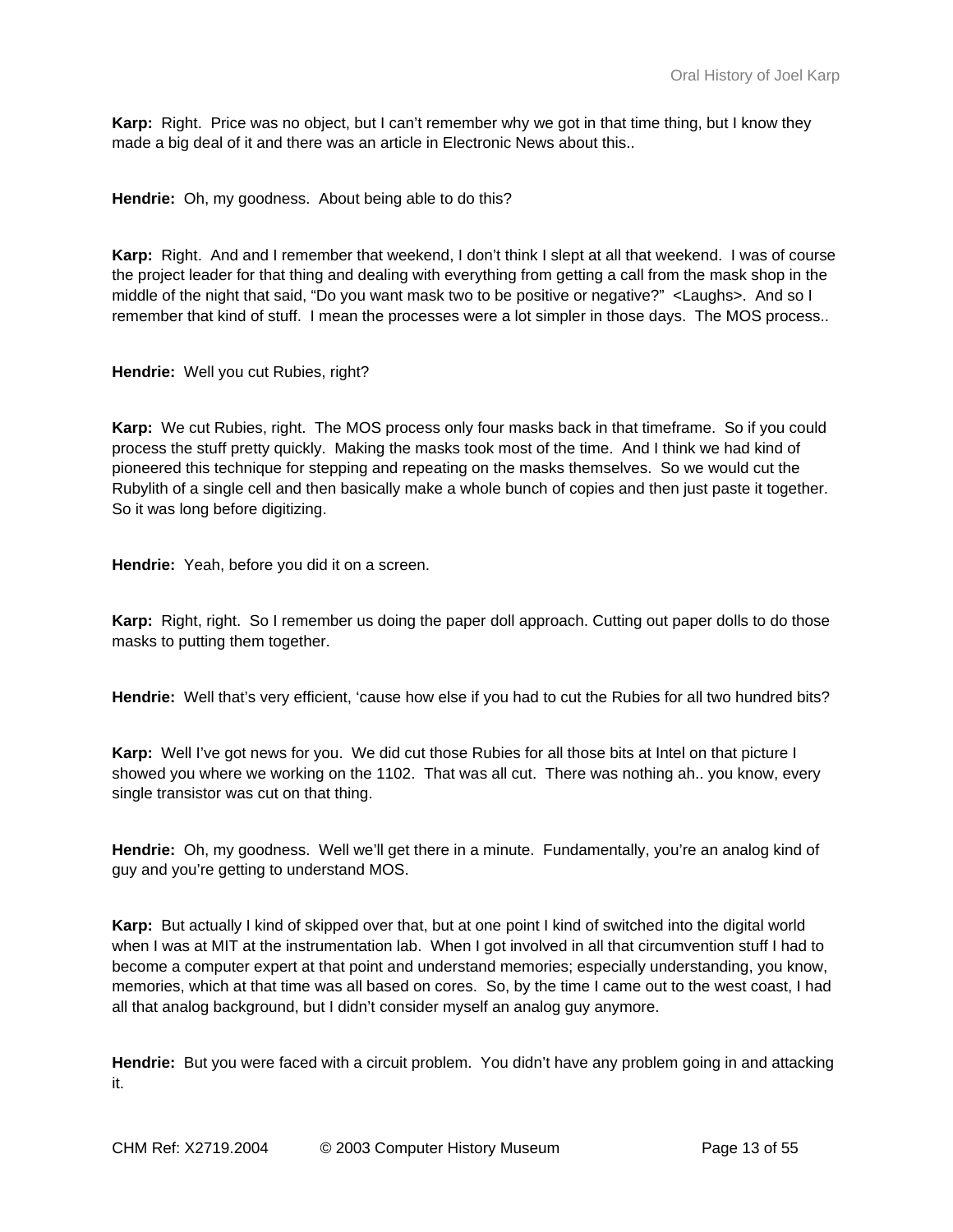**Karp:** Right. I mean it turns out that when you look at the real key things that have been done in the semiconductor memories through the years, you need to know analog design. I mean you need to know how to design..

**Hendrie:** It is analog design.

**Karp:** Exactly, when you've got millivolts of signal and, you know, you've got differential amplifiers all over the place. So that background was actually essential for being a memory designer.

**Hendrie:** We're at '67. Is that where we are now?

**Karp:** We're in '67 and doing various projects there at around that time, I moved out of the R&D group at Philco and went into kind of an applications group. So I became more marketing and applications. I don't remember exactly why I made that move, but it seemed to me they were de-emphasizing the R&D things that were going on there. Although some very interesting things did happen during the time that I was there, including the very first invention of silicon gate was done in the group that I was in at Philco.

**Hendrie:** At Philco they did? Intel wants to say that it was invented, not at Intel, but at Fairchild, and then taken to Intel.

**Karp:** It turns out that Philco got a patent on silicon gate, and it was earlier than any of the work at Fairchild. But the patent was screwed up. The patent attorneys actually made some errors. And the patent was ultimately thrown out, but on technical grounds. There was some technicality with the patent itself. I don't remember all the details of it, and I don't know if this is something you want to get into with.. I can set you up with some more interviews if you want to <laughs> find out the real story of silicon gate. But there was that kind of stuff going on. I mean this was all stuff- there was no textbooks on any of this stuff yet. And even, through the first developments at Intel, none of these things existed in the colleges or in- the books hadn't been written yet. All the action was in the industry. People used to ask me, why didn't I go on and get an advanced degree. I said, "I did get an advanced degree, only not in a college." <Laughs>.

**Hendrie:** Well you worked on things that nobody's ever done before you're on your own.

**Karp:** So I kind of moved into somewhat of a more marketing applications role at Philco in '67. And in '68, I remember being asked to go to Japan to give marketing seminars in Japan. So that was my first chance to go there and that was in '68. But something major happened in '68 and Henry Ford, who was basically the head of Ford Motor Company which owned Philco. Philco had become assimilated by the Ford Motor Company and now it was Philco-Ford Micro Electronics, which to me, I thought I was going to work for this little startup and I ended up on the ground floor of the Ford Motor Company. <Laughs>. But it actually turned out to be a good deal, because even though I was only making thirteen thousand or fourteen thousand dollars a year by that point, I got a company car. And that was a really good deal with Ford that they actually gave company cars to thousands and thousands of people in their organization. So every year we got a brand new car. And you got to pick out what you wanted and all the extras you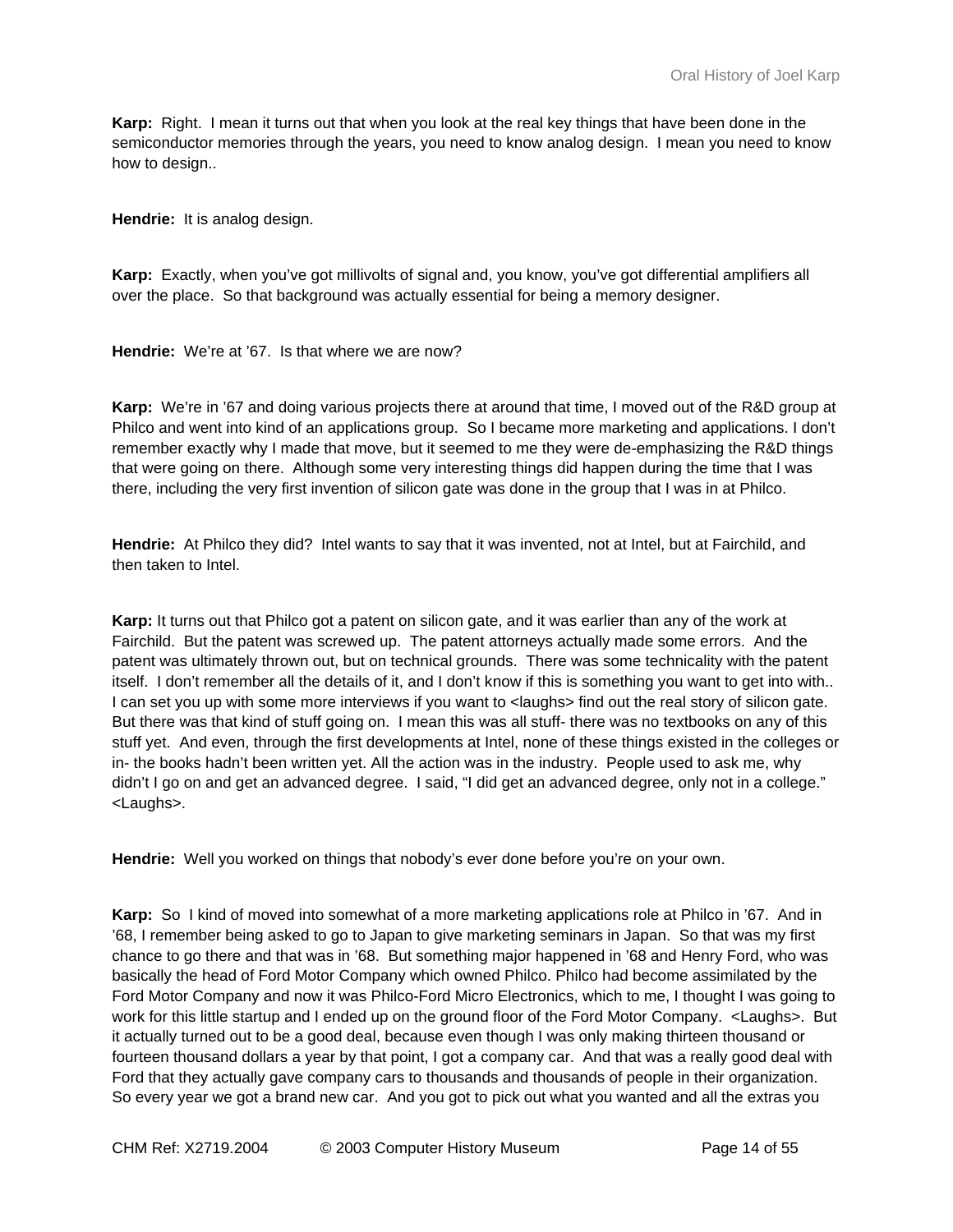wanted on it and the colors and, you know, every year it was fun. You'd go into personnel and fill out this thing. And then the only thing you ever had to do was put gas in it. They did insurance. Maintenance was all taken care of by the company. That was a nice benny. I had to give that up when I left the company to go to Intel. <Laughs>. I had to buy my very first car when I joined Intel. So in '68 Henry Ford came out to have a walk through; look and see what his west coast division looked like. And I still remember to this day actually. Here's Henry Ford with like this whole coterie of vice-presidents with clipboards <laughs> and they were all wearing blue suits. <Laughs>. Blue suits and striped ties. And in fact I got in trouble because..

**Hendrie:** And California was even casual then, right?

**Karp:** I got in trouble, because I had come into work that day with a turtleneck on, and I was supposed to give a demonstration to Henry Ford. <Laughs>. And because I wasn't wearing a tie, they had somebody else come and do the demonstration. <Laughs>. I got yelled at. "How could you wear a turtleneck sweater for Henry Ford?" Well what happened that day was as they were walking around, he's the CEO of this huge company, right? And he's saying things like, "Well, gee, why do we have to have a separate division here on the west coast? Why don't we have it all- wouldn't we save money on Xerox machines or something if we had the, you know, if they were back east?" And people are furiously scribbling on their clipboards, you know, all these sorts of things. And within a few weeks of his visit, they said, "We're closing down the west coast, and we're moving everybody back east." Now they made that decision without checking with anybody as to whether anyone wanted to go. < Laughs>. As it turned out, out of the whole company, I think one guy went back. Everybody opted not to go. And at that time, they were telling me, "We'll give you a huge raise and you can have a second car." And I said, "Look, I just came out the west coast two years ago. I'm just not interested in going back to the east coast, and especially to a place called Bluebell, Pennsylvania." That just didn't..

**Hendrie:** Was that where they wanted you to go?

**Karp:** Right. It didn't interest me at all. So of course I had to start looking for a job. And so this was now early summer of '68 and I just started sending resumes out to various- and starting to have some interviews. Nothing really very exciting was happening until at one point, and this was in July, I picked up Electronic News, which at that time was the bible for the industry. Now it's nothing, but, you know, at that time it was the bible. And there was this little article that Gordon Moore and Bob Noyce have left Fairchild and they're starting a company. It didn't have a name yet, but they'd left and they were in the process of putting a company together. So of course I knew who Gordon Moore was, 'cause I'd met him. And Noyce was famous, you know. So, I made a note of that little article and kept my eyes open, and a week or so later there was another article. And it said they've now formed the company and it's called Intel and they're gonna be at 365 Middlefield Road in Mountain View. So I assembled my resume and all the various application notes that I'd written, papers I'd written, and I put it all in a big manila envelope and sent it off to them. And I don't know, I guess within a matter of a few days, I got a call from Les Valdez. And the message I got was that Leslie Valdez called. And so I thought it was a woman.

**Hendrie:** Yes, exactly. You didn't know Les.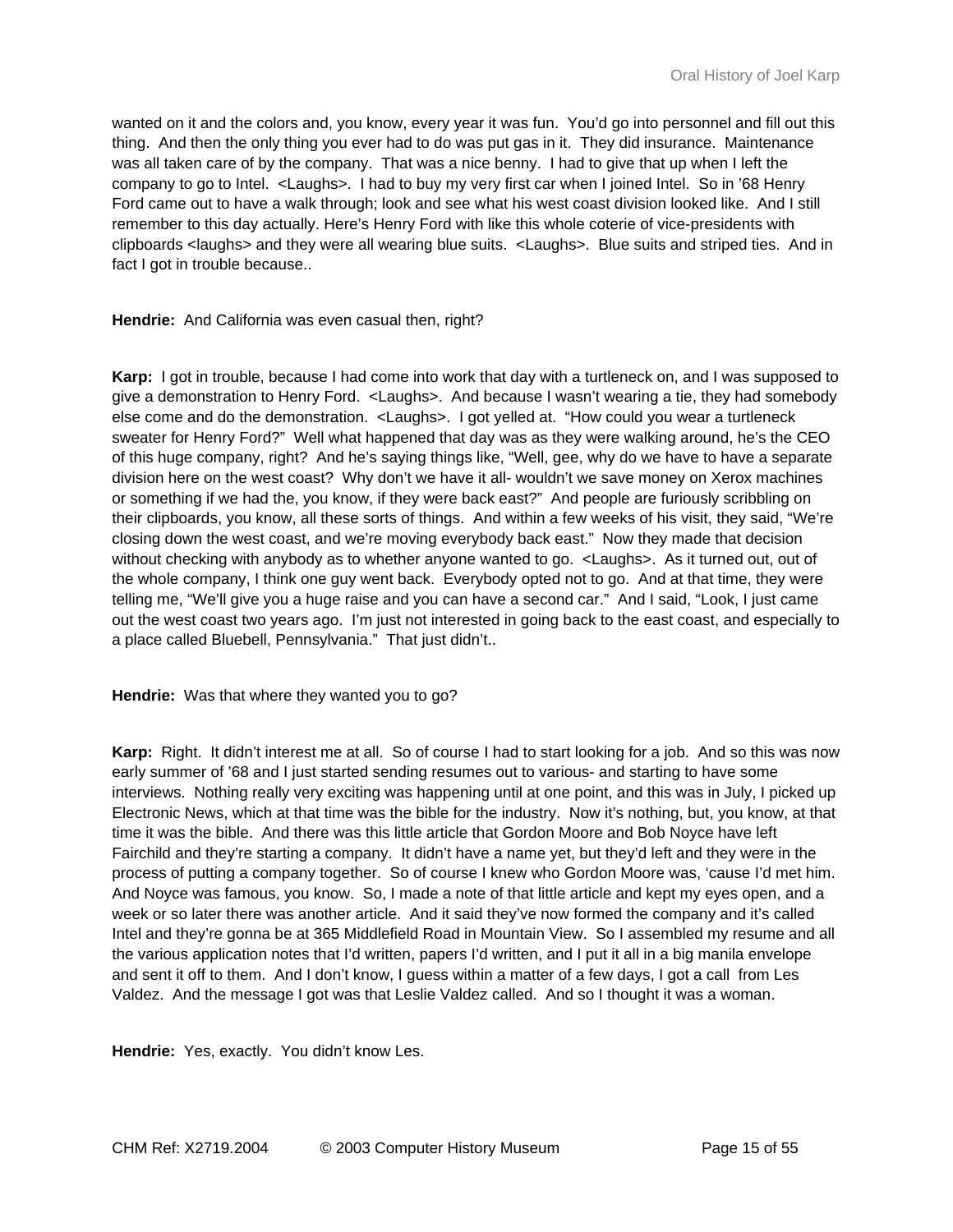**Karp:** Right. So anyway he calls and he tells me to come in for an interview. So I had an interview at Intel. It was the toughest interview I'd ever gone through in my life. It was incredibly tough. And I just thought I had done so horribly. I just couldn't believe that I would ever hear back from them again. I had to..

## **Hendrie:** What did they make you do?

**Karp:** Well first of all, it went on for hours and, you know, and I had to interview with Ted Hoff and with Bob Noyce and with Andy Grove and, you know, I had interviews with all these people. And all these different questions. And I talked a lot like we're talking now, but then they'd give me problems, you know? "What do you do if you have this kind of a flip flop and this happens?" And so they started giving me tests. And I just I froze when they gave me these tests. And I just didn't think I'd done very well. So, weeks went by. I think the company was incorporated in the middle of July of '68. And so this this was within days that they were interviewing me. And I'm still basically going around, trying to-- I had a couple of potential offers at the time, but nothing really very exciting. And I had to go to Huntsville, Alabama, to teach a course, a one-week course, on MOS to a bunch of NASA scientists.

## **Hendrie:** Okay.

**Karp:** It happened to be during the week -- of the Democratic Convention in 1968 in Chicago, which was the real big deal with the riots and police and, you know, the yippees and so forth. So, I remember very clearly being in this hotel room in Huntsville, Alabama watching all this stuff on TV on a nightly basis and then going in the next day and teaching these NASA scientists how to design MOS circuits. I get a call, actually, it was my wife that called me, and she said, "Les Valdez called and he wants you to call him at home." So I called him. And he said, "When are you coming back?" I said, "I'm going to be back on the weekend." He says, "Can you come over to see us on Monday?" He says, "We want to make you an offer." So I go over to Intel Monday morning, I meet him at this restaurant in Santa Clara. By the way, I should mention, at this point I have no idea what business they're in. They were so secretive they wouldn't say anything.

**Hendrie:** All you knew is that former general manager of Fairchild and the head of R&D at Fairchild were forming a company and you knew they were both very smart people. So, maybe they do something interesting.

**Karp:** So I just knew, you know, whatever they were going to be doing was probably going to be okay.

**Hendrie:** Exactly.

**Karp:** And I still really didn't know what they were doing. So, we meet at this restaurant. Now, remember earlier I told you about the Philco having the shares that got bought for \$500.00 apiece, right?

**Hendrie:** Exactly.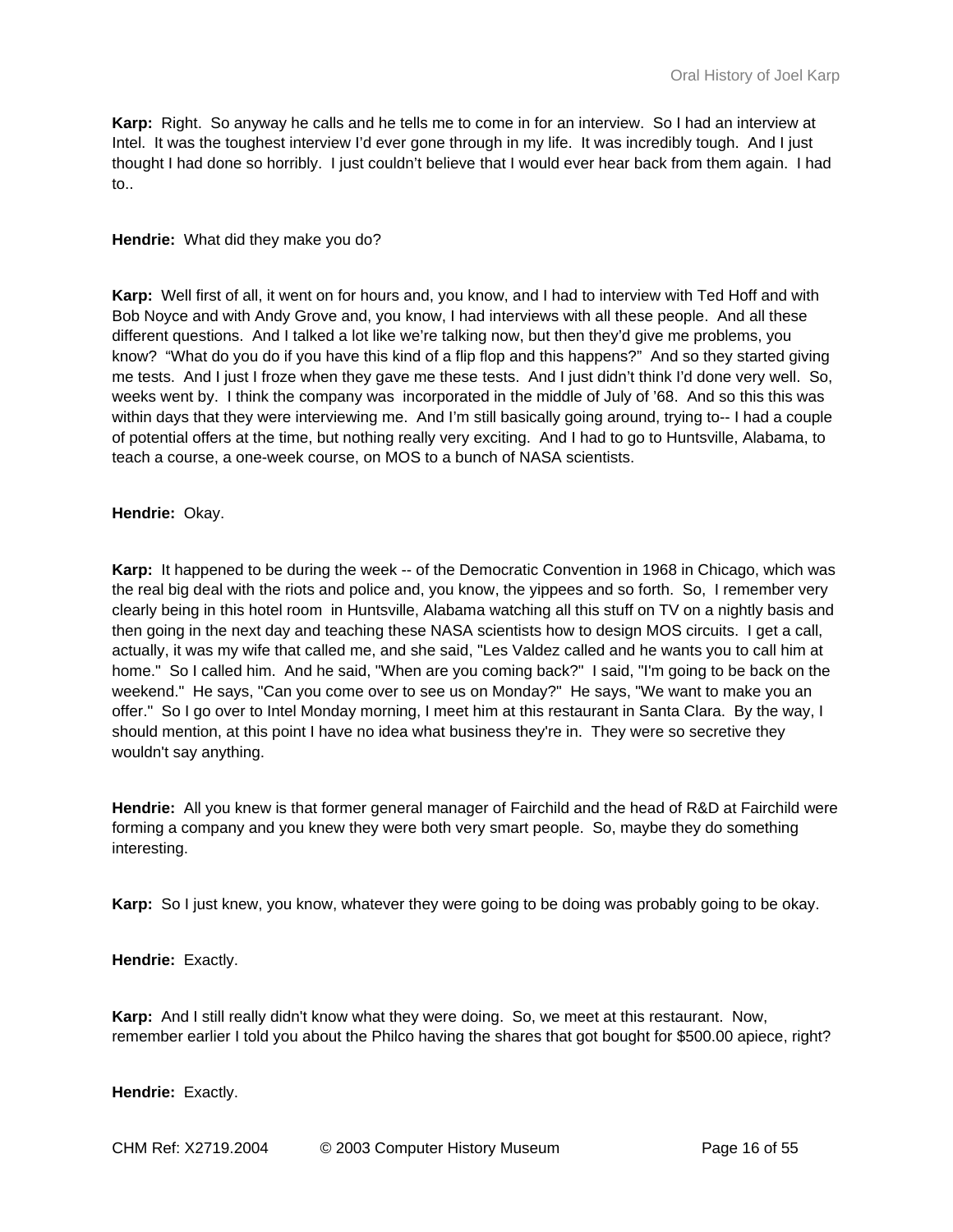**Karp:** Just this -- that's going to tie now back to this story. So that's the only thing I never know about -that's the only thing I'd ever heard in my life about stock options was that. And my standard was 10 shares, 20 shares, something like that, right?

**Hendrie:** Right.

**Karp:** So, I go to lunch. So, I go to lunch with Vadasz, Andy Grove and Gordon Moore. The three of them take me out to lunch.

**Hendrie:** Oh, my goodness.

**Karp:** And, they make me this offer. They start off very apologetically on the offer. They said, "Our policy at Intel is that, we don't give raises. We know people will want to come here. So we don't give raises. So, we're going to just offer you your current salary", which was \$16,000. And I said, "Okay." I really hadn't been expecting a raise at that point. They said, "But we're going to give you a stock option." And now I'm waiting now for them to tell me about the 10 shares. They said, "We're giving you a stock option of 1,000 shares." Well, I almost fell of the chair, of course.

**Hendrie:** Of course you did.

**Karp:** And I had a real hard time, you know, controlling my excitement, but I just kind of said, "Well, that sounds good. Let me think about that." And then about 10 seconds later, I said, "I thought about it. Okay." So, at that point, Vadasz said, "Well, if you have some time after lunch, I'd like to take you back to the office and show you what we're doing." He wouldn't even mention it in the restaurant. He wouldn't even tell me -- even at that point, he's hiring me as a engineer and I don't even know what I'm going to do. So, we go back to the office in Mountain View, which at that point in time, they weren't even occupying the building. They only had a suite of offices in the front of this building. And Union Carbide was still in the back of the building. They had some sort of semiconductor manufacturing thing going on back there. And, this building is still there in Mountain View. I don't know if you've ever actually seen it. It's one of the old style tilt-up buildings that were all over the valley in the '60s. And there's still activity going on in that building. But, not Intel. They sold the building 20 years ago or more. But they were in offices. And they had a conference room and maybe a half a dozen offices in the front of the building. And, at that time, there was Noyce and Moore, Grove, Vadasz, Ted Hoff. I don't even think Ted Hoff had started yet. I think he had been hired, but may have still been at Stanford. I know his employee number was number 12. Mine was number 20. So, there weren't that many people there. The day I started was actually their first real day of operations when they had- Just the weekend before I started, Union Carbide cleared out of the back of the building and allowing Intel to start moving in. So, they moved in with all 20 employees at that point. Me and another guy started, another guy that had also worked with me at Philco, and he was number 21, we started there on a Monday I remember.

**Hendrie:** On the same week, yes.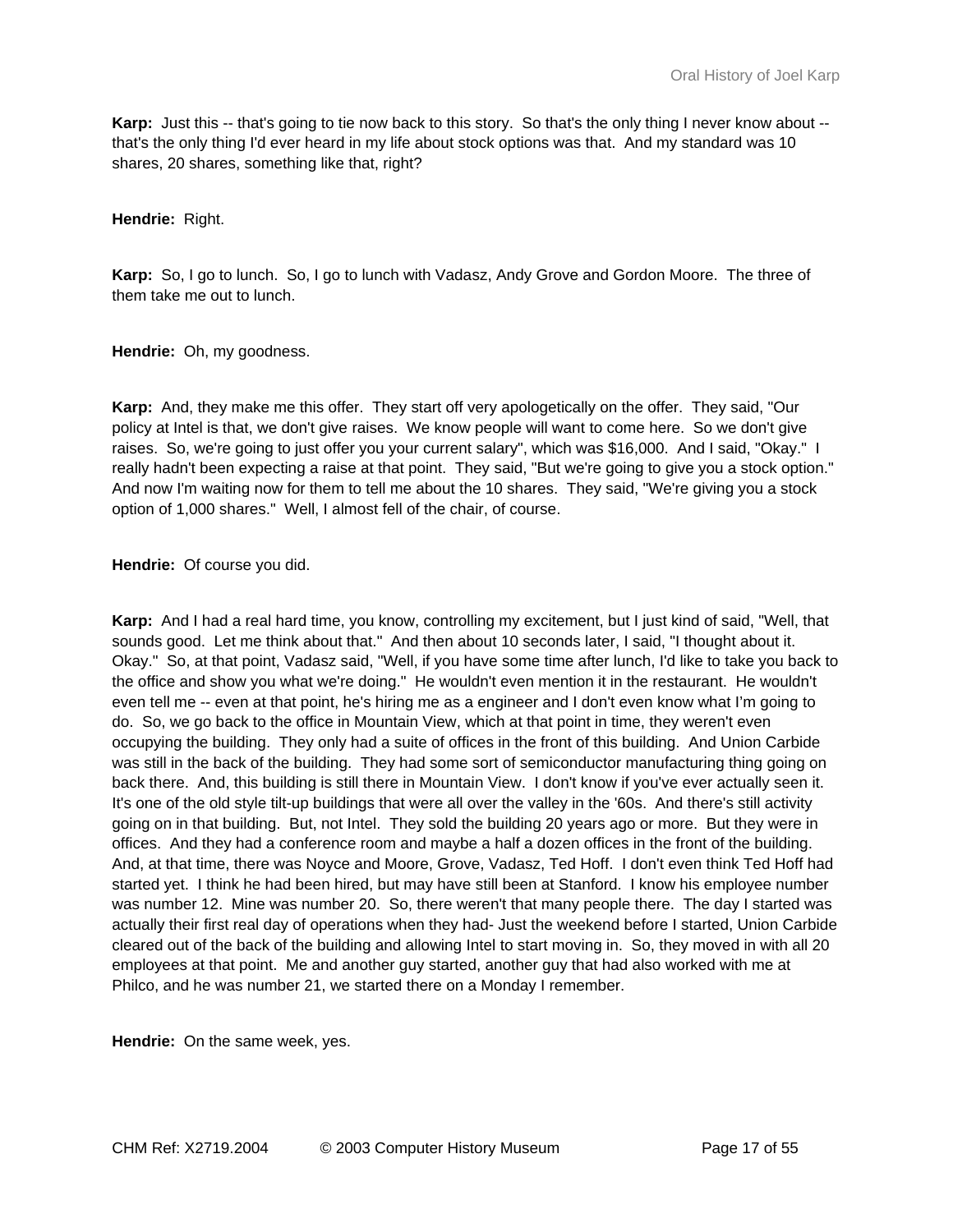**Karp:** It was just after Labor Day in September. And so, at that point, the company had 21 people. And when he brought me back to the office, I kind of skipped over that. He brought me back to the office and he says, "What we're going to do is a 256-bit memory. And you'll be the designer on that." And I said, "Oh, that's cool." Because as to what I didn't know was during all this time, through the interviews, that was the thing that interested them the most of anything in my background was the fact that I'd done this 64 bit memory. I actually had had, you know, real memory experience. And, I think that was ended up really mostly --

**Hendrie:** It was a 64 bit -- it was bipolar.

**Karp:** Vadasz told me, uh.. no, that was MOS.

**Hendrie:** Oh, it was MOS? the 64 bit --

**Karp:** Yeah. That was the -- 1967 was MOS. Vadasz told me actually years later that he interviewed 300 people for that job, and I was one of the first people. I was one of the first ones that he interviewed. And, it was -- you know, everybody thinks of Intel now as this huge behemoth of a company. But, they weren't hiring lots of designers. I mean, it was a small company, but they were going to do everything. They had not just the design, but they had all the marketing and sales and manufacturing, the wafer manufacturing and the assembly and tests. All of it was all in this- this one little building.

**Hendrie:** Yeah, exactly.

**Karp:** And so, I was, as I said, number 20, and I was the first MOS designer. They also had a few people they'd hired to do bipolar design. But on the MOS side, I was the first one they hired. The second one who came in was number 200. So there were, between me and the second designer were 180 other people, various types of technicians and factory workers and process engineers.

**Hendrie:** Well, they clearly weren't betting their rear end totally on MOS yet.

**Karp:** Right.

**Hendrie:** Even though they knew that's where they were going. Because I remember they did bipolar circuits very early because -- I never knew why.

**Karp:** Well, when they started, they started both the bipolar and the MOS at the same time. They really started to go in both directions, although I think clearly the MOS was really where they saw the future. But they also knew they needed to get products out quicker on more established processes. And it was probably a good thing they did that because, otherwise, they wouldn't have had anything to sell for a long time because it took a long time to get that silicon gate process working. And that was the other thing when we went back to the office. He told me, "We're going to do this memory. And, oh, and we're also going to do it with this technology called silicon gate." And I said, "Oh, yeah. I know all about that." And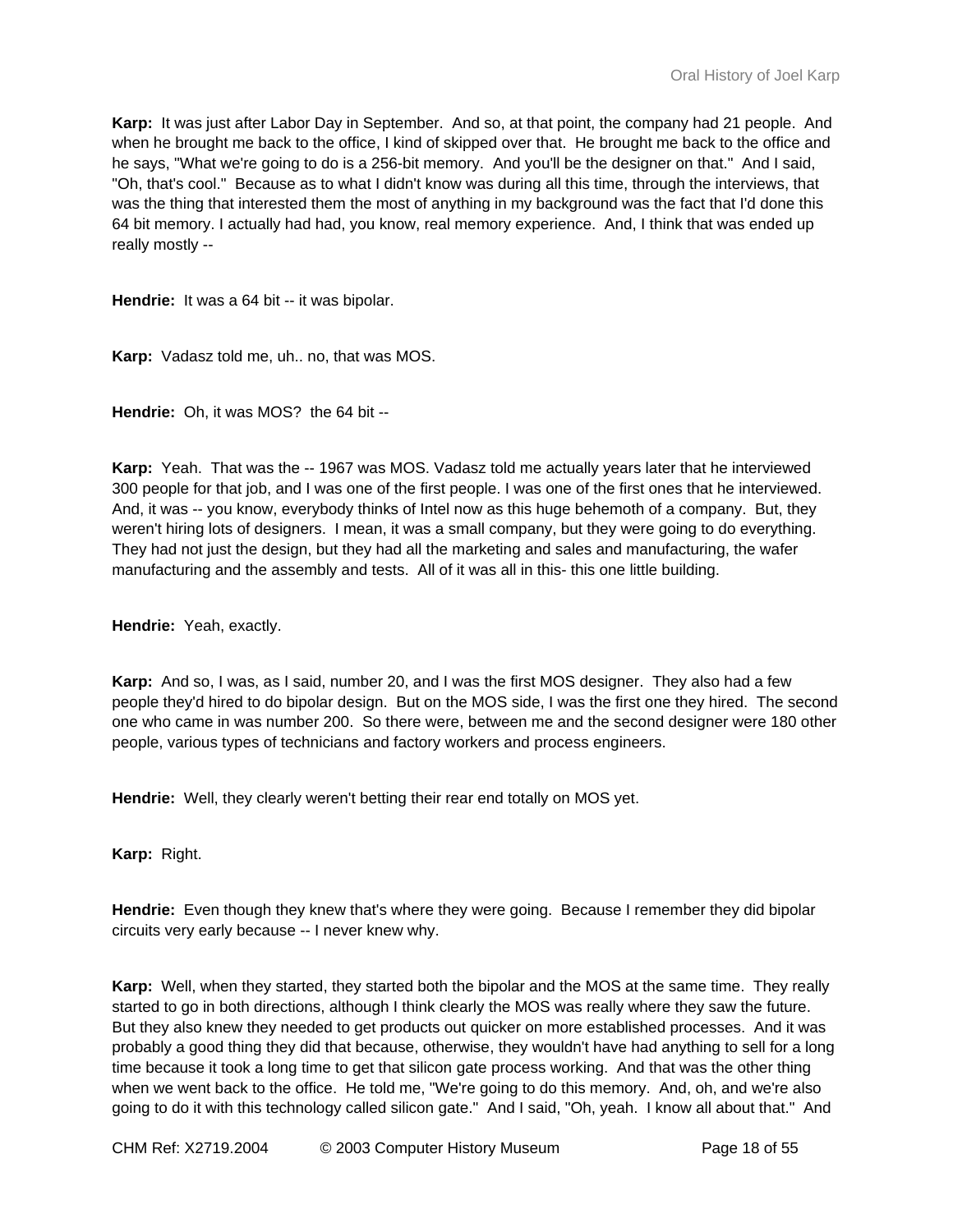he looked at me like, "You know about silicon gate? How would you know about silicon gate?" So I explained to him what I knew at that point. And that had never even come up during --

**Hendrie:** He probably didn't even know that Philco had --

**Karp:** Right. And that had never come up during the interview process because that was --

**Hendrie:** You weren't hired because you knew what silicon gate was.

**Karp:** Right. Right.

**Hendrie:** Oh, wow. Okay. Fascinating. So, the first thing you're going to do is? They're putting you right to work designing --

**Karp:** Well, the first thing I needed to do was hire people because, okay, they hired an engineer. But, you know, you need somebody to lay out the chip. So Vadasz is like, "Well, do you know anybody?" So, I ended up bringing in technicians, I brought in this woman that I knew that came in to do the chip layout, and I also brought the mask girls in, because I knew them from Philco. So we brought a whole bunch of people in that had been at Philco, which worked out great because there weren't that many MOS companies around at that time. And Philco had just gone belly up on the West Coast.

**Hendrie:** Right. And these people had experience doing --

**Karp:** They were available.

**Hendrie:** -- layout for MOS? They knew something about it.

**Karp:** Right.

**Hendrie:** They'd worked on MOS circuits. I mean, they could be trained from bipolar to MOS.

**Karp:** But we had an instant group that could do the layout and do the masks all at once. So I brought them in. And we started designing the chip. Now, designing an MOS circuit in those days is not like - we didn't have any computer programs. And we certainly didn't have any kind of transient analysis type of -- they had no- there were transient analysis capabilities available in those days. There was a program called Scepter that the military people used. But as far as, you know, it had no MOS capabilities. So there really was nothing for transient analysis. Even for the static type analysis there was nothing. We had to develop it ourselves. So the first computer program that we had was one that I put together that Andy Grove helped me with. And I was sitting in Andy's office and we took his equations out of his book. He had written this semiconductor physics book in, uh.. 1968.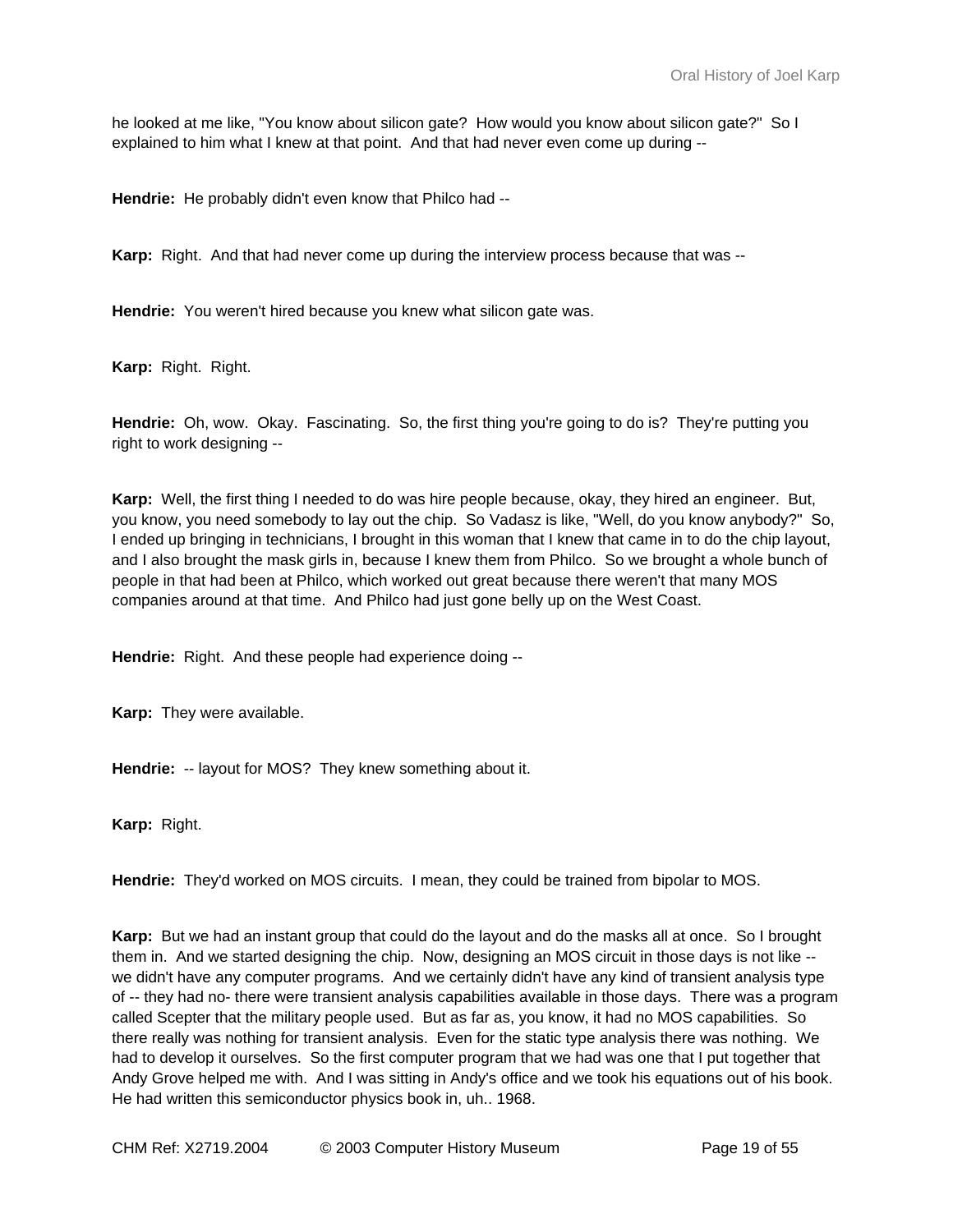**Hendrie:** That's right. He was a physicist, wasn't he?

**Karp:** Right. So had written the classic tome on MOS physics. And so we took his equations and he showed me how to program in Fortran. He just showed me what -- you know, he said, when you -- he said, "This is what multiplication looks like and this is what addition looks like and this is what subtraction looks like." And so we just took those equations and just made them into a bunch of punch cards. And I'd go up to this service bureau up in Palo Alto. Nobody had IBM computers in their shop. You, you know, you had to --

**Hendrie:** You went to a service bureau.

**Karp:** You had to go to a service bureau.

**Hendrie:** Oh, yeah. You couldn't afford one.

**Karp:** So I had put together this whole bunch of punch cards and went to the service bureau and I'd stay there while they'd do these runs for me. And basically what we'd do is I'd just get stacks of numbers out of this computer. And then I would take these numbers and I'd have these big pieces of graph paper, like 11 by 18, 11 by 17 pieces of graph paper and I would take all this data and just plot it on these graphs. And basically these would be transistor characteristics. So, Grove would say, "Well, this would be the maximum oxide thickness and the minimum", you know, so we'd set up various tables of parameters and then we'd just basically develop the transistor characteristics based on those parameters. So we'd have a transistor that would be representative of the slow process and a transistor that would be representative of the fast process. And then I would just draw load lines on these (laughing) drafts to design these circuits.

**Hendrie:** How?

**Karp:** It was all done by hand like that. So the 1101 was completely done by hand.

**Hendrie:** It's all actually graphical.

**Karp:** Yeah.

**Hendrie:** I mean, the actual design is graphical.

**Karp:** Exactly.

**Hendrie:** You think the, you know, well, it isn't any different. I mean, what did you do when you were designing transistor circuits 10 years ago? Did you --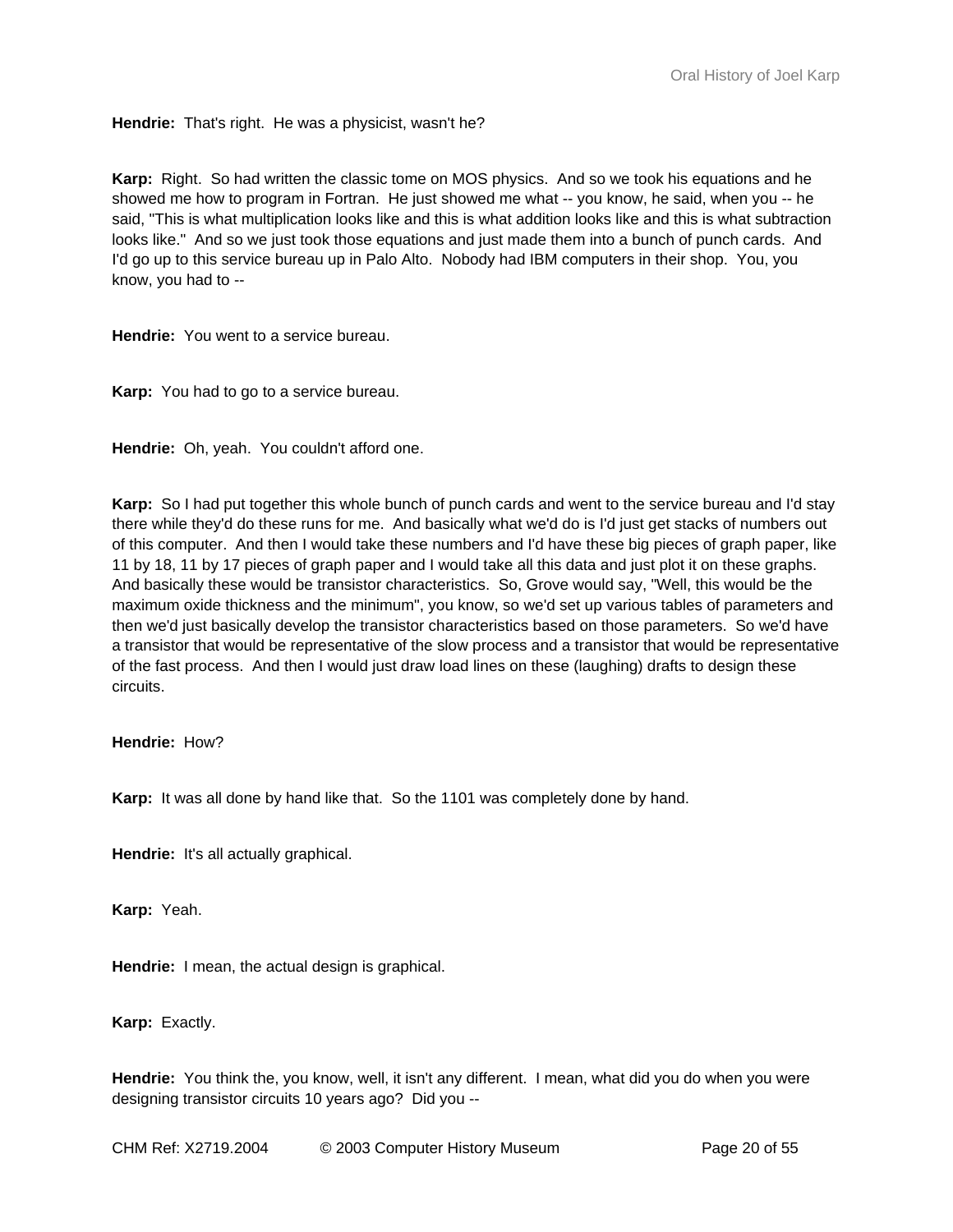**Karp:** Well, I don't know if I designed any transistor circuits 10 years ago, but I know what they do now on computers is that it's, uh..

**Hendrie:** Oh, yeah. But, I mean, yeah. People used load lines on transistor characteristics.

**Karp:** Yeah. Now, but see, this was all static circuitry, so it worked really fine for that. And, there were no clocks on this thing. So --

**Hendrie:** There were no clocks?

**Karp:** No. This was just a static RAM, so -- the 1101, so it was all basically power dissipating ratio type of inverter stages. So, you had to design all the inverters and they had to figure out the time constants. And it was all done by hand. It was all hand calculation. But there was one big screw up. And that was because -- again, because you really had no no computer means of analyzing these things. There was a race condition that would occur when you'd select a cell, it would be a race between the cell you were deselecting versus the cell you were selecting. And so what would happen is that the bit lines would get dragged down by the unselected cell while you were selecting the new cell, and so you'd actually flip the information. And so, we discovered that problem the very first time we got working 1101s, we already knew -- Vadasz and I already knew we had that problem.

Hendrie: You knew there was a conflict here of timing (inaudible).

**Karp:** Right. We already knew about that, but we knew that at least in terms of being able to test the integrity of the circuit to know that everything was hooked up, we could write the test program in such a way that it wouldn't be sensitive to that issue.

**Hendrie:** Yes. Of course.

**Karp:** Just by using a different pattern of information.

**Hendrie:** Yeah. You'd use a pattern where it wouldn't be -- the aligns wouldn't be adjacent when one is going up and the other is going down.

**Karp:** Right. So we had this test pack, we knew it wouldn't pass certain test patterns, but when the green light started coming up on the tester, the place went crazy. And I remember the operator, the receptionist was also the company operator. Every time we got a new green one, she'd be coming, "And now there's seven good die, and now there's eight good die", you know, and so the whole place went nuts. And Grove said, "We're all going across to the Wagon Wheel to celebrate." I remember sitting at the bar at the Wagon Wheel with Grove on one side and Vadasz on the other side and everybody is celebrating and happy and I'm sitting there with this -- Grove is saying, "Why do you look so glum?" I said, "Andy", I'll use good language for this, "Andy, the thing doesn't work." And he said, "Tomorrow you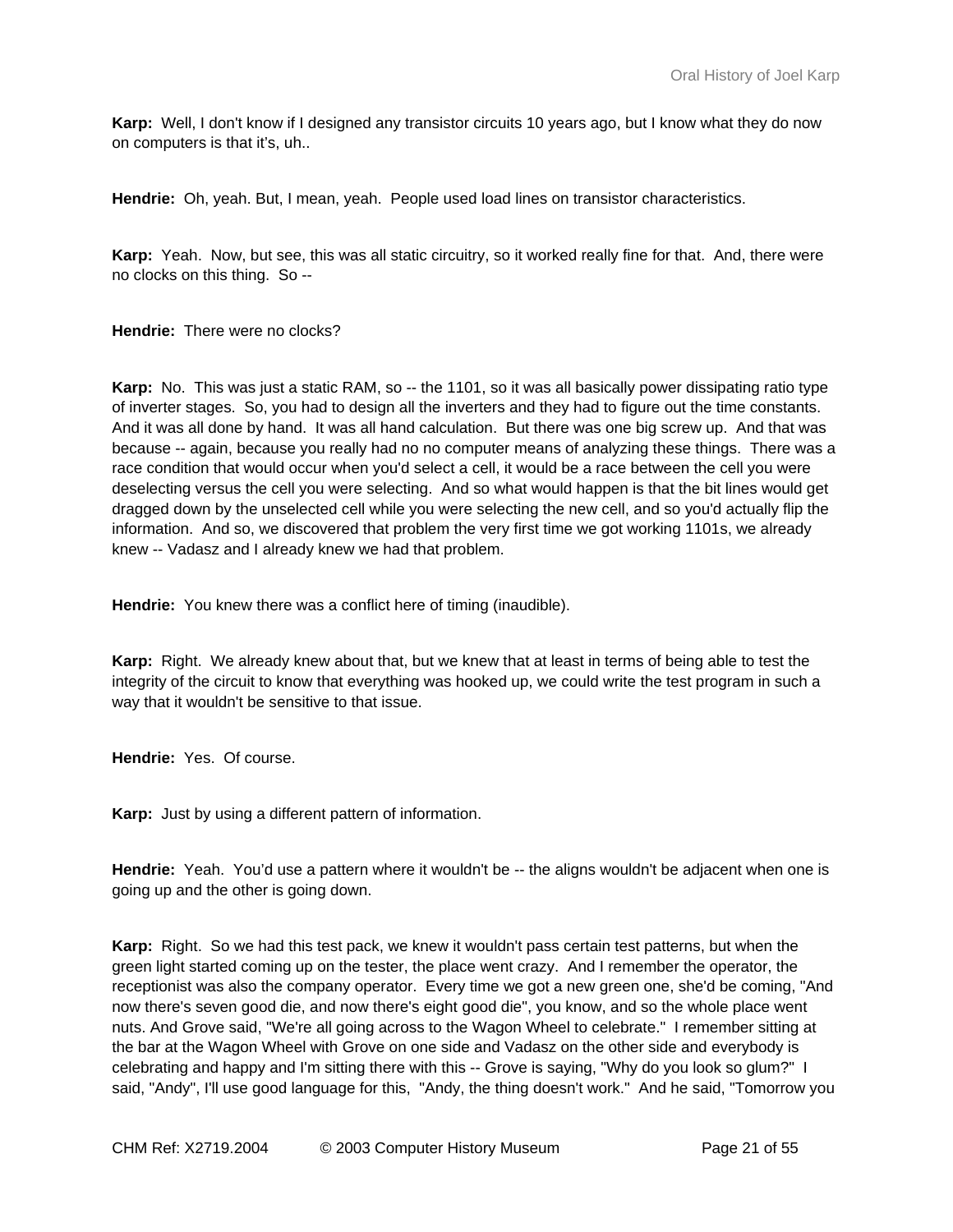can worry about that. Today these people need a reason to celebrate today." (Laughing). So, we did worry about that. And so that led to now we're at the summer of '69. And, it's a Sunday.

**Hendrie:** So it's taken you a while to design this thing.

**Karp:** This has been a year -- a year has gone by now.

**Hendrie:** A year has gone by?

**Karp:** A year has gone by. We're in- it's the summer of '69 and Intel's shipped a few bipolar -- we still never shipped an MOS memory and so it was really pushing hard to get to that point. Vadasz and I are in the conference room in the front of this building on 365 Middlefield. We got a portable radio in there and we're listening to the man land on the moon.

**Hendrie:** Oh, my goodness. Oh wow.

**Karp:** And so what -- we're in there with Xacto knives putting load devices onto all the bit lines with Xacto knives on the Ruby right there in the conference room. And, that afternoon we fixed up the masks. They shot them out -- went out to the mask shop the next day. And within a matter of days, we had fully working 1101s. And it was all at that same time as the man landing on the moon.

**Hendrie:** Isn't that something? So the solution to the problem was just -- yeah, putting some --

**Karp:** Right. You needed to be able to recover those bit lines.

**Hendrie:** Exactly. Bring some load on them.

**Karp:** Right.

**Hendrie:** That's fascinating. So, Intel was really -- I mean everybody pitched in to do everything. I mean, this was not --

Joel Karp: Bob Noyce used to come in when we were getting ready to- before you would actually cut the Rubies, you'd draw the composite. And you drew everything on the composite. You drew every line. Not just one cell and then replicate it, you actually drew every cell. And Noyce used to come in. And then you'd color everything to make sure everything is there. You'd color code everything. And Noyce used to come in and work with the crayons along with us. You know?

**Hendrie:** And color the composite?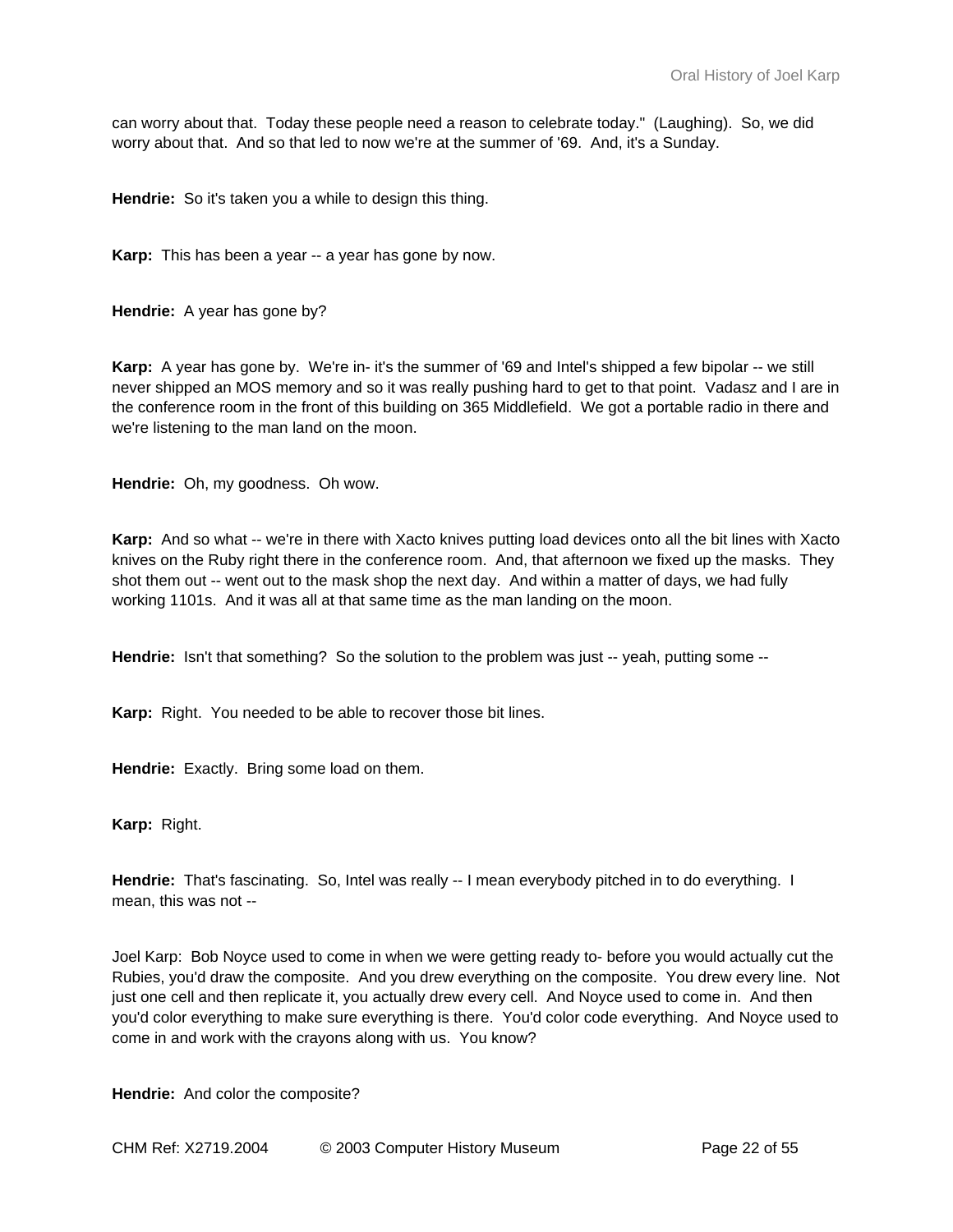**Karp:** Color the composites.

**Hendrie:** All right. That's great. Okay. That's pretty interesting. So, you got it so it was working? What happens next?

**Karp:** Well, then the next thing that happens is -- oh, I actually skipped over something here.

**Hendrie:** Okay.

**Karp:** Because during that whole year, I wasn't working full time on this 1101. It was in the spring of '69 that the guys from Control, uh.. from Honeywell came out to see us to talk about this- this weird idea they had for dynamic memory.

**Hendrie:** Okay.

**Karp:** And, uhm.. they -- we already knew we were in trouble because -- at Intel because we had a 256 bit memory. We didn't know how to get to a 1K memory. We didn't know how to do it.

**Hendrie:** Too big a chip?

**Karp:** Right. It would not have been economical.

**Hendrie:** Yeah. You worked IBM with the --

**Karp:** To make the 1K. And --

**Hendrie:** You'd have to charge too much and (inaudible).

**Karp:** You couldn't -- technologies weren't shrinkable in those days like they are now. We were working with eight and ten micron wide lines, which is quite a bit bigger than what we have now. Now, we're sub .1 microns. And so we really didn't exactly know what we were going to do next. And actually, even some of the economic incentive for doing the memory had gone away in a sense that the core memory industry, which was the competitor at that point, you were competing with a totally different technology, not with other companies. And, they'd been able -- the original target point for the 1101 was five cents a bit, which would have been basically \$12.50 for a chip. And Intel could have made tons of money on these \$12.00 chips.

**Hendrie:** Okay. They could yield them nicely as well -- significantly lower cost.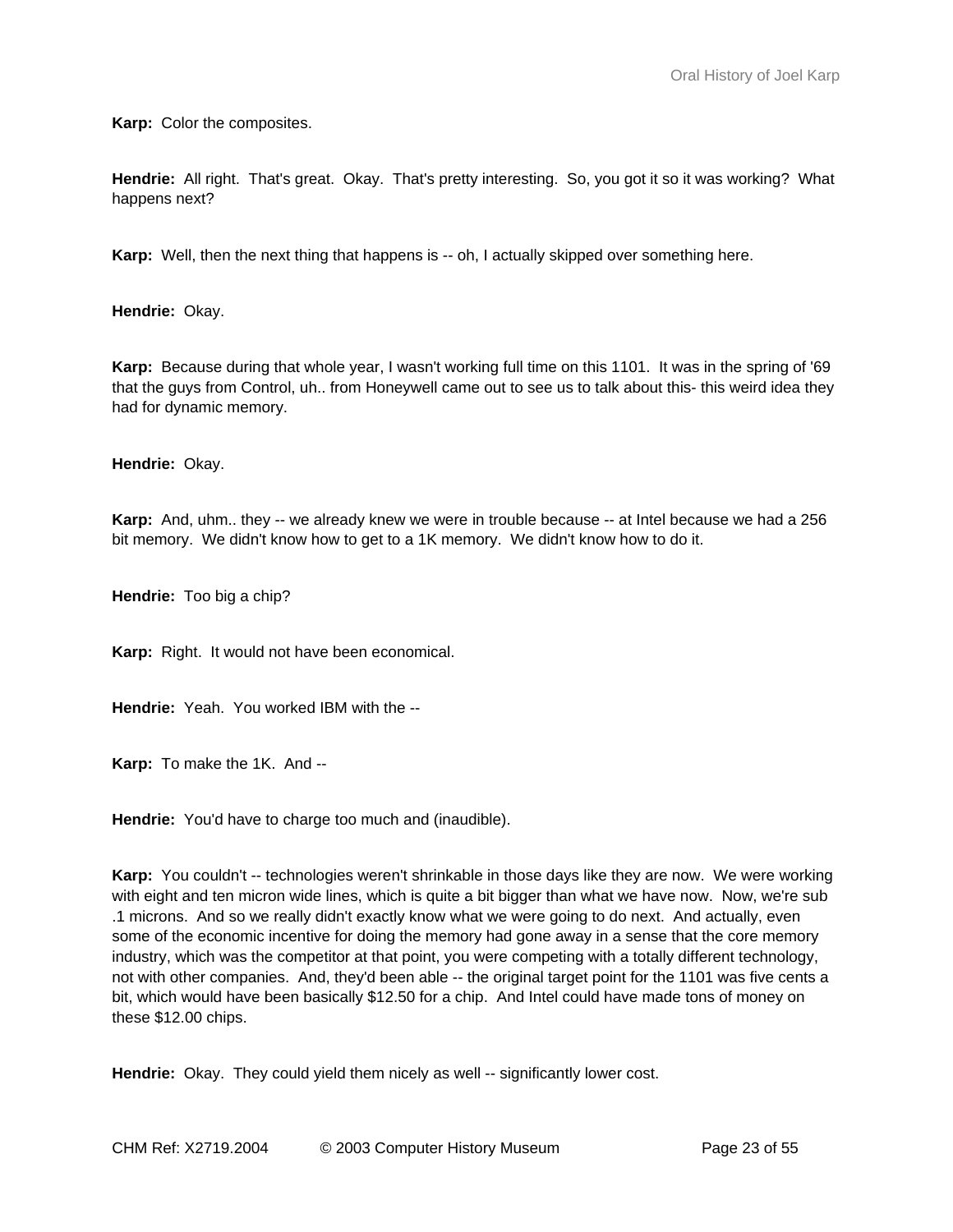**Karp:** Right. And, of course, you can see with these small wafers, you don't get that many. So you couldn't -- \$12.00 was a really good price point for that chip. Well, it turned out at that point that they were going for the nickel a bit, that's where the cores were. Well, as soon as the core memory industry sensed that the semiconductors were kind of knocking at their door, they lowered their prices. So the new target became a penny a bit very quickly, and you couldn't do that with the 1101. That was a \$2.50 chip. They couldn't make money at that. So, you knew you had to get --

**Hendrie:** You had to do something.

**Karp:** And if you laid out a 1,000 bit static RAM at that time on those kind of design rules, it wouldn't be economical. It just wouldn't have been economical.

**Hendrie:** So, now what was the -- in the 1101, what was the minimum features? What was the gate width? Do you remember?

**Karp:** It was either eight or ten microns, probably ten.

**Hendrie:** All right.

**Karp:** Now, so we knew we had a problem as far as what do you do next to get to the next level. So the Honeywell guys come in and they talk about this three transistor cell. And, they left.

**Hendrie:** Do you remember who came in? Was it Jordan and Regitz?

**Karp:** Regitz came. I don't remember -- I don't think Jordan was there. I think it was Regitz and maybe one or two other guys, but I don't think Jordan was there at that point. And we didn't say much while he was making the presentation. And we told him we would get back to him. And he was going around the whole industry. He went everywhere.

**Hendrie:** Oh, absolutely. That was the strategy.

**Karp:** He went everywhere.

**Hendrie:** Because we knew we had to get somebody else to make it and if it became a standard, we'd win because we would know how to build the memories from it long before anybody else ever figured it out.

**Karp:** Exactly.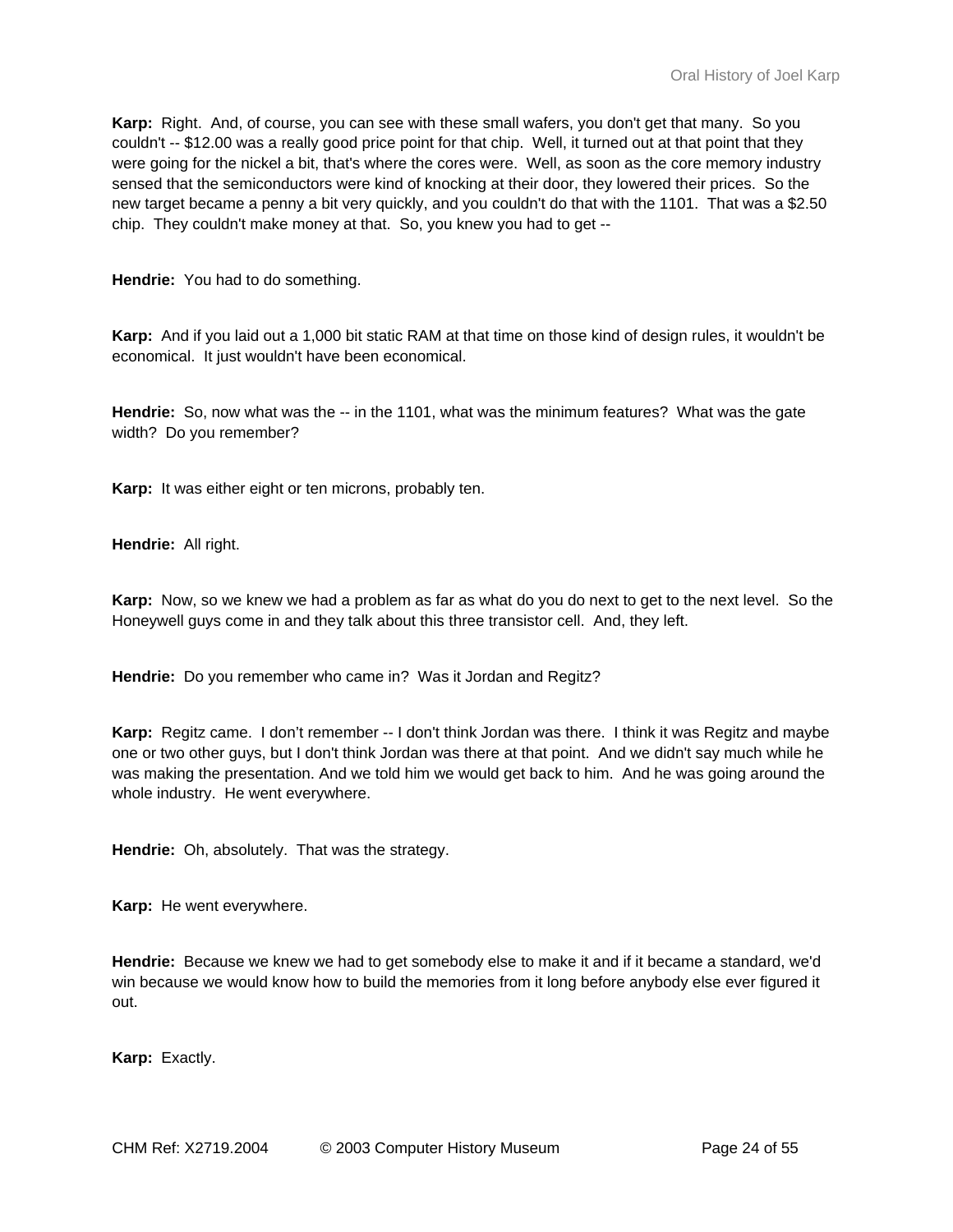**Hendrie:** You know, we could easily be a year, a year and a half, ahead.

**Karp:** Well what happened was, after he left, Vadasz and myself and Ted Hoff, got in an office to talk about it. And, you know, it was like, is -- is this thing real, you know, will this thing really work?

**Hendrie:** Now, nobody had proposed doing a dynamic memory at Intel up to this point?

**Karp:** Up to this point.

**Hendrie:** Okay. So the idea came in through the front door?

**Karp:** Right. And, I think we were too busy trying to get a technology to work and --

**Hendrie:** Oh, of course. You had tons of stuff on your plate and you didn't quite yet know that you -- that the 1101 just was not going to make it in terms of being a core replacement.

**Karp:** Right. And I'm still the only engineer. We still don't have any other engineers at that point. So, we sat there and we studied it and Ted Hoff figured out very quickly a way to get around the major problem that that cell had and that's really what led to the 1103. But the cell that Regitz had proposed was a three transistor cell and it had one word line and two bit lines in the cell, so it had a total of three transistors, whereas for example, the static device had six transistors. So, you could build that in a much smaller area. So, that was key. But, there was a known problem right from the start because of the fact that you had to access it through a single word line, you had to develop a very special analog kind of a signal for that word line to be able to sense the cell. And I think we ended up calling it IVG, an intermediate voltage generator, which is in that paper that I've given you a copy of, which also ended up being a problem on a graduate EE final at Stanford. They put that circuit on there and they asked the students how it works. (Laughing). And I don't know if any of them even figured it out, either. But, anyway, we felt that there were very tight margins that would be needed to make that cell work. But we thought it was workable. And so we called Regitz back and said, "We think we can make it work." And, he said he'd gone everywhere in the industry. He said we were the only ones that understood what he was talking about. And he told us that at that point, and they gave us the contract. And so, basically, Intel was all alone doing that. And so we started the 1102 design at that point. Now, I'm still talking spring of '69 while I've designed the 1001, we'd gotten it ready, gotten the masks, but basically, they were fighting technology issues all through the winter, and in spring of '69.

**Hendrie:** You mean (inaudible).

**Karp:** Yeah. This was the time when Gordon Moore came up with the key invention that made silicon gate work. It was all in that time frame. This was the idea of, well, what happens with polysilicon is that it's very brittle. And so, when it ran up and down steps, it would tend to crack. I'm sorry. The polysilicon wouldn't crack, but because the polysilicon had such sharp edges on it, when you laid metal down over that, the metal would crack when it went up over the steps.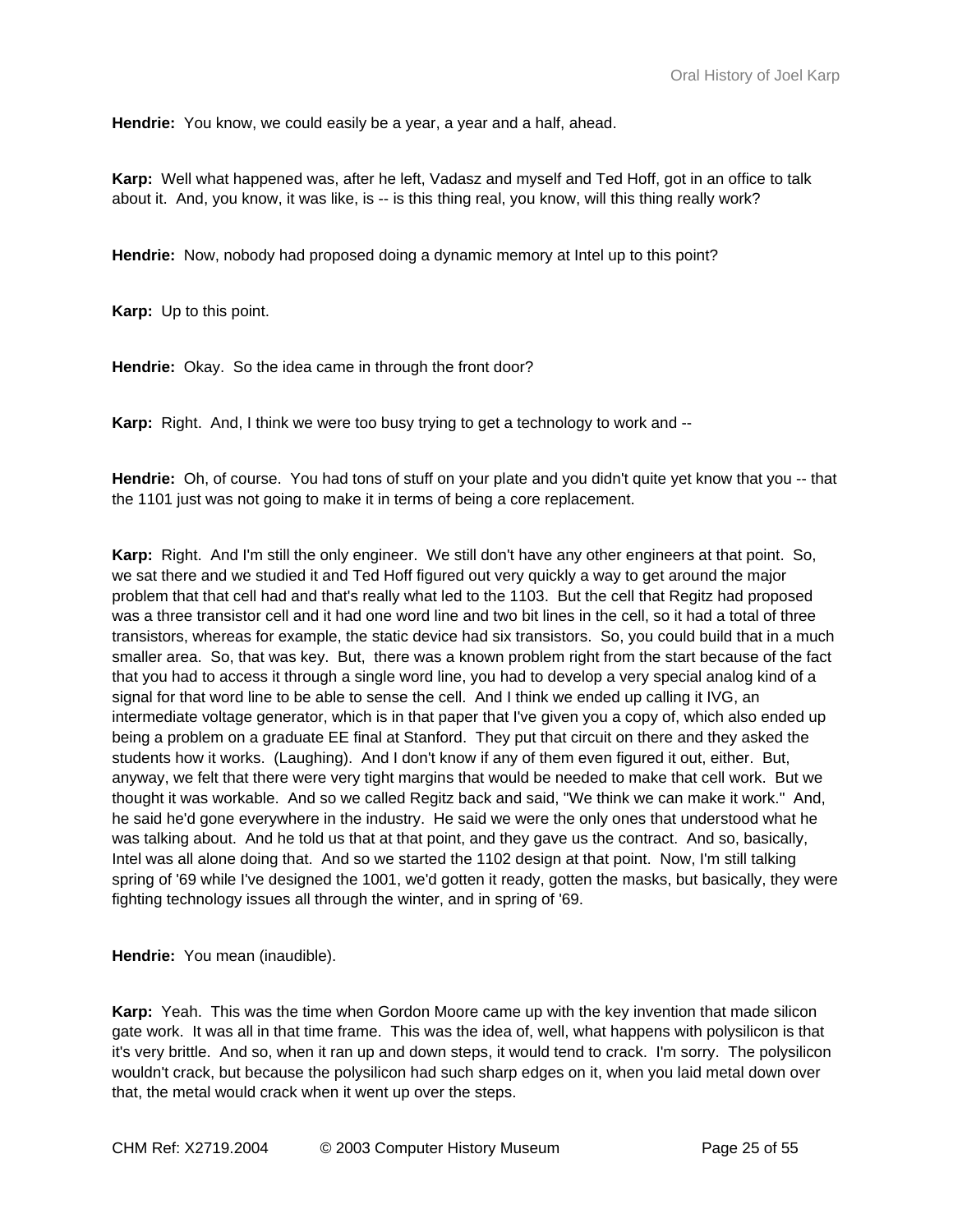**Hendrie:** When it went over a polysilicon.

**Karp:** Right. So you'd get a micro crack in the metal. And so, they really couldn't get any circuit integrity. They did a great job with when you made tip parts, you know, big transistors to check your transistor characteristics, those worked fine becausethey were wide metal busses and everything. But when you actually went into the integrated circuit --

**Hendrie:** And you're trying to make everything small --

**Karp:** It wouldn't work. So, the breakthrough was a technique which was an annealing technique that Gordon Moore came up with. And basically his thought was you've got this polysilicon that has all these sharp edges. If you can heat it up, not to the point where it melts, because if you melt it, it will lose its integrity. But right before it melts, it would soften and the edges would just round a little bit. And if you could find that critical temperature, it would be like heating solder, but only to the point where it just starts to melt, I mean right before melting. And, that was the solution to making silicon -- the whole thing just came alive at that point when they put that annealing step in there.

**Hendrie:** So, before you lay down the metal, but after you've put down the polysilicon, you go anneal it to just the right temperature.

**Karp:** Just the right temperature. Right?

**Hendrie:** Isn't that cool? Okay.

**Karp:** And that was THE major secret at Intel for years, because people all over the industry were trying to make silicon gate and no one was able to do it. And in order to keep that thing, they even disguised it on the run card. So even if someone got an Intel run card, they wouldn't be able to understand that step.

**Hendrie:** Is that right? Oh, wow.

**Karp:** And, I think it wasn't 'till, you know, a long time after that when people actually left the company and brought the technology outside that people were able to make silicon gate successfully. Because it was clearly a breakthrough at that point. So that was all going on in that same timeframe when, you know, when we were starting to look at this DRAM.

**Hendrie:** So, you're not so much involved in the 1101

**Karp:** At that point, I wasn't- I wasn't that involved with it.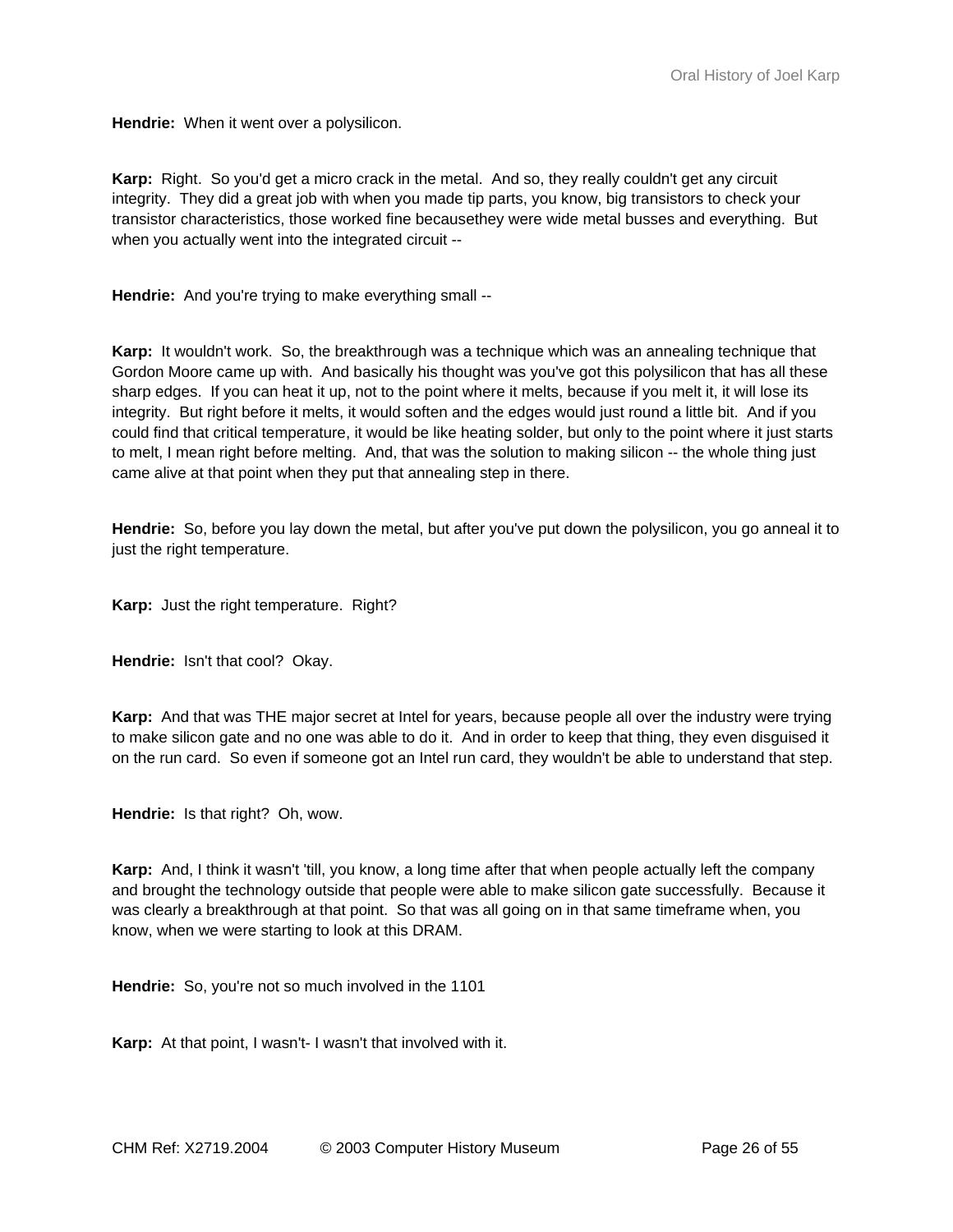**Hendrie:** Because they're trying to yield it now and that's not a circuit problem, it's a -- they're in the throws of the process?

**Karp:** Right. So I'm already moving ahead and starting to look at these dynamic memory cells. And so, the first thing I'd had to do there was build a test chip. And I built two circuits on the test chip, but Honeywell only knew about one of them. And, one of them used the cell that was ultimately became the 1102 and the other one was the cell that became the 1103, which was a much simpler circuit. The 1103 is a much simpler structure than the 1102. Although it's got an extra line going through the cell, the process had actually evolved to the point where it actually made that cell even smaller than the 1102 cell, even with the extra line. That's why the 1103 ultimately became the production device. But, it didn't --

**Hendrie:** It didn't make the cell smaller. It wasn't a matter of more contacts (inaudible)?

**Karp:** It was the introduction of the buried contact to the process that allowed them to do the 1103 cell.

**Hendrie:** Oh, okay. I was going to say.

**Karp:** At the time of the 1102, it was basically a four mask process and you didn't have a buried contact. So, the only way you could connect a gate to a diffusion would be to have a metal contact in the diffusion and then run the metal into a contact in the gate. So, that's how all contacts are made. The buried contact allowed them to actually, using another mask, allowed them to connect poly to the diffusion directly. And, so that was another innovation that was coming in at that time. So we built this test chip that had both types of cells on it. But the only one that at that time that Honeywell was interested in was, of course, you know, their 1102 cell.

**Hendrie:** Right.

**Karp:** Well --

**Hendrie:** Now, did you deliver these to Honeywell?

**Karp:** These were eight bit test chips, 16 bit test chips. I'm sorry, they were 16 bit chips and it was the 0008. And so we built the -- at that time, they were just getting the silicon gate thing to work and they were getting ready to run the 1101. And then we had that little thing where we did the devices. So I was kind of being pulled into the 1101 project for those sorts of issues for the design related issue. But I was spending most of my time working on the DRAM stuff at that point. We had to build a special tester and so we made those chips. We couldn't get them to work. We couldn't get those --

**Hendrie:** These are 16 bit?

**Karp:** We couldn't get those 16 bitters to work.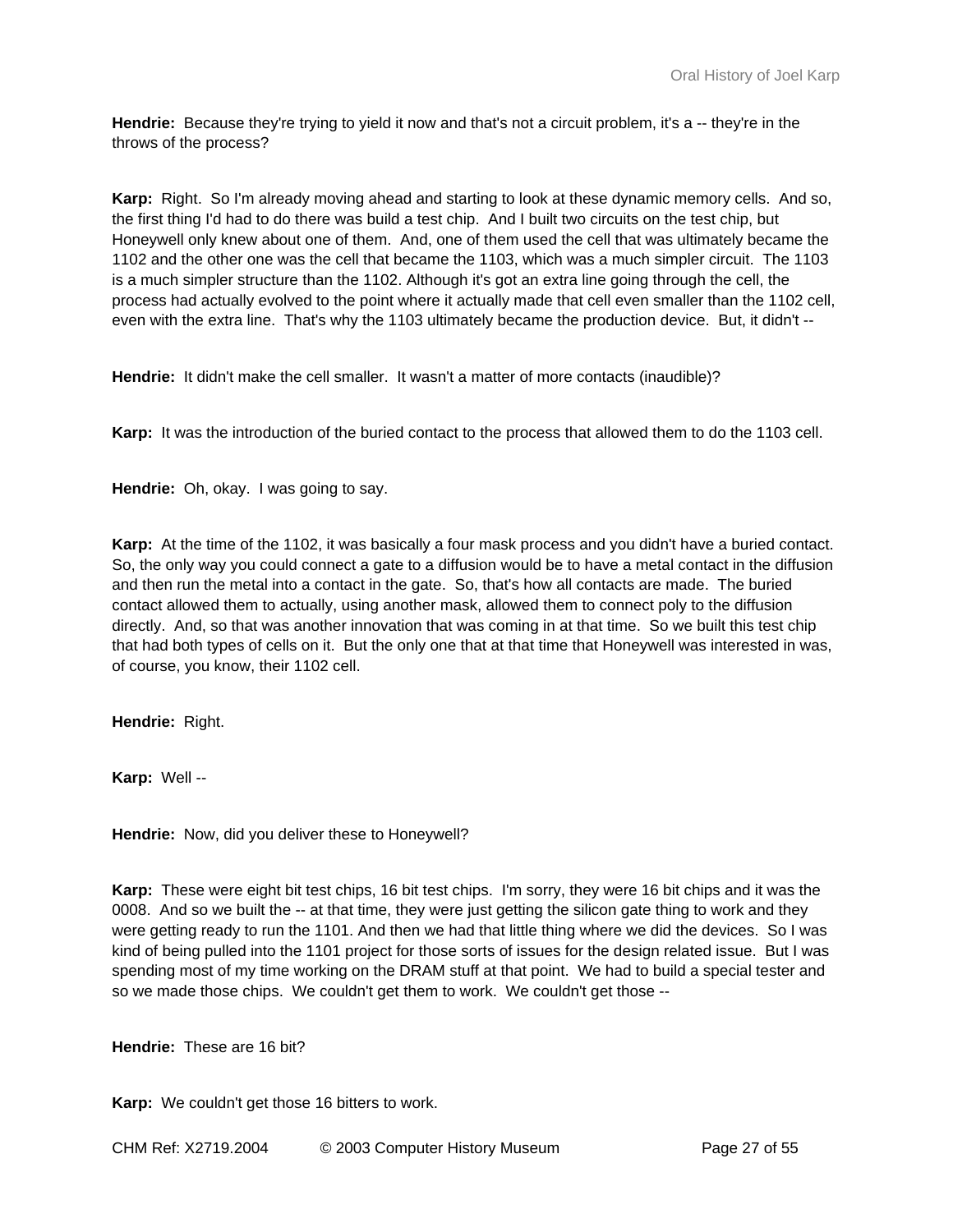**Hendrie:** Wow. Is it just one row of cells?

**Karp:** It was a four by four. We just couldn't get them to work. And so, we were sending some back for Regitz and his group to look at because they had different types of test gear than we had. You know, it just wasn't working. And we didn't have the diagnostic tools. You know, we didn't have computers to figure things out.

**Hendrie:** I understand. But they weren't working and you didn't know why.

**Karp:** Well, it was always some reason why we thought it wasn't working. So, the process guys would say, "Oh, the punch through was really bad on that run and, you know, it had this process parameter that was wrong or this process param." So we always thought we had some, process parameter that was --

**Hendrie:** I think we better --

**Karp:** Go to another tape?

**Hendrie:** Yes. One thing I had forgotten to ask you when you were going on in the discussion was you had indicated that when Bill Regitz showed up with this dynamic RAM, three transistor dynamic RAM proposal for -- to see whether Intel was interested in working on it and building it, that you then went, you know, went back and started talking about this idea. And I know you eventually got another idea which was a competitor to the 1102 which turned out to be the 1103 cell. Could you just tell us a little bit about the sequence of events as you remember them that sort of wandered through and ended up there?

**Karp:** Okay. So, after Regitz made his presentation to us, then as I- as I mentioned, Vadasz and I and Ted Hoff sat there and, you know, and started discussing it, it didn't take us very long to kind of zone in on the real central issue with the 1102 cell which was the idea of having to make this kind of analog signal. And, of course, you know, in today's MOS technology, those kinds of circuits, really wouldn't be very difficult to do. But in those days, you just didn't have the control on the process that you'd like to have to do analog type things. So we recognized that having to have this intermediate voltage generator for the word line on the cell was going to be a real tough design task. But we convinced ourselves that looking at the process and we looked at how the process varies and so forth and we convinced ourselves we could make it work, that it was designable. At the same time, Hoff said of course if you had a separate read and write line going into the cell it would be a lot easier. You wouldn't have to have that and that was clearly a good solution. The only problem was, and again we're looking at us taking a snapshot at a point in time, if you didn't change the technology, if you used the same exact technology, then the 1103 cell would by definition be bigger than the 1102 cell because it had an extra line running through it, right? So it would have to be bigger than the 1102 cell. So, that was the thing against it at that point. The real thing that swung things later on in favor of the 1103 was the introduction of the buried contact, which allowed you to then make the 1103 cell in actually a smaller space than you could make the 1102 cell. With the 1102 cell, you had two transistor gates. You had three transistors. One was the word line, which connected directly to one gate. Then you had to connect the, for the storage node, you had to connect the diffusion area of an access transistor directly to a gate. So the only way we could do it in the 1102 cell was with a full-blown, contact, what we called a butted contact at that time. And that took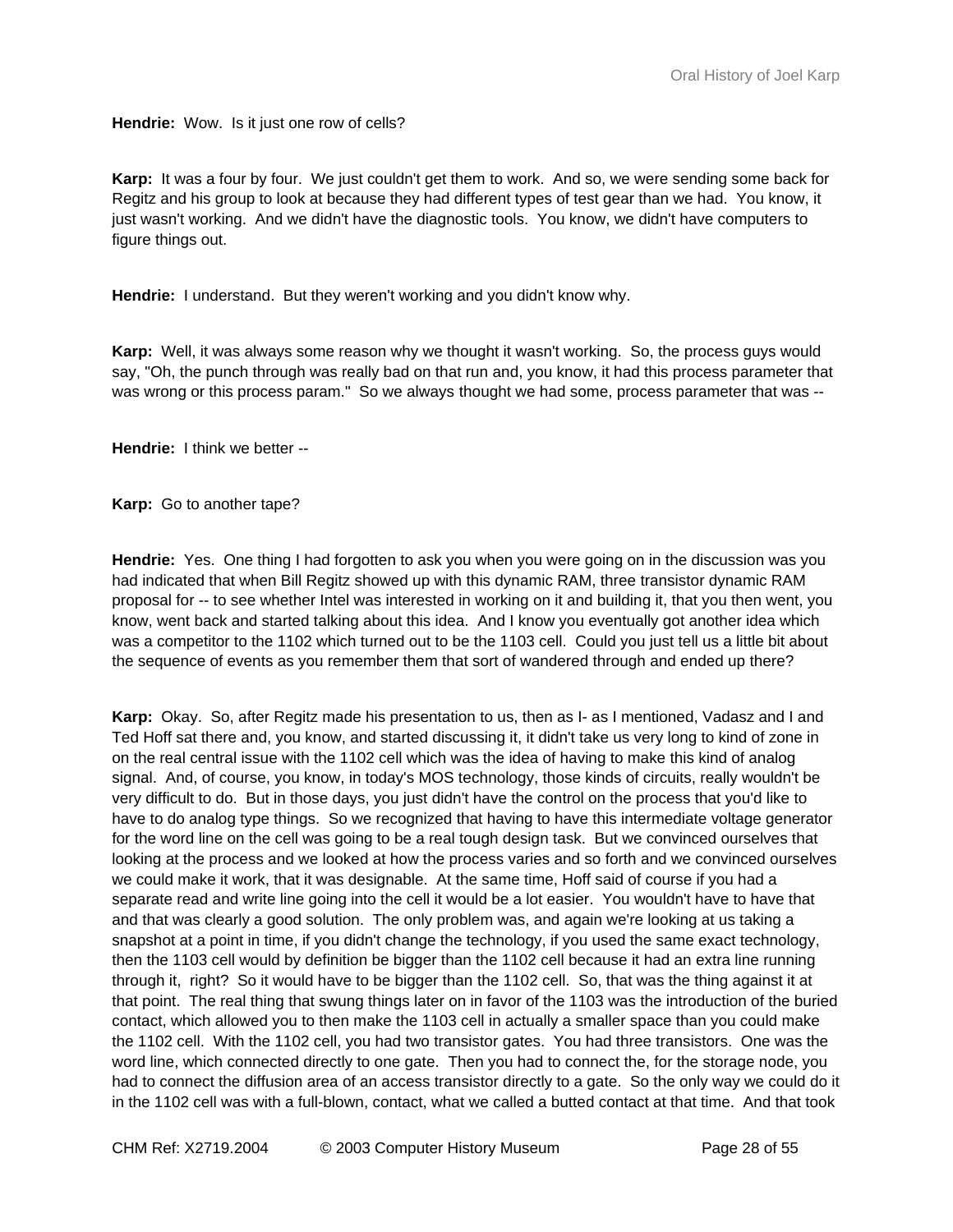a lot of space. When the concept of the buried contact came into being, which was actually shortly thereafter, and then you took another look at the 1103 cell, you could make the 1103 cell smaller than the 1102 cell. Of course, what also I haven't said here was if you then said, "Well, what if we apply this technology to the 1102 cell?" Guess what? The 1102 cell would still be smaller. But things don't work that way in this industry. You're always dealing with, you know, you're taking a new snapshot in time. The 1102 already existed. No one was even considering totally redoing the 1102 with the buried contact and going back through that route. Once the idea of the 1103 cell came, it was so simple. It was so easy to make. It just made sense to go that way. But going in that direction was -- I kind of jumped ahead of the story because at the point we're at, where we're dealing with these test chips, we weren't thinking along those lines. In fact, the test chip had an 1103 cell that was built -- you know, the process was exactly the same as the process for the 1102 cell. So the 1103 cell was actually larger than the 1102 cell in that test chip.

**Hendrie:** Okay. Is the 1103 cell sort of the obvious alternative if you add another line?

**Karp:** Yes.

**Hendrie:** I mean, you know.

**Karp:** Yes.

**Hendrie:** That's just --

**Karp:** Right. You have to be able to isolate the reading and the writing to get away from having to put that intermediate level type signal on there. I mean, what I had to design was a signal generator that when you're reading the cell, put out a voltage that was just above 2VT. Just enough to be able to let the cell pull the bit line down enough to be able to read it. In the 1103 case, you had full level signals available for both reading and writing. So not only did you avoid that really tricky design issue, but you also had a much faster cell because you were able to make the cell read much faster because instead of having a signal that was just a few tenths of a volt above 2VT, you had a full level signal going into the cell to be able to read it. So, everything was -- the 1103 had far superior characteristics. But at that point in time, the 1102 was a smaller cell. And the entire philosophy at Intel at that point was speed doesn't count. We're already so much faster than the core memories, that doesn't matter. And, you know, they thought having 300 nanosecond access times and 500 nanosecond cycles and so forth, that that was acceptable at that point.

**Hendrie:** Yeah.

**Karp:** So, this small cell was the answer. And we went down that path. Well, again, we still don't have the things working, right? So, now we're in the summer of '69, struggling trying to make these things work and, at the same time, now we're back on the 1101 because now we've got the process fixed. And now we're --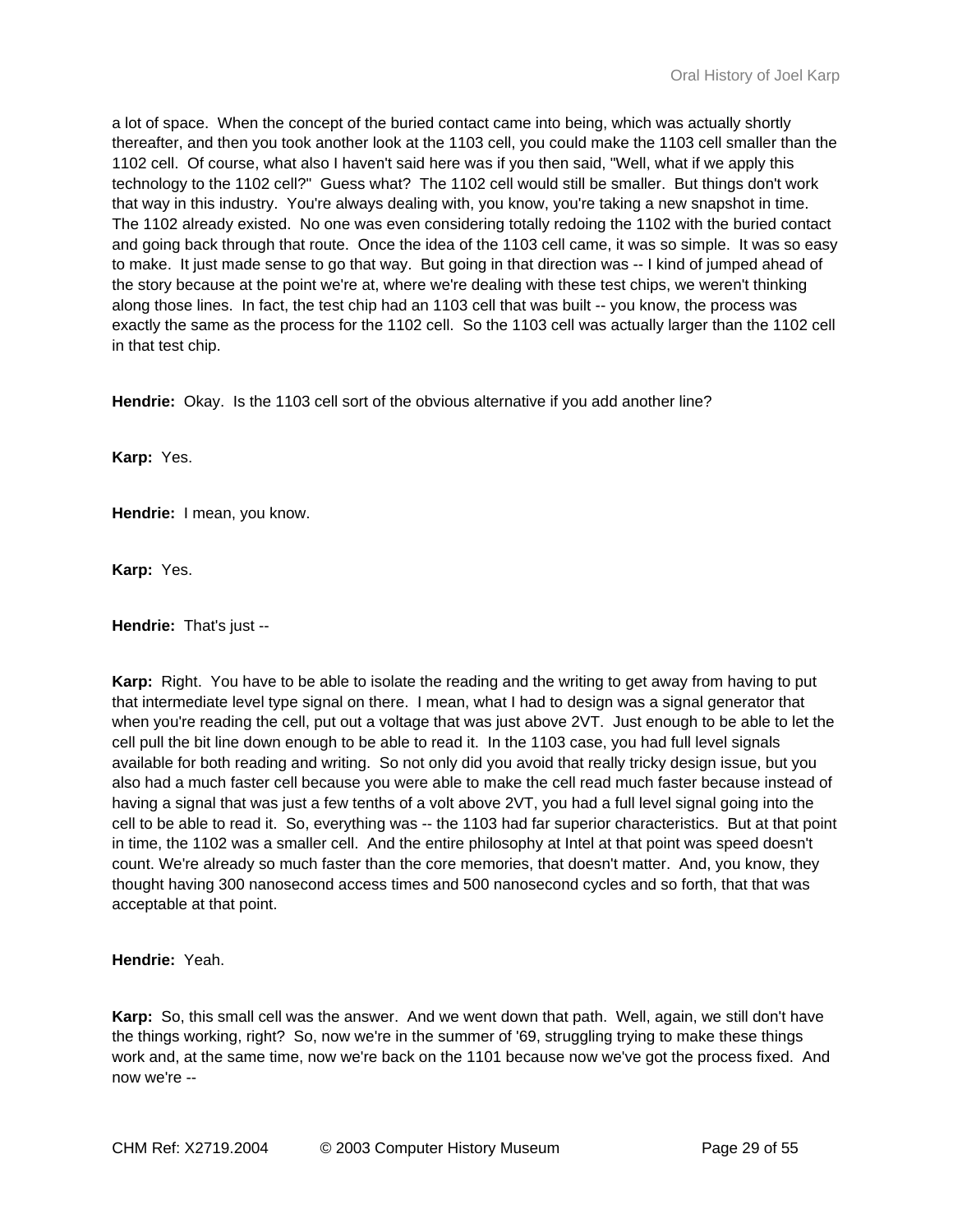**Hendrie:** And you want a product to sell.

**Karp:** And now we're just discovering that the 1101 doesn't work because of this problem I talked about earlier. So this was the, again, the summer of '69. And lots of stuff happened that summer. We went to the moon, we fixed the 1101 and within about two weeks, they built about 600 of these things after fixing the masks. And so I was asked to take a suitcase full of these things back to the East Coast and go directly to the distributors and I gave a speech in front of all these distributor salesmen and showed them the part, and talked about the wonderful new world of semiconductor memories and so forth. And left the 1101s with them and then drove down to Framingham to see my buddies at Computer Control. So I get down there and they're all grinning like Cheshire Cats. "What's going on?" "Come in the lab." "We've got something we want to show you." I go in the lab and they got the thing working. How did they get it working? Well, again, there was some very subtle things going on in those days. We had built this homegrown tester at Intel. I think it was actually the guy whose picture I showed you earlier, he built the tester for me and we called it a T1 tester. And, uh.. you know, I'm not sure now. We had -- everything was Ts. We had T1s and T2s. Anyway, he was building the tester for it.

**Hendrie:** He built the tester.

**Karp:** But it was basically a tester that had a bunch of knobs on it. And, you know, there were no digital controls or readouts or anything. It was like scopes and knobs. And, so, I would sit there all day long turning knobs trying to find some place where the thing would work. And, you know, I could start to see some kind of activity at a very certain voltage and a very critical timing. But, you know, you couldn't say it was working because you can't say something works at 10.82 volts and doesn't work at 10.83 volts, that it's a --

**Hendrie:** That doesn't count.

**Karp:** So, I'm sweating over our little tester and I can't get it to work. I go back to Boston, show up there and he takes me in the lab. Alright, it's working. Well, what happened? Well, it turns out the tester they had was -- they had a tester that they'd adapted from their core memory testers. And so they had degrees of flexibility on their timings that we just would -- we would have never even dreamed at Intel of having to have those kinds of levels of flexibility. We were learning. We were learning. And, it turned out that there were two main clock signals that you ran into this thing. And I would always have the reference edge and I would always start delaying the other clock. But I could never move the second clock in front of the first clock because the first clock was the reference. Well, on their tester, they could move everything every which way.

**Hendrie:** They could move anything anywhere.

**Karp:** Right. And it turned out that what you needed was a couple of nanoseconds overlap between those two signals and it came to life.

**Hendrie:** And it all came to life.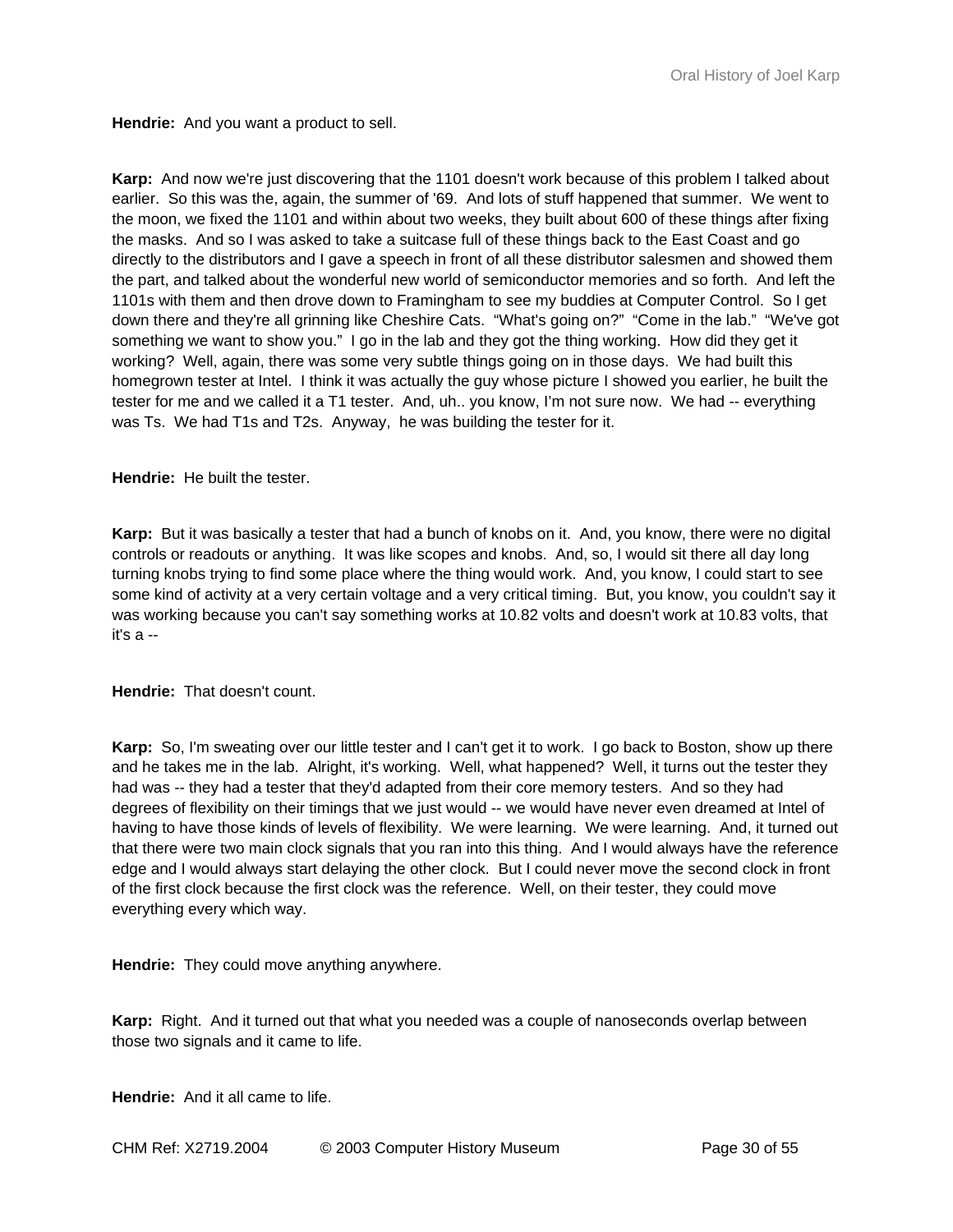**Karp:** So that was a good day, delivering the 1101s and finding out the 1102 1103 is working. And then the next day was even better. The next day I flew back to California and it turned out that the other thing that had gone on the same weekend was Woodstock. (Laughing). So we had the landing on the moon, we had Woodstock and all these big rock bands from Woodstock were all on the same plane with me and I got to hang out with all my heroes on the way back to California. So that was kind of, you know, I'll never forget that. This was in the summer of '69. Then the work started. Then the work started because now we've got to design this thousand bit chip. And I still don't have any kind of computer programs that, you know. Well, actually, Ted Hoff had come up with a very bare bones kind of -- in fact, we were running it on a PDP-8 or something like that, some little mini computer. And it was a very bare bones kind of analysis program with -- didn't have any kind of capacity of overlaps, didn't have any kind of - didn't have any subtle effects, didn't have any second order effects. But it was all we had. So that's what I used to design this thing. So we design it -- we get the first chip out and we decided that we wanted to present it at Solid State Circuits Conference, which now would be February of '70, Right? So, we're in the summer of '69, we're really only now starting the design of the chip. And we get the chip out. We got it out in time for Solid State Circuits Conference, at least time to take pictures -- at least at a point where we could take pictures of it. I don't believe it was actually working as of the time of, uh..

**Hendrie:** Yeah. Solid States Circuits Conference is a show. The pictures Intel. It isn't a hardware conference.

**Karp:** Right. Well, there were several major problems with the chip. One was, again, Andy Grove was - he's the keeper of all the parameters for the MOS device. He's Mr. Physics there. So he tells you what the design parameters are. He says this is what the threshold variation's going to be. This is what the junction depth variation is going to be. This is what the poly resistance. Poly resistance was a very key parameter.

**Hendrie:** Oh, yes. I remember.

**Karp:** Because the word line, the entire word line for this memory is just poly, right? And so in order to, there was all sorts of circuits on there to, you had to worry about time constants because you couldn't turn on the, we called it a column amp. Now they call it a sense amp. You couldn't turn on the column amps until the signal had fully propigated down the length of the word line because if you turned it on too early, then some cells wouldn't have a good signal. So, Andy had given me parameters for the polysilicon. And the maximum resistance was 50 ohms that he had given me. Well, so the design would have been okay for 50 ohms and it would have met the parameters. But the actual silicon that came out was more like 200 ohms.

**Hendrie:** Oh. They couldn't make 50 ohm poly.

**Karp:** Exactly. So that, of course, meant that you could get in there and kind of make it work, but the time constant on the word line was just horrendous. It was just too slow.

**Hendrie:** Yeah, because it's a distributed R, a distributed C.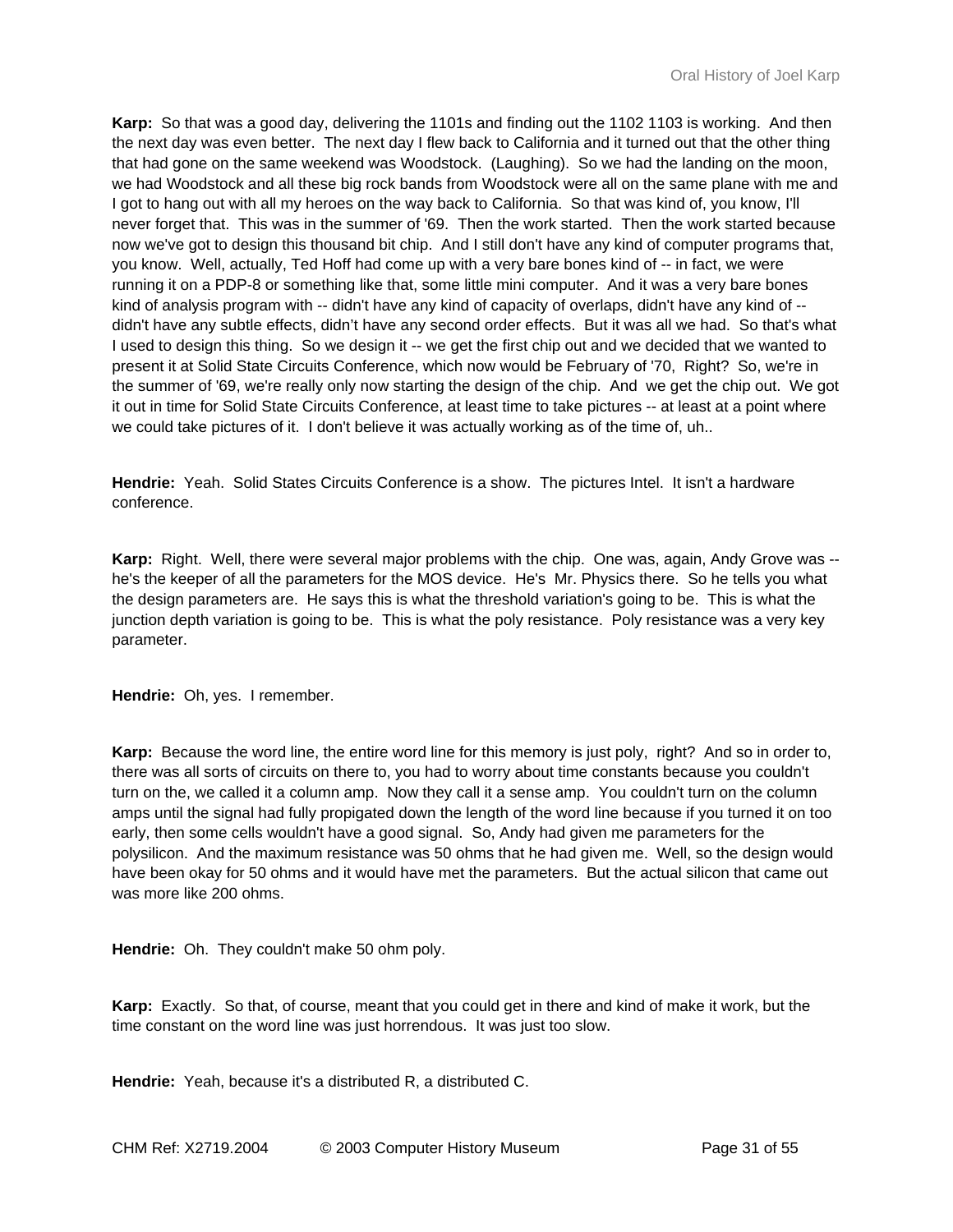**Karp:** Right.

**Hendrie:** It's like a delay line.

Joel Karp: So we figured out the solution to that, which was to re-lay out the chip and put the decoder in the middle so you get a factor of four difference on those time constants immediately. And we never patented that, by the way, and that as -- you know, those are the kind of things we were coming up with, essentially breakthrough ideas all the time, none of which we were patenting at that time.

**Hendrie:** So you drive it -- yeah. Exactly. You put the decoder in the middle and you drive --

**Karp:** Right.

**Hendrie:** -- either way, rather than from the edge.

**Karp:** So that gives you a quarter of the time.

**Hendrie:** Yeah, exactly.

**Karp:** Then, there was another problem with the chip. And, again, we couldn't see it at Intel, but they could see it back at Computer Control, because they, again, had very sophisticated test patterns that they'd used for core memories. And they were just throwing all these sophisticated core memory patterns at the device.

**Hendrie:** Oh, yeah. They used to shmoo core memories to find out the center of the operating region for the whole thing.

**Karp:** Right.

**Hendrie:** I mean, it was very sophisticated stuff.

**Karp:** Right. And so what they were doing is they were going in there and they were just banging away on certain cells and then jumping to other parts of the memory, you know, doing these kinds of tests which, of course, we had no way of doing those kinds of tests at Intel. But they found a sensitivity which looked like all the cells around the edge of the array were failing. And, when you ran these kind of patterns. So when you ran these kind of very complex patterns, the chip failed. And it took us a while to figure out what that was. Well, that was was injection going on, was actual injection of carriers by forward biasing portions of the device, just overshoots. Again, I was back to overshoots, the same thing I'd had at Philco two years before that. Well, the solution to that was to put a substrate bias on the chip. So the substrate, instead of -- this was P channel at the time. So, the substrate would -- you'd put it I guess had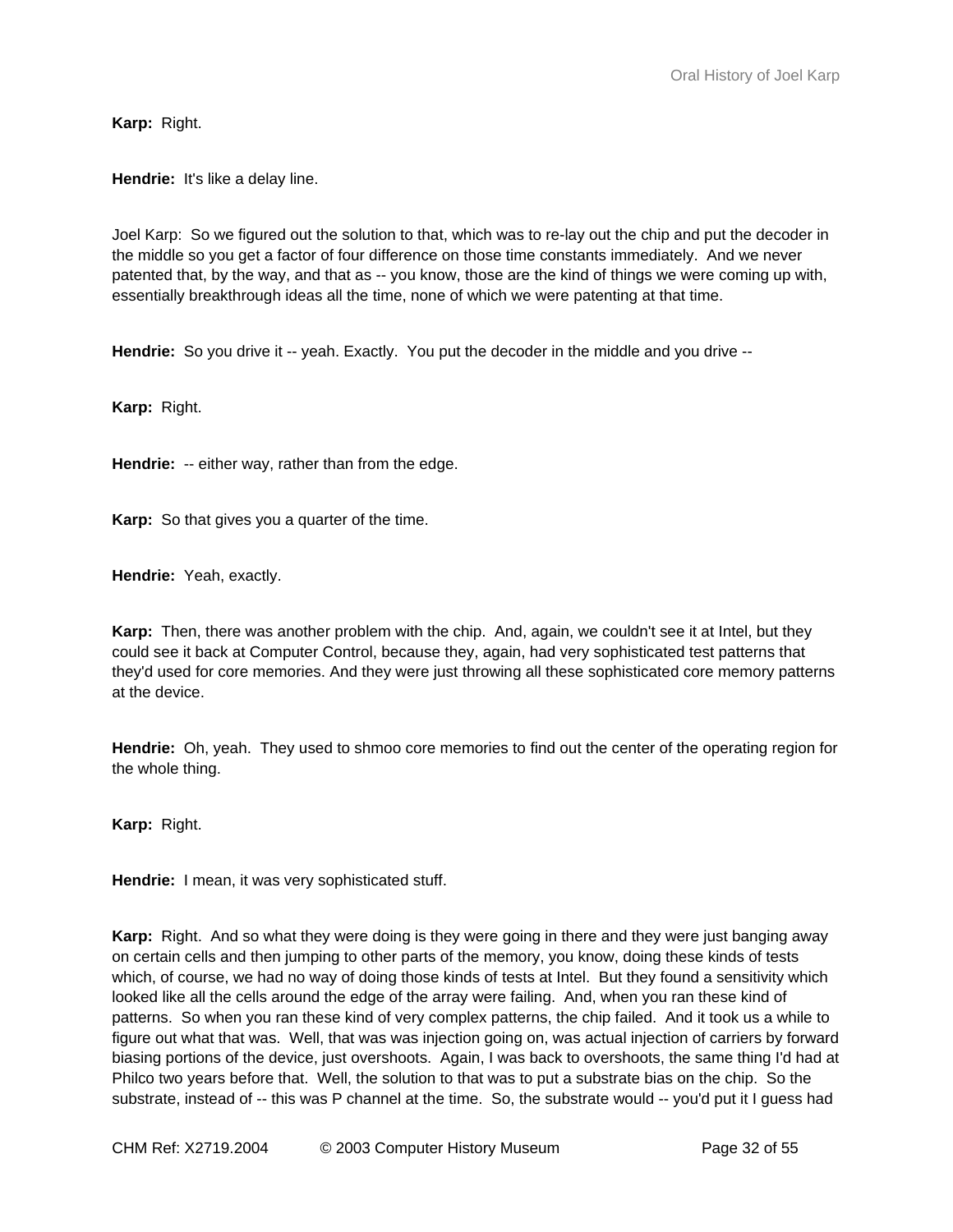a negative potential, whereas now with end channel, you put the substrate on a positive potential. So, that took care of the problem by biasing the substrate. Well, how do you go ahead and -- you know, do you just add a power supply to bias the substrate. Well, sure you do. The only problem was, we were in a 16 pin package and we'd used all the pins. So, that was going to be a little difficult to put a substrate bias on it. Right? Well, I had discovered by accident, and the accident was I'd by accident grounded thethe DIP packages were ceramic packages with a metal lid. And, I had grounded the lid of a -- at one point with a scope probe of- of, uh.. by accident, and I'd burned up the device. So, I realized that the lid was actually connected to one of the pins on the package. I'm sorry. The lid actually got connected into the substrate, onto the pad where the chip is layed down.

**Hendrie:** (Inaudible).

**Karp:** Where the dye attach is, right?

**Hendrie:** Yes, where the dye attach.

Joel Karp: And so because of the way the package was wired, that the electrical potential of that substrate was actually right on the lid. So, whatever voltage was on the substrate, actually you got on the lid of the package. And we found they'd actually changed the package at some point, because that wasn't something you wanted to have. But, I found in the back, in the back of Intel in a storage area, I found a whole bunch of packages of the old packages that had the lid tied to the substrate. So, that first system, I believe, that got built at Computer Control, had a bus wire that was wired then soldered right to the lids of the packages and that provided the substrate bias. So if you saw that system there, you may not remember that, but the first system was built with those funny packages. And then, of course, the real solution was to get an 18 pin package which, you know, we got and --

**Hendrie:** They did have 18 pin packages in that era?

**Karp:** We didn't have -- well, we had a --

**Hendrie:** You didn't, but somebody was making them.

**Karp:** Yeah. We had to get -- these weren't things you could buy off the shelf. You know, people all owned their own package tool. So we had to tool our own 18-pin package at that point. But that was the solution to the substrate bias problem. But in the meantime, while all this work, really the learning, is going on on this 1102. But in the meantime, the marketing folks were really anxious to get a high-speed part out. They thought, boy, it would be really sexy to have a high-speed part out. Well, so, they wanted me to work on the 1103, but I just didn't have the time. At this point, we'd brought another young designer into the company, by this point.

**Hendrie:** Who was that?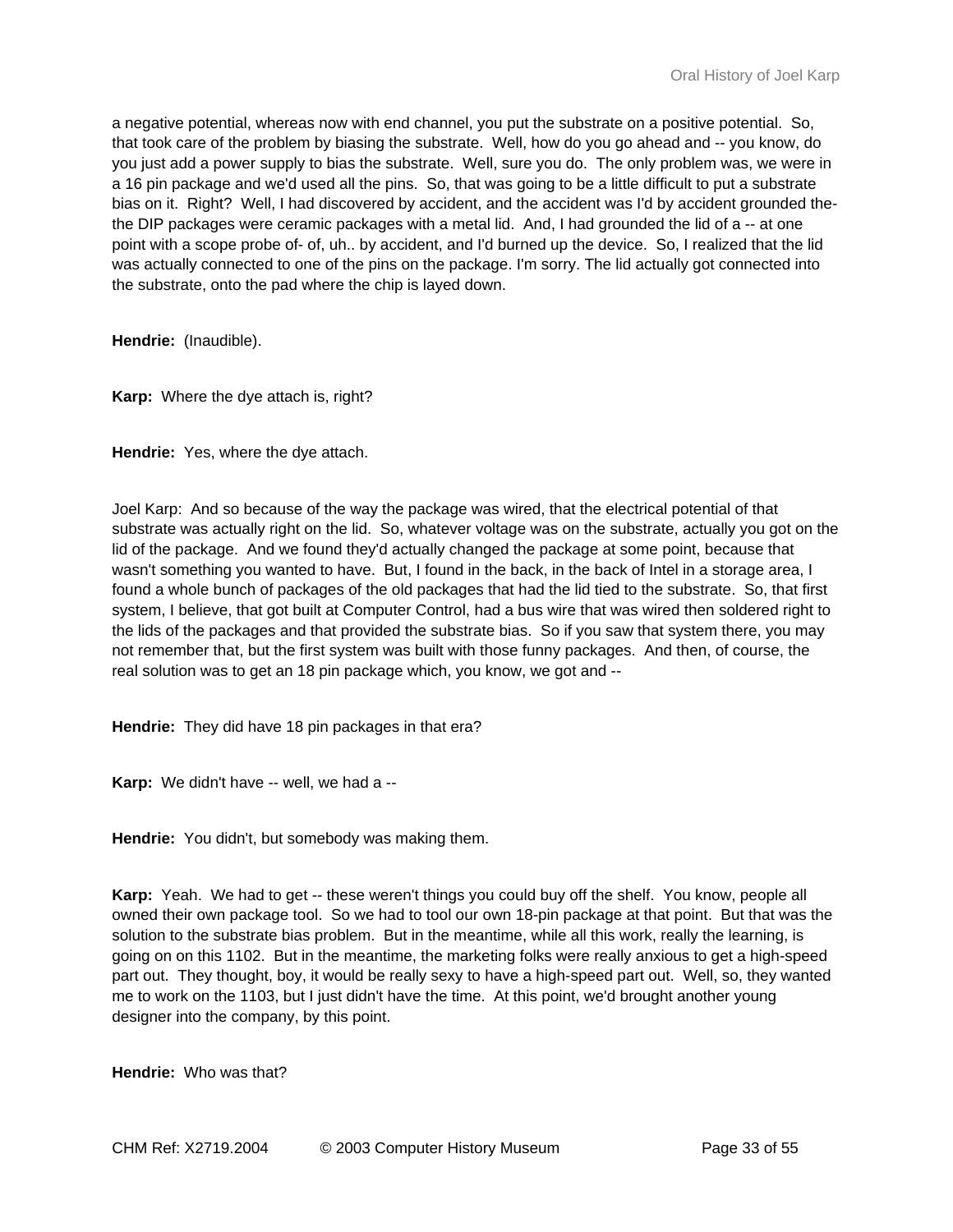**Karp:** His name was Bob Abbot. He's up in Portland now. And so --

**Hendrie:** Now there are two of you.

**Karp:** Yeah. But he wasn't working on this memory stuff at that point. But there was a designer there. So, Vadasz tells me, "Look", he says, "You know, marketing is really pushing hard to get this 1103 started. So, you know, why don't you come over to my house tonight and we'll talk about it?" So I went over to Vadasz's house and we sat there and we basically architected the 1103. And designed the chip. We figured out where the pads should go and just kind of did a kind of mock-up of the thing.

**Hendrie:** Oh, my goodness. Yeah.

**Karp:** And figured the timing out and what kind of clock signals and so forth. And so, I remember we -- I did a little bit of, uh.. again, I was still pretty well tied up with the 1102, but we did a little bit of layout, laid out the cell. By this time we had the buried contact, so we knew it was going to be a smaller cell than the 1102.

**Hendrie:** Now, who did the buried contact, another guy? Was it done at Intel first or the industry figured that out?

**Karp:** There is some controversy on that. Federico Fagin always said that he invented it at Fairchild, but Vadasz got a patent on it at Intel I believe. So, there was always a little bit of controversy about where that came from.

**Hendrie:** And then Fagin ended up at Intel, so --

**Karp:** Right.

**Hendrie:** Exactly. All right. Okay.

Joel Karp: So I had my layout technician basically lay out the cell, lay out some decoders, lay out the core of the chip. But then we brought Bob Abbott into it to actually do the design. So he started doing the design work on the 1103 while I was basically still trying to build 1102s. And we had to go through a whole new design cycle where -- you know, put the decoder in the middle and dealing with substrate bias and all those issues.

**Hendrie:** Now, the intermediate voltage generator, I mean, that seemed to work?

**Karp:** That worked pretty good, yeah.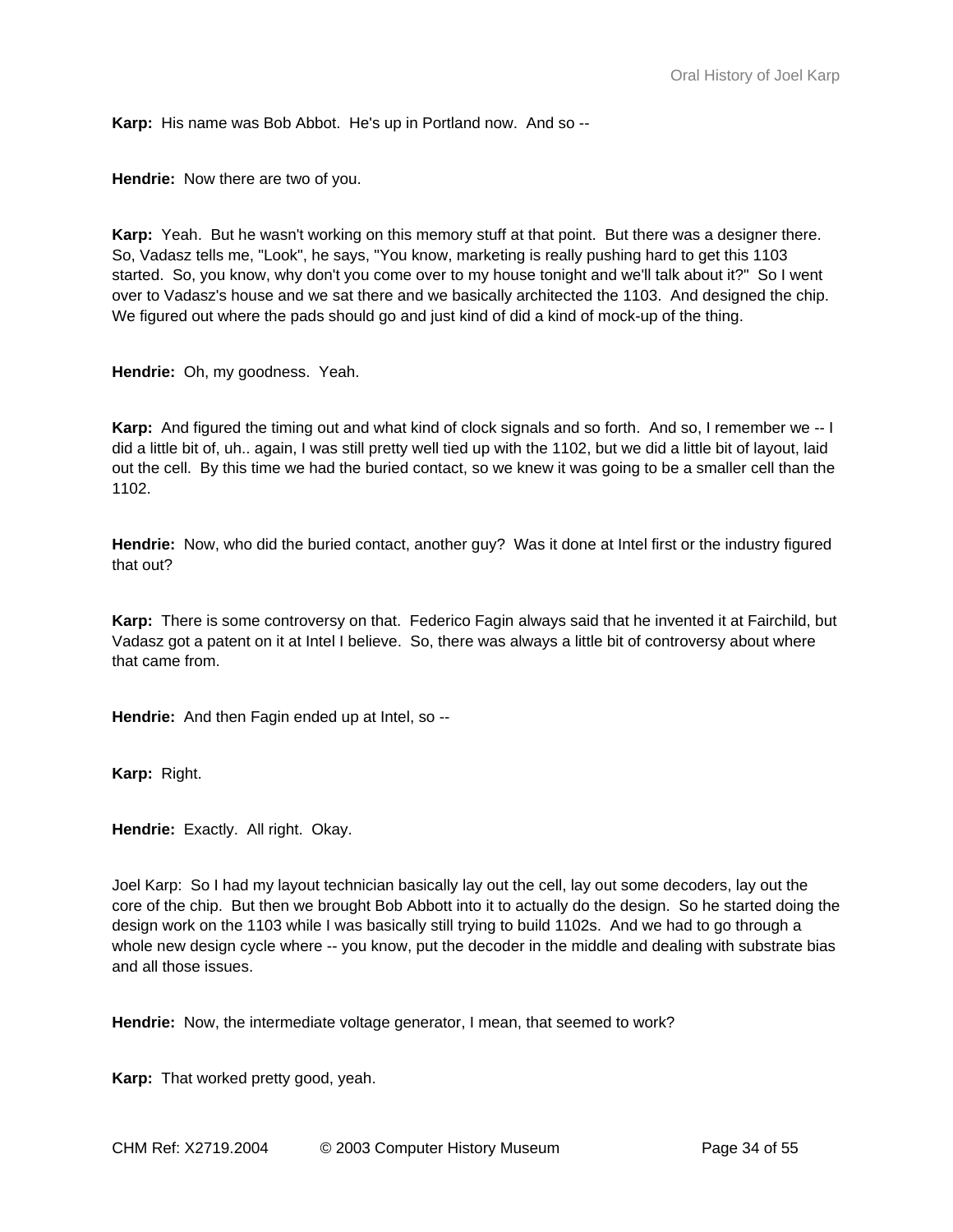**Hendrie:** You solved that problem?

Joel Karp: It was -- it worked pretty good. I mean, it was a little touchy and, you had much wider variations in access time than you'd like to have, you know, 'cause it was very sensitive. A tenth of a volt difference on that IVG, would give you tens of nanoseconds of access time difference. And, you know, so it was touchy, but we were zeroing in on it. In the meantime, Bob was working on the 1103 and, then at some point, and I can't remember exactly when this would have been, they brought another engineer in.

**Hendrie:** Now this is probably the fall of '69?

**Karp:** No. We're now after Solid State Circuits Conference. We're after that and we --

**Hendrie:** You've announced the 1103

**Karp:** The chips that were shown at Solid States Circuit Conference, if you have that paper there that I showed you, if there's a chip photo in there, that should be the one that has the decoder on the edge. That's the original design.

**Hendrie:** All right. This is the -- okay. That's the paper.

**Karp:** Right. I believe there might be a photomicrograph on the last page there or something.

**Hendrie:** Let's look and see. Yes, here we go.

**Karp:** And I think you can see it's got the decoder on the edge.

**Hendrie:** Well, there's a bunch of stuff in the middle.

**Karp:** Those -- the, uhm.. that's the column stuff. The, uh.. if you look over -- if you --

**Hendrie:** Oh, I see.

**Karp:** That's the row decoder there, right.

**Hendrie:** I see it. Okay. So you can see the decoder over here on the edge.

**Karp:** Right.

CHM Ref: X2719.2004 © 2003 Computer History Museum Page 35 of 55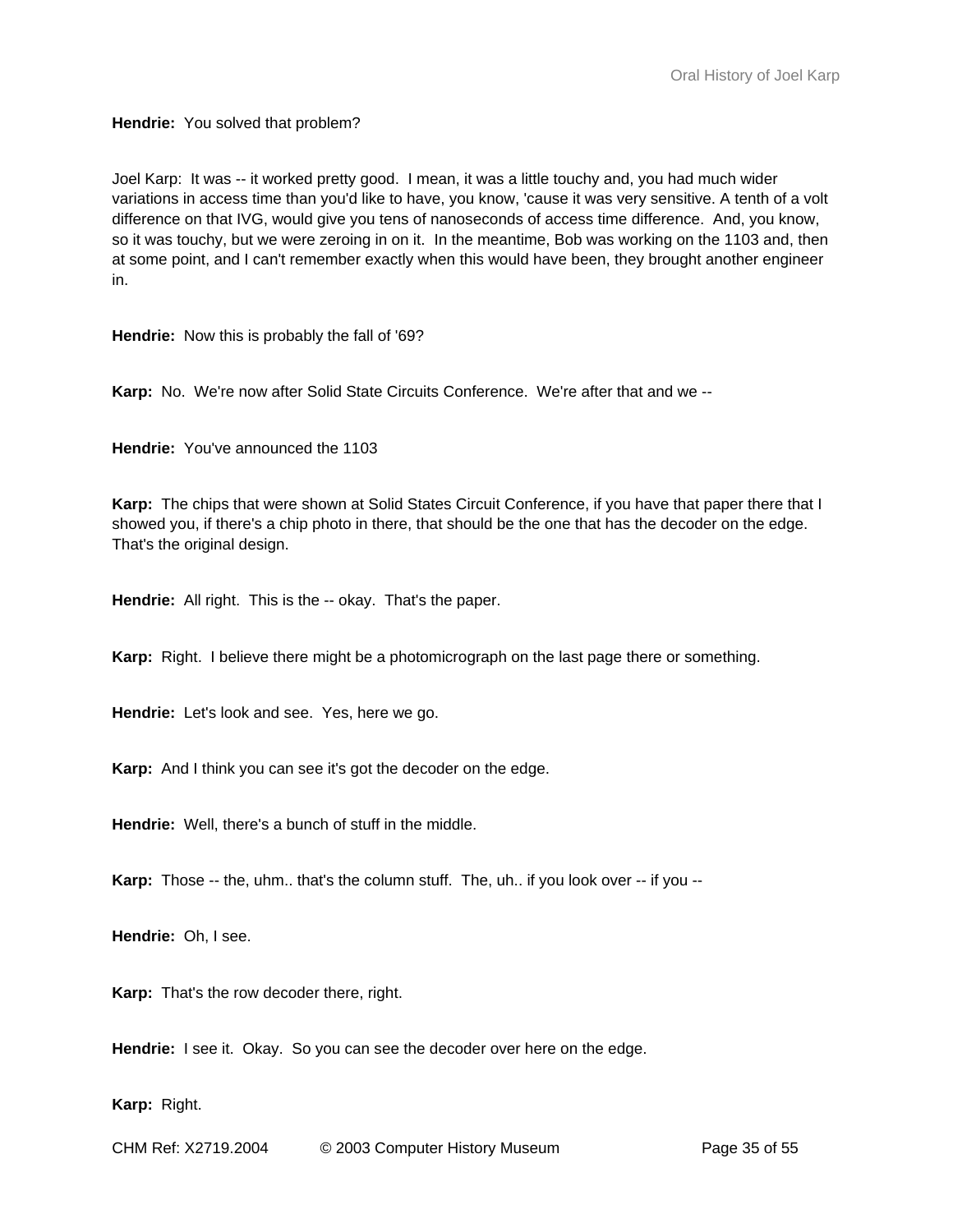**Hendrie:** Very good.

**Karp:** So that was too slow. During the spring of '70 when I was going through the redesign on that. And they were basically trying to do the design of the 1103. They brought another engineer in some time in that time frame by the name of John Reed. And then, at that point, Vadasz shifted the 1103 project over to him. He was a much more senior designer than Bob Abbott was. I think Vadasz -- Actually, Abbott got the first silicon out on the 1103. But it had myriads of problems. And that was just about the time that Reed came in that they switched the project over to him. So he worked on it for a while and solved some of the problems. But it still was left with one -- I'm now talking about 1103s. I don't know if you're really there yet or if you want to go back more into the 1102 stuff.

**Hendrie:** Yeah. Well, the 1102, we ought to wind up the 1102.

**Karp:** Right. So, basically to wind it up, the 1103 was going on in parallel and we're building 1102s, shipping them to Honeywell to build, you know, test systems and so forth and they're soldering packages on the lids. And then, at some point, they probably got an 18-pin package. But, when the 1103 came out there was --

**Hendrie:** But Intel has decided that they really want to bet on the 1103?

**Karp:** That bet -- it was the summer of '70, I believe, when Intel made that decision. And it was --

**Hendrie:** Yeah. They had been working on both.

**Karp:** They were working on both.

**Hendrie:** And then decided?

**Karp:** They really decided to put -- and Honeywell- Honeywell wasn't happy with that decision at all. I remember that.

**Hendrie:** I actually remember when Noyce came to Honeywell. I sat in on the meeting, where he told everybody, "Well, we have this other chip and this is the one we really want to use."

**Karp:** Right. I might have been at that meeting, too.

**Hendrie:** Anyway, continue.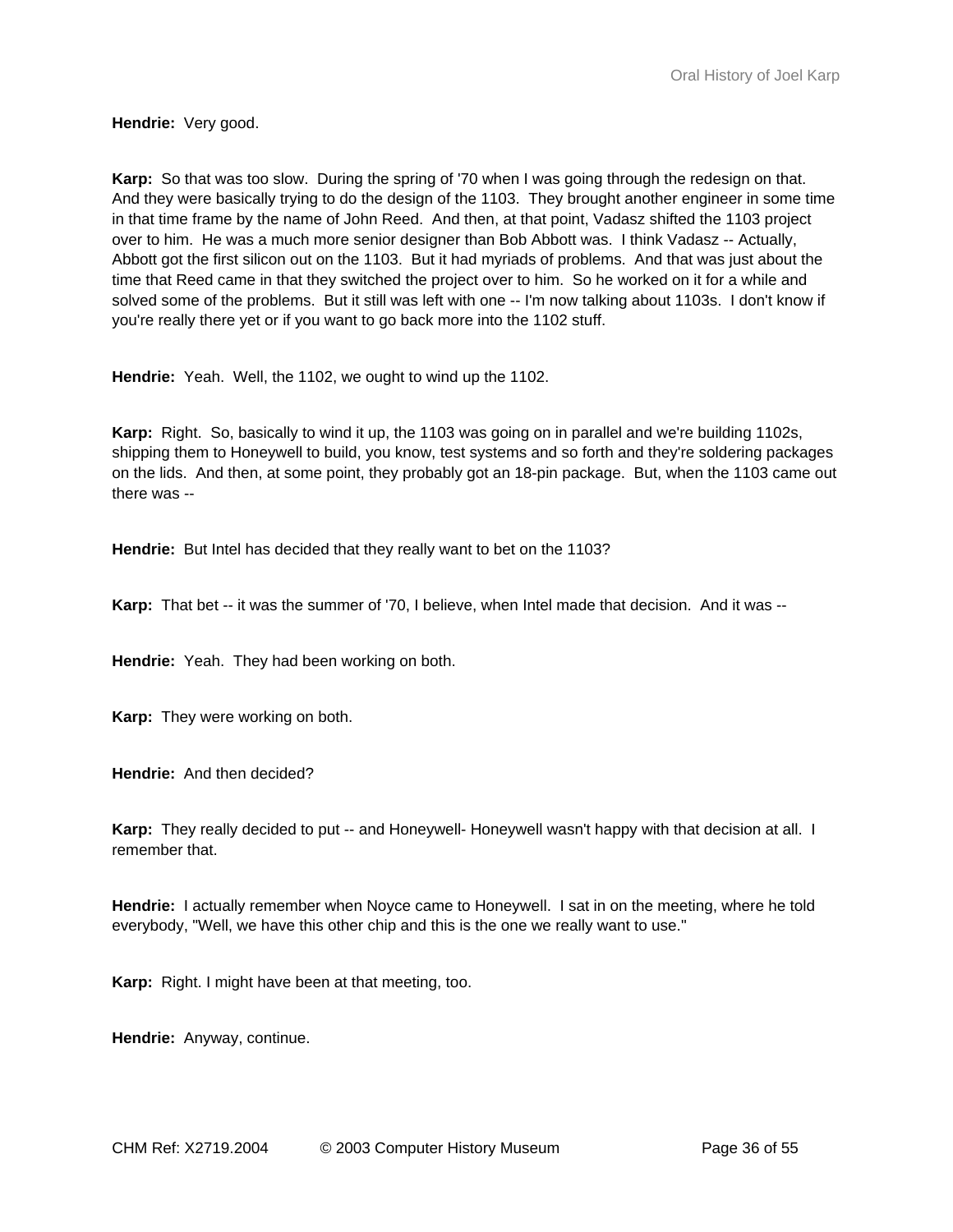**Karp:** Once they got functional 1103s, it was clear that the performance was so much better than the 1102 and it also by that point was a smaller die. Even though it had an extra mask, it actually was a higher yielding part. And so Intel had to then make that decision. And, for me, it was tough because I was being told what you just spent the last two years on we're not going to pursue that one anymore. We're going to switch over to this other chip. But they softened the blow by telling me that I could start designing a 4K at that point. So that was going on at that point. Reed started working on the chip. He built a whole bunch of new different clock generators for it and got things working pretty good, except it still had a sensitivity that was referred to as TOV. The industry knew it as Intel's TOV problem. And that TOV was a timing parameter and OV means overlap. And it turns out that the way the 1103 worked, you had a signal called precharge and you had a signal called chip enable. And you had to have a certain amount of overlap between those two signals for it to work. That's how it worked. It generated an internal signal on that overlap condition. But there was no margin on it. So it would work with a 10 nanosecond overlap, but you give it 11 and it dies. And the spec had to be something like it had to meet a spec of 25 nanoseconds because of being able to put it in the system they needed that kind of margin. Right? And they were able to get it to work under certain conditions, and people were actually able to build systems to test it under those conditions. But when you actually tried to test the overlap for the full spec, the yield would go almost to zero. And, in fact, they had barrels full of devices that were being thrown into the barrels. And there were chips that were functional, but couldn't meet the TOV spec. So, at some point, I was asked to come back into the -- Oh, I know what had happened. Now I remember what happened. After I got off the 1102, I didn't start the 4K right at that point. They asked me to do the product engineering on the 1101, which they were having a lot of troubles with their manufacturing. And they asked me to take it over as a kind of product engineer. And it was a real high point, that thing, because I have to say I did a fabulous job on that, and figured out some relationships that to this day MOS designers will still use those relationships. And it's a very fundamental relationship. It's the relationship between poly width and speed. And, those sensitivities weren't well understood because we didn't have computers to analyze it all.

**Hendrie:** You could have a perfect (inaudible).

**Karp:** That's right. So, I did a lot of work on measuring speed as a function of poly width and had graphs and I did all sorts of work on doing temperature correlations so you didn't want to have to necessarily test everything at high temperature. You like to test things at room temperature. But you like to know what the changes of it. So you had to correlate all those things. So, I remember doing a really thick report and spending a lot of all nighters at Intel to get the 1101. They were so happy with that at that point that they said, "We'd like you to do that now on the 1103." So, they pulled Reed off the 1103 and they made me the 1103 engineer again. So that's why we always say the 1103 has a bunch of godfathers, but no real father. Although I think that Intel has officially made Regitz and I the fathers of the 1103 because the --

**Hendrie:** You're the ones that really got it moving.

**Karp:** Right. The ones that the Smithsonian exhibit has Regitz and I as the designers of that. So I'm happy with that. Because actually, once I got back on the 1103, I really made that work.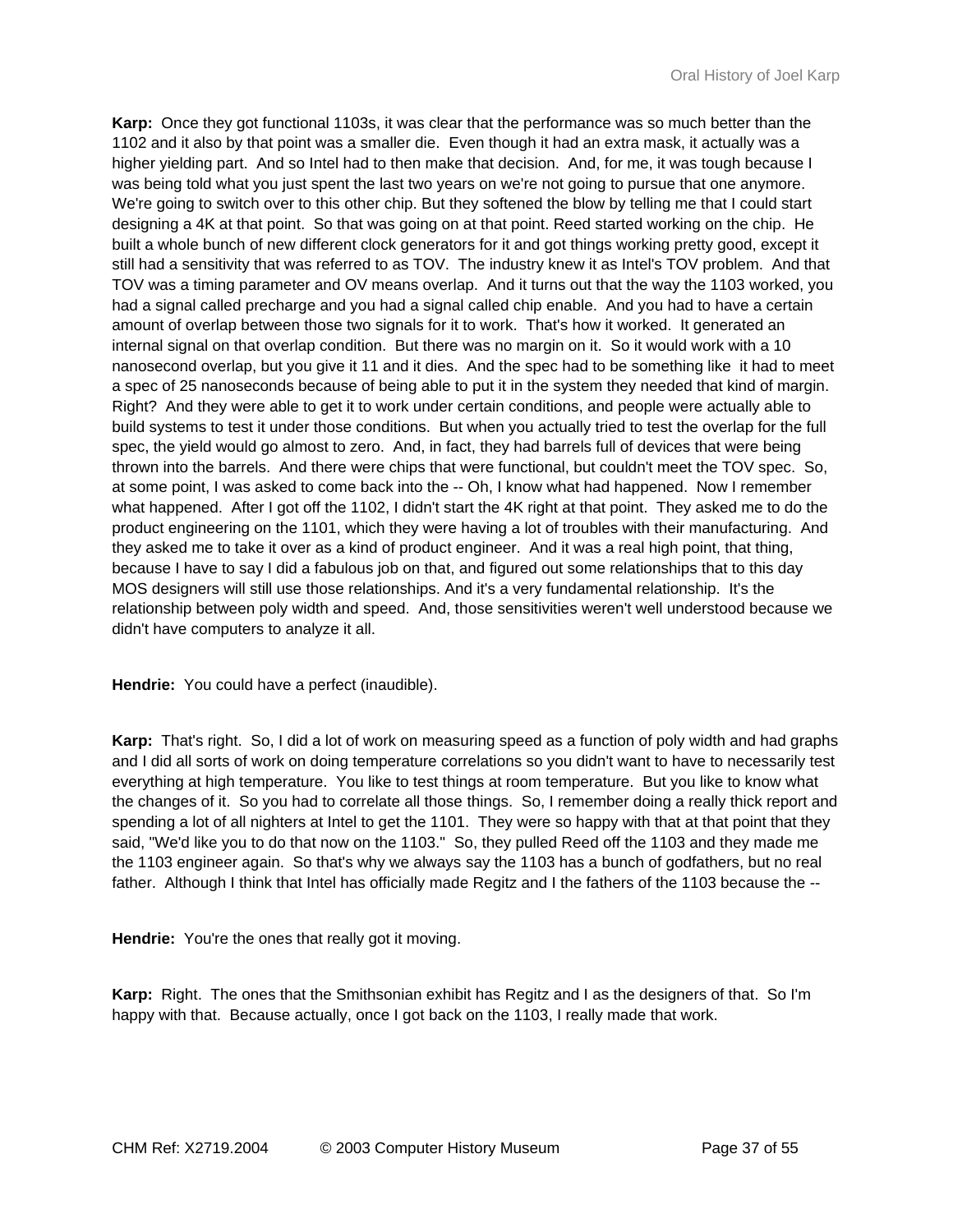**Hendrie:** Well, isn't that a pattern of Intel's? That sometimes the people who do the designs move on and actually continue with it and try to make it work? Is that -- I sort of heard that story a few times and it seems to me maybe a reaction to what happened at Fairchild where --

**Karp:** I think you're totally right on that.

**Hendrie:** They do the things in research and then --

**Karp:** And then they threw it over the transom, right, and --

**Hendrie:** And it never worked.

**Karp:** Right. You stayed with it 'till it was in production. And, although I initially started the design and then got off and did other things, but then I think they were so happy with the work that I did on the 1101 that they just said, "Just do the same thing on the 1103." And, there was a huge breakthrough that occurred shortly after that. And, I don't remember exactly how it came about, but another one of the misconceptions we had about the silicon gate technology was that not only did you have the resistances of the poly lines were clearly way overestimated in the first go around. But we never considered overlap capacitance. We thought because of the silicon gate, we could neglect overlap capacitance and we could neglect various coupling capacitances because we had such thick field oxides. Well, it turned out that wasn't the case. Because of the way the 1103 cell was laid out, you had this big fat metal line that had full level clock signals running right over the storage node. And that's what was causing the TOV problem. But there was really no way -- we couldn't figure out any way around it. And- and so --

**Hendrie:** You couldn't figure out where to move the line?

**Karp:** There was no place to move it. And so I'd hit on the process guys and say, "You know, if you could give me a narrower line, I could probably fix this." And they'd say, "No, we can't make" -- you know, at that time we had eight micro lines and I was asking for them to do six. And they were saying, "No, we can't do six. We can't do six."

**Hendrie:** (Inaudible).

**Karp:** Right. So this kind of percolated for a while. And I remember this part. Vadasz was out of town somewhere and I got a call from the guys -- they were doing the processing all in Mountain View. By this time, we'd already moved into the building in Santa Clara, so this had to already be early '71 now. But they still had a lot of process work going on in Mountain View. They had the fab there and then they'd started up a fab. I don't even think the fab was fully running yet in Santa Clara. And they said, "Can you come to a meeting over here in Mountain View? We want to discuss this TOV problem." So I show them what we thought was the problem with the metal. And I said, "If you could give me a six micron line, then I have enough space to jog it like" -- and I show them on the board how I could jog the line to basically take it off the node and get practically a full solution to that problem. So, they conferred with each other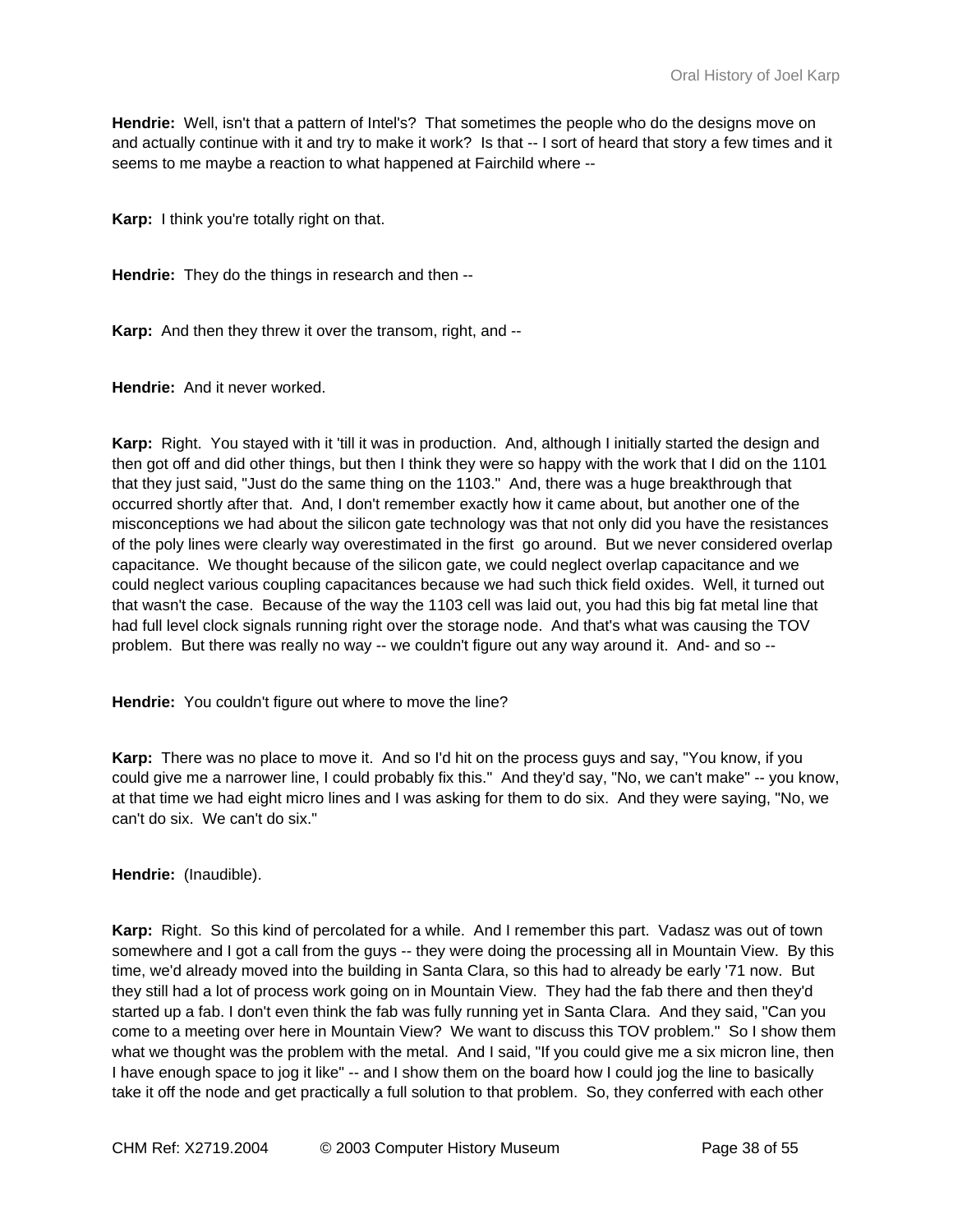and they said, "Let's give it a try. Let's see if we can do this." So I went back to my office in Santa Clara and got out the Xacto knife on the Ruby and a ruler and just kind of drew this thing out. And, I can't even remember what we were using as a mask process at that time, but it was a kind of step and repeat, similar techniques to what I'd used at Philco several years before. So you had to draw, like one cell or maybe four cells and then they could repeat that.

**Hendrie:** Yeah. You drew all the ones that were in different

**Karp:** Right. So- so I basically drew up the new metal and, in fact, I think we had to change one or two masks. We didn't have to change all the masks. And they went out and made the mask and it was like a matter of a week before we had the silicon, and that TOV was gone. That was a big celebration at Intel because that busted the thing loose. I mean, that was the company. And that chip was the company for years to come until they really got into the microprocessing business.

**Hendrie:** You couldn't yield it until --

**Karp:** That's right. So -- that's kind of my --

**Hendrie:** It's the fundamental problem. Yeah. You got a combination of understanding how electricity works and the circuits and --

Karp: Right. But we did have a lot of -- I mean, we thought that the silicon gate process was a lot more bullet proof than it really turned out to be. We thought we could really neglect certain things and it turned out not to be the case. And again, it didn't help the fact that we didn't have any kind of computer analysis tools that allowed you to put these kinds of inter-node coupling kinds of effects in. We just had no ability to do that. And so you couldn't predict -- you know, when I finally realized that it was getting voltage into a zero cell, it was the voltage you were coupling in there, that could -- I sat down and did the hand calculations on it. And even the hand calculations showed that it was a major problem. You actually get several volts of signal into that cell by coupling.

**Hendrie:** You can see it once you've sat down --

**Karp:** Right.

**Hendrie:** -- and did it by hand.

**Karp:** Right.

**Hendrie:** You could see that this was not something that should be on the list of things to ignore.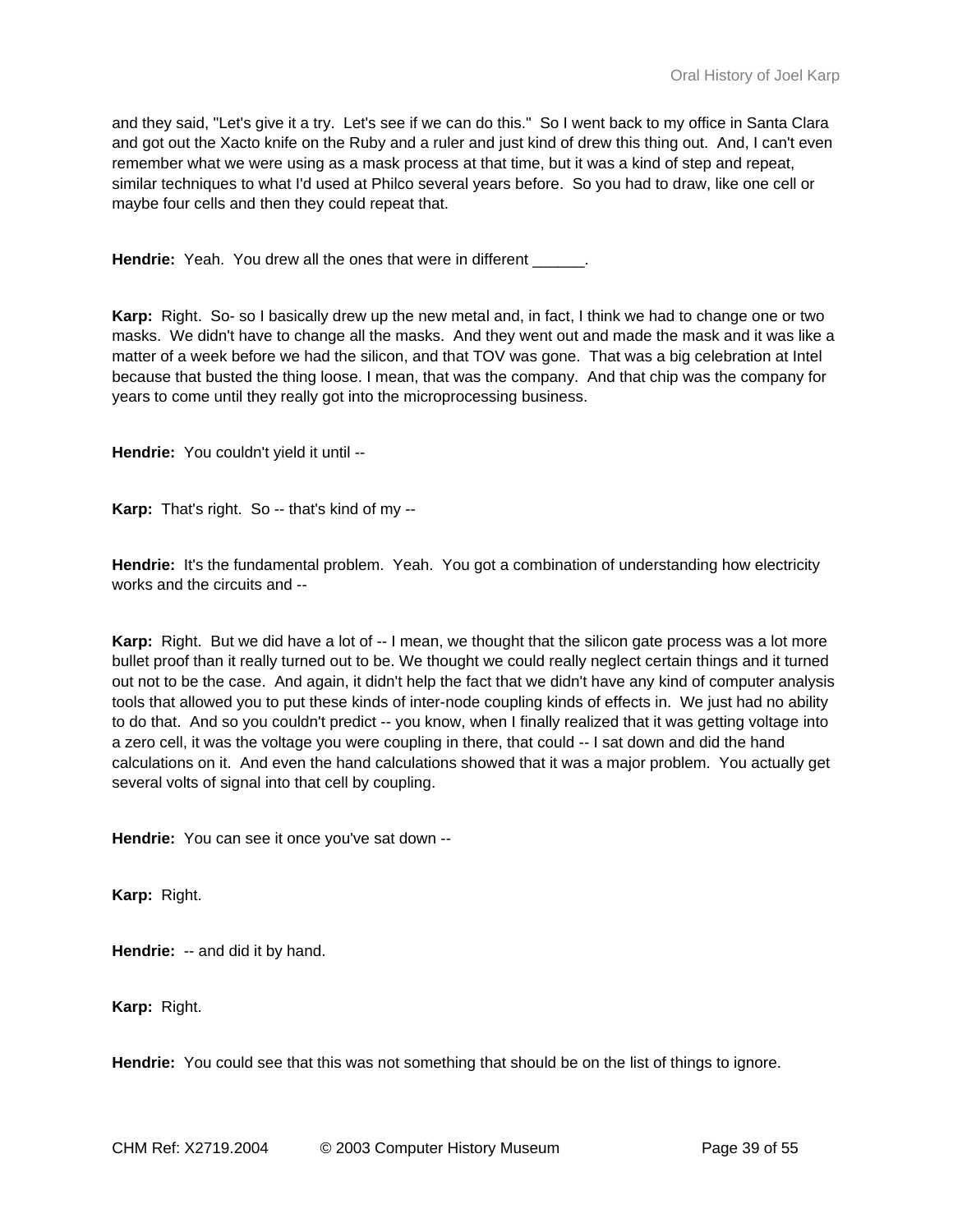**Karp:** Right. So that was --

Hendrie: Wow, that's exciting. Very good. So now you've solved that -- the -- how long did you stick with the 1103, working on that?

**Karp:** Well, by that point, I was already starting to work on the 4K. So that was really my main project. The 1103 was my --

**Hendrie:** This was sort of coming back (inaudible).

**Karp:** My activity -- right. My activity --

**Hendrie:** (Inaudible).

**Karp:** After the TOV, I was pretty much finished with the 1103.

**Hendrie:** Okay.

**Karp:** I mean, they had other issues that were going on. They had single bit failures that were packaging related.

**Hendrie:** So, the story is shifting now to the 4K.

**Karp:** Right.

**Hendrie:** Okay.

**Karp:** So, after all that disappointment with the 1102, what do we do with the 4K? We go down the same path.

**Hendrie:** Intermediate?

**Karp:** Yeah. Only much more complex than in the case of the 1102.

**Hendrie:** Oh, my goodness.

**Karp:** Because, of course, the real --

CHM Ref: X2719.2004 © 2003 Computer History Museum Page 40 of 55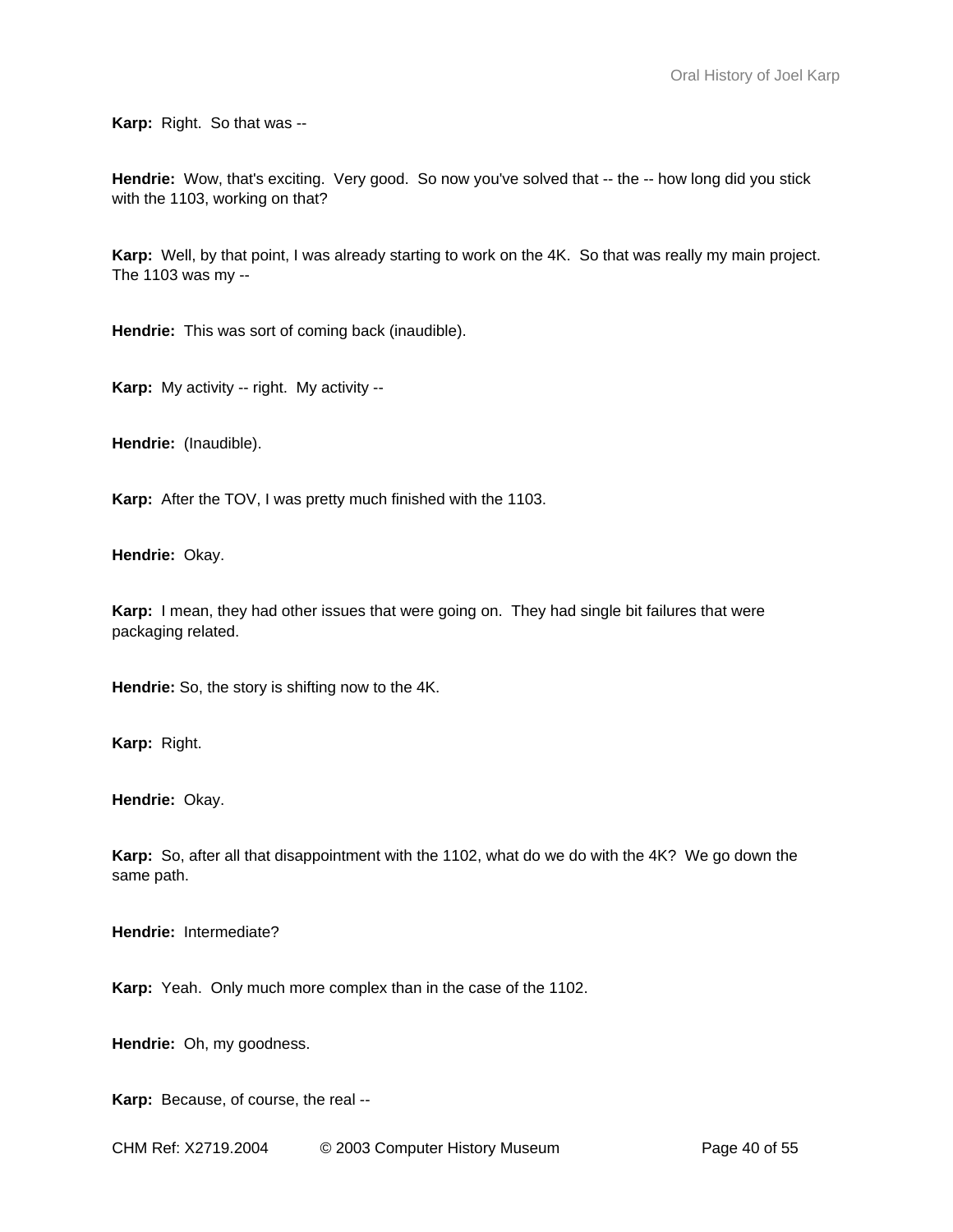**Hendrie:** So it is the buried contact.

**Karp:** Now we got a buried contact. You know, now we're getting the design rules, you know, we're getting now a thinner, so now we're in the six micron range. But now we're back to- we need to make the smaller cell because the whole name of the game is to make the smallest possible die. Right? Now, there had been some rumbling about 1T cells in that timeframe, but we basically -- when I say "we", I mean me and Vadasz, Regitz, the team.

**Hendrie:** Now when did Regitz arrive?

**Karp:** Well, he arrived there sometime either the end of '70 or early '71, sometime in that timeframe maybe.

**Hendrie:** Okay.

**Karp:** And basically Intel had hired the whole team from– [Computer Control Corporation].

**Hendrie:** Yeah. I know they hired --

**Karp:** They hired, you know, Jordan.

**Hendrie:** (Inaudible).

**Karp:** Right. So, I --

**Hendrie:** What was Regitz doing during this period?

**Karp:** They brought him in as my boss.

**Hendrie:** Oh, all right. So he was your boss?

**Karp:** At- at one point, Vadasz had said to me that he wanted to move up in the company. And he said, "I would like you to take my place." And, I was, like, "I'm not interested in management. You know, I just want to -- I really want the technical stuff. Management doesn't interest me. I don't want to be a manager." And so, he took that to heart and hired a manager for me. (Laughing). So he brought Regitz out. He brought Regitz out as the manager. So, basically what we did with the 4K was we didn't really think that we were ready to try to do a 1T type design. We just didn't think that the processing was advanced enough or that our tools were advanced enough design wise to be able to design things that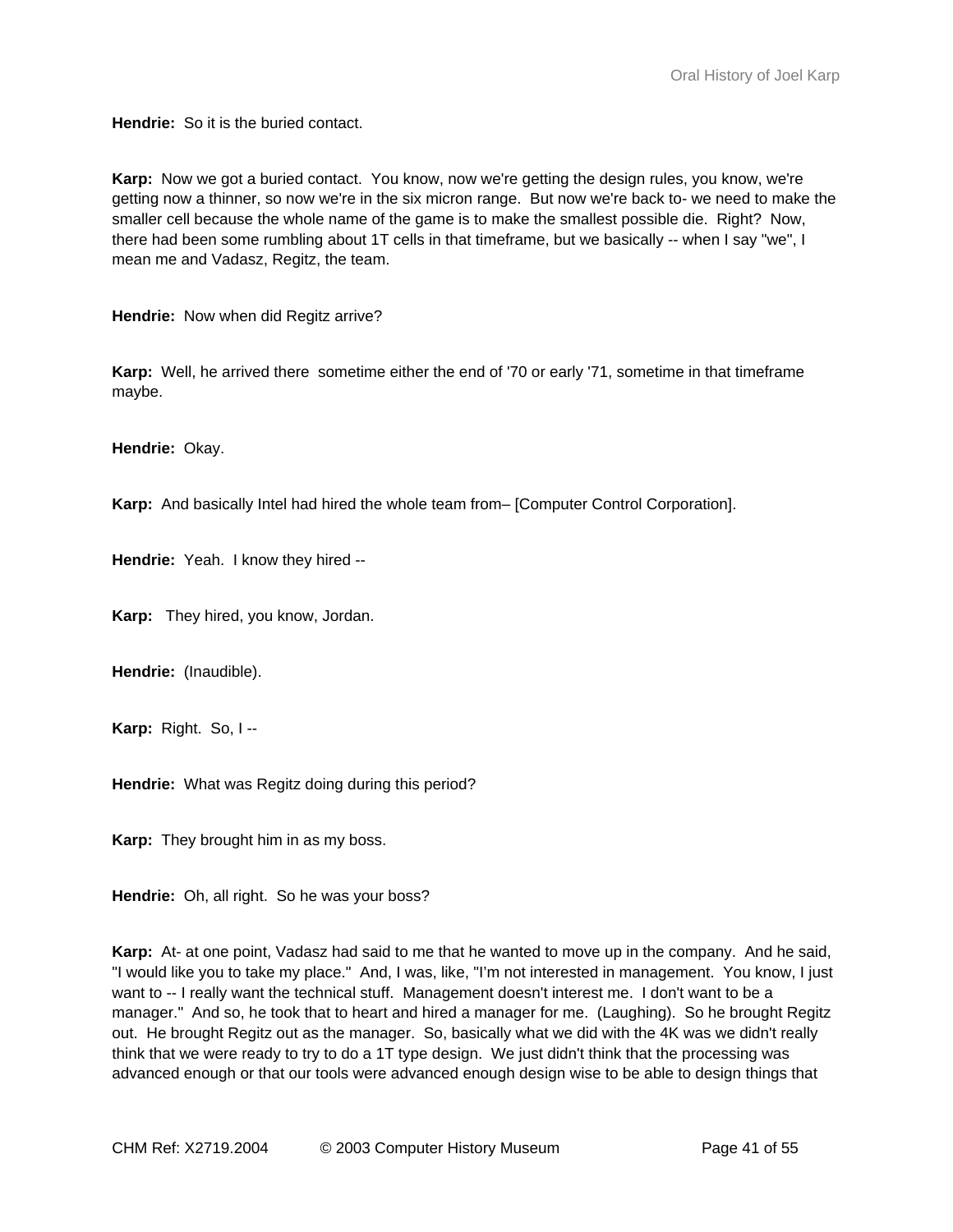had the kind of sensitivities you needed to make 1T devices work. And so, we decided to go with the 3T cell again. We had a very --

**Hendrie:** Yeah. Something you thought you could execute and then yield.

**Karp:** Right. And so --

**Hendrie:** Now, was anybody else doing 1Ts? Or people just sort of talking about it?

**Karp:** They were talking about them. When I gave the paper at Solid States Circuits Conference on the 4K in 1972. We had the first dynamic 1K and that was really the first 4K paper. There were papers at that time on techniques for 1T cells, but no one had actually done a 1T device. But there was a paper in '72 that taught the industry how to sense the thing and it was using a flip-flop. Basically where you start it off in balance and then let the cell kind of tip it one way or the other because you were only dealing with millivolts of signal coming out of that cell. And, so there was a paper on this. On the sense amp technique, but the only actual device was the Intel device at that point.

**Hendrie:** Who invented -- where did the sense amp technique come from?

**Karp:** From Siemens.

**Hendrie:** From Siemens?

**Karp:** A guy by the name of Carl Stein at Siemens. And the 1T cell I think had -- I'm not exactly sure where the invention of the 1T cell came from because a a number of people have taken credit for it. There's- there's a Shell development has some issues -- Shell, the oil company, had some kind of program going somewhere where they were talking about 1T cells. And then the guy at IBM, Dennard (sp), Robert Dennard, he has a patent on 1T cells. So, the idea of a 1T cell was around, but, I think the first 1T devices really came out somewhere in the '73 timeframe.

**Hendrie:** So, anyway. So --

**Karp:** So, we started down the --

**Hendrie:** Committed yourselves again --

**Karp:** Committed ourselves again. And so now whereas the 1102 cell had been what we called 1X2Y, so one row line, X would be the row line and they combined the reading and writing on one line. But we had two separate Y column lines, one at the front end of the cell and one at the back end of the cell. Well, what we did for the 4K cell, for the 2107 was go to a 1X1Y cell. So, another level of multiplexing.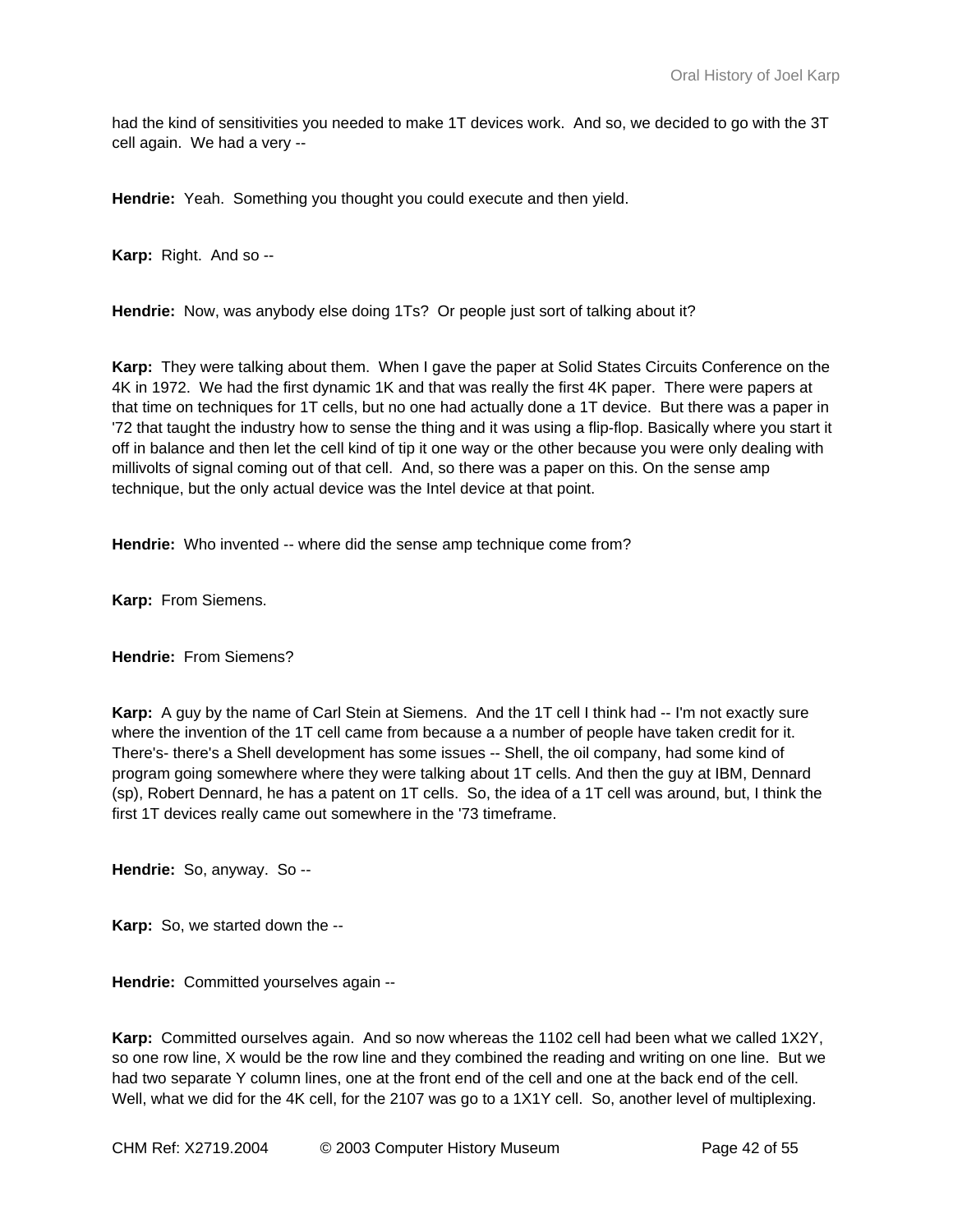And, you had to turn signals around and the signal got automatically complimented when you read it. And so the chip had a lot of really incredible features on it, plus it was the first chip that actually incorporated timing on the chip, which Intel patented and we got gazillions of dollars for licensing that patent for years and years to come.

**Hendrie:** So the timing generator was actually --

**Karp:** Put on the chip. Right. Whereas, in the 1103 days, all the timing was controlled externally.

**Hendrie:** Yeah, okay.

Joel Karp: So, it was -- was it five volts or 12 volts? I forget. I think it still had a 12 volt supply on it. But, the intermediate voltage generator for the 4K, for this device, was much trickier, much, much trickier, much harder and was a real bear. It was just starting to work at the -- I left Intel in early '73. And we were just really starting to get it to work. It was just starting to come to life. But when I left, they gave the chip to Bob Abbott, the guy I mentioned earlier who'd been this young engineer that had just come in. So they transferred the chip over to him. And then it went away for a long time. Now, something really funny happened with the 2107. Here's what happened. I think they were very close to being able to ship the part when I left. And about six months later, Abbott had it in pretty good shape. Well, Texas Instruments decided to come out and second source the chip. So they come out with their version of the chip. The only problem was --

**Hendrie:** Now this was a legal second source? This was a second source agreement?

**Karp:** No, there were no legal second sources in those days.

**Hendrie:** It was their knockoff of it..

**Karp:** It was their knockoff of it. And, well, what they did was they made two errors with the -- well, there were two problems with the part. They put the part in the package backwards to the way Intel had put it in the package. But that would be easy to solve. Right? The problem was by switching the chip around like that, it switched the X and the Y addresses. So, now, where on Intel's part the refresh addresses were on one set of pins. You couldn't just flip the chip around and. You couldn't just flip Intel's chip around and have the TI chip because of what they'd done with the addressing. So, in order for those two chips to be the same, somebody had to re-lay out their chip. Intel decided to re-layout theirs to meet the TI pinout.

**Hendrie:** Oh, my goodness. They were that afraid of --

**Karp:** They were that afraid.

**Hendrie:** -- of TI?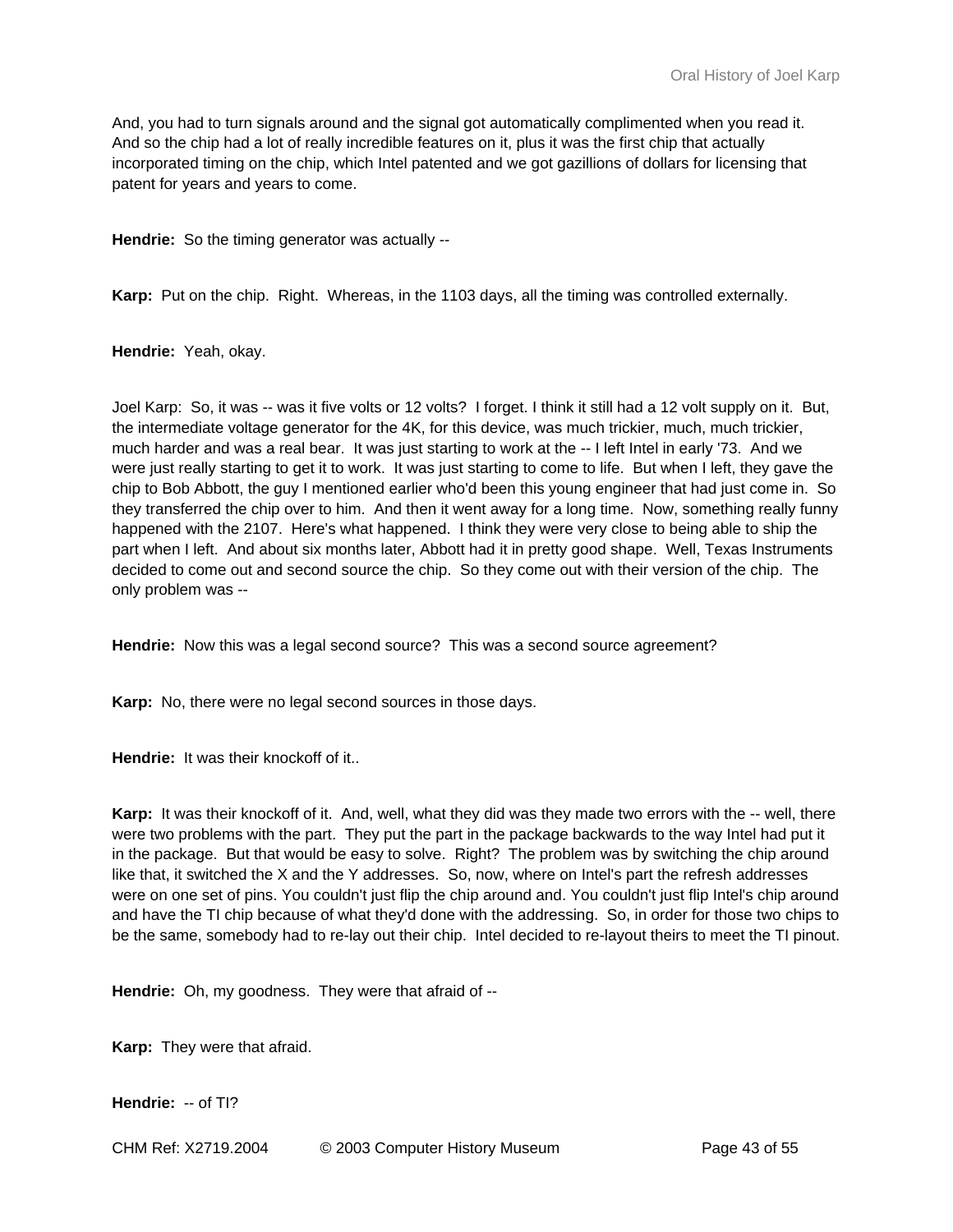**Karp:** They were that afraid. TI had never been able to make the 1103. But, I was not at Intel, so I don't know all the details of the decisions that went on at that point. But it was very surprising to me when I saw that happen, when I saw them do that. But I guess they felt having TI out there was going to help in having them out there when other people were talking about other kinds of devices and there was noise now being made about 1T devices. By the middle of '73, the 1T devices were starting to appear. So I don't really think that that 4K part, that 2107, which became the 2107A when they re-laid it out to --

**Hendrie:** Oh, okay. That's the difference. Yeah.

**Karp:** I know they shipped that part. I know they were shipping that part to Western Electric, and that's where the alpha particle problem was discovered, on that chip.

**Hendrie:** So, Western Electric ran all these. Being a telephone company, they really ran all these really stringent reliability tests.

**Karp:** Right. And they kept getting these single bit failures. That was the tip of the iceberg for the alpha particles. One of the reasons was that the solution to alpha particles was to realize that there's a critical charge that you need to have in the cell, which implies you have to have a certain voltage level of storage and a certain size capacitance. Not to mention various things you would do to the process to try to reduce the generation of the hole/electron peers and things you do to the packaging materials and then putting the polyimides a lot of stuff done to address the problem. But the reason it showed up first on this 2107 was 'cause it actually had much less capacitance in the cell 'cause it wasn't a capacitance. It was a three transistor device. You didn't depend on storage capacitance. So, the actual amount of capacitance in the storage node was way below the critical charge around. And that's why it was actually more sensitive to alphas than the other devices. But it gave Intel a very early lead on solving that problem. Intel was the first company to solve that problem. And they had the solution in hand for well over a year before anybody else figured it out.

**Hendrie:** Oh, wow. Okay. Well, that's cool.

**Karp:** So, by that time, I'd left. I left Intel in '73.

**Hendrie:** One more question about the 1103. It was the 1103 and then the 1103A. What was the difference?

**Karp:** The 1103A was a kind of a redesign, which was moving it to a newer process because by that time, they'd already shrunk design rules and everything. So it was shrinking the chip down. And, I think they were trying to change some specs and maybe they were trying to run at five volts or something. I don't remember the details. But they did go to the 1103A. I don't even really know as I sit here whether the A actually every got into production. I know Regitz worked on the A. I remember they had power problems with it when it first came out. But I just don't remember. I didn't work on that one directly. So --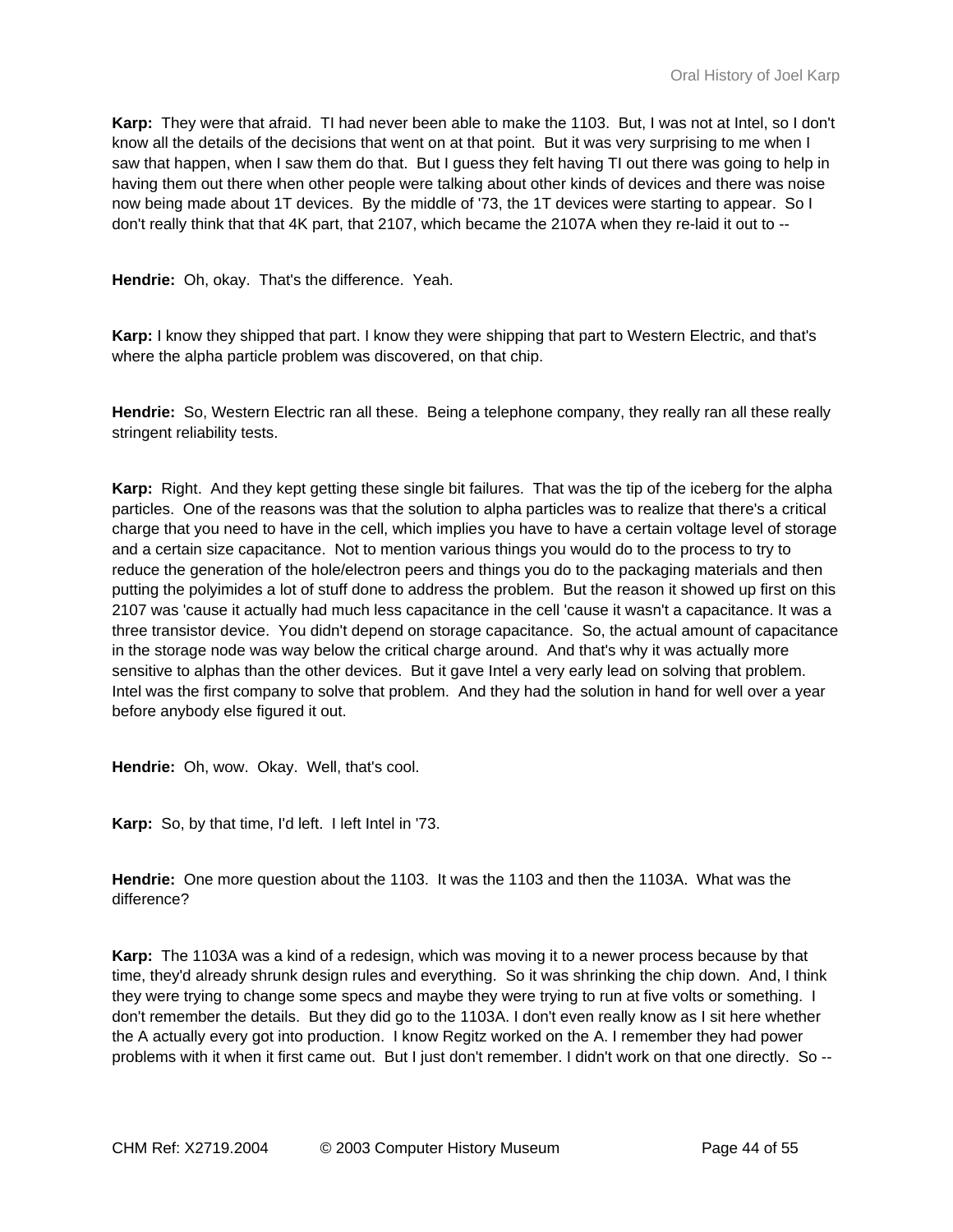**Hendrie:** All right. So, why did you -- you left Intel. I mean, you were doing really great stuff at Intel.

**Karp:** You know, when you're in the middle of history, you don't know it. You don't know you're making history. You don't know this company someday -- You know, Noyce once said to me, we were sitting in the cafeteria having a coffee. And Noyce said his vision for Intel was to be bigger than IBM someday. And then the next thought it was like, "I don't know anybody here anymore." He said, up to about the point where Intel was 200 people, he knew everybody in the company. But then once it grew beyond that, he just couldn't keep track of every -- and so, he personally felt bad that he could walk around and see people he didn't know.

**Hendrie:** (Inaudible).

**Karp:** And -- but he -- but- but there was this --

**Hendrie:** (Inaudible).

**Karp:** There was -- right. There was this vision, though, of someday being -- so, you know, I'm sure he'd be very proud of what happened to his company if he was around now.

**Hendrie:** But personally, you're --

**Karp:** So, personally, if I look at the '72 timeframe, I was going through a divorce. I was going through some level of personal stuff. But basically, I left Intel over disagreements with Regitz. And we had been very close friends up to that point. In fact, my daughter ended up marrying his son, years and years later.

**Hendrie:** Years and years later.

**Karp:** She's also divorced from him now, but --

**Hendrie:** But the point – yeah, that the families knew each other.

**Karp:** And maybe that was part of the problem, that he was torn because he knew my wife and he knew me and, you know, I don't know. Things were pretty rough there for a while there for me at Intel, and I just decided at one point I just didn't want to stay there anymore.

**Hendrie:** He wanted to go one direction or did he want to --

**Karp:** There was some technical aspect, but I think it was mostly personal.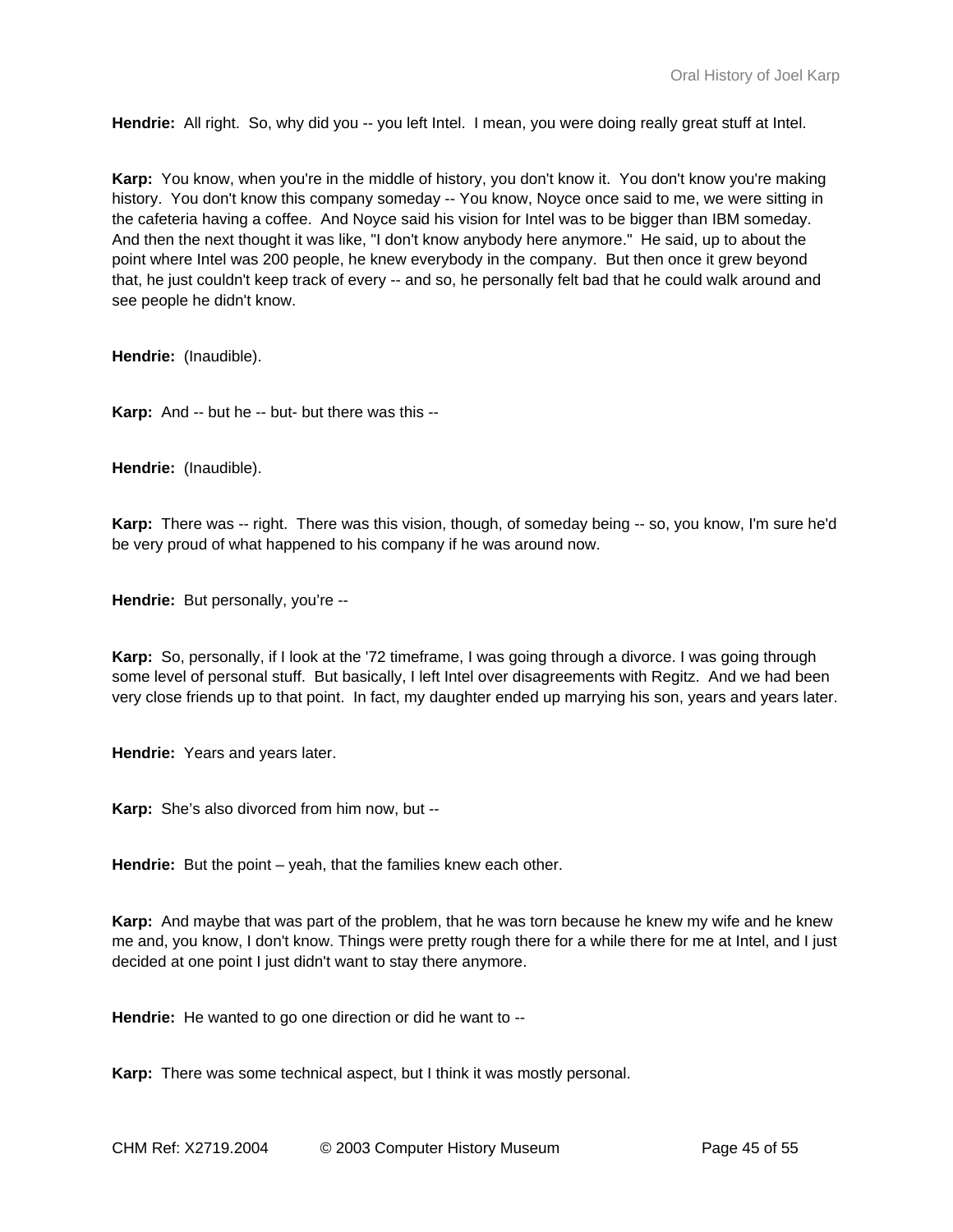**Hendrie:** Okay.

**Karp:** And, actually, a lot of changes got made at Intel after-- At the point I was there. I think they tended to think of engineers as commodities. And, for example, I got a raise right before the paper. In 1972 they gave me a raise. Another company was after me, and so Intel found out and they decided to give me a raise. So, at that point, they had me up to \$20,000.00 a year. I was the first engineer at Intel to break the \$20,000.00 barrier. The word was if you wanted to make more than \$20,000.00 in this company, you got to be a manager. Well, John Reed, the other senior engineer at the company, had left a year before, and he really had been very unhappy. He left and then I left. And then somebody figured out, "Why are these guys leaving? What's going on here?"

**Hendrie:** You were really good engineers. You're doing great stuff.

**Karp:** Yeah, what's going on here? And, a year later, things were totally different. Regitz was moved off in another job. They brought new people in and Vadasz became the microprocessor guy and basically moved out of the memory area. And a lot of changes went on at Intel after I left. And I think some of the things were a realization that maybe we should be a little nicer to these guys.

**Hendrie:** Exactly. Maybe this is one of the most valuable assets we actually have are these engineers.

**Karp:** Intel had a --Tthe way they did reviews, they'd give you a review every six months, but only give you a salary raise once a year. So, I'd get-- One review would be without a salary raise, right? Well, I'd get a review that you didn't expect a raise, and it would be like, "You're the best thing since sliced bread. You're so wonderful. We're going to, you know, make statues to you." And then six months later, you'd have a review with a raise. And by that point, you were the worst thing in the world, so you didn't get much of a raise. So, there was a pattern. It was like, hmmm, when it's time for the raise, you're a bad guy. When there's no raise, you're a good guy. What's going on here? Anyway, I don't want to badmouth those guys too much. I mean, I mean, it's -- but when you're in it, you know, it's- it's like, uhm..

**Hendrie:** You were ready to get out.

**Karp:** Yeah. And, you know, I'd already exercised the first full stock option. And, even at that point, you really didn't know how valuable the company was going to be. You know, you couldn't imagine it.

**Hendrie:** Wow. Okay. So you decided you were ready.

**Karp:** So I left. I left and, uhm..

**Hendrie:** How did you get recruited?

**Karp:** That wasn't hard because my name was, you know, was already out there.

CHM Ref: X2719.2004 © 2003 Computer History Museum Page 46 of 55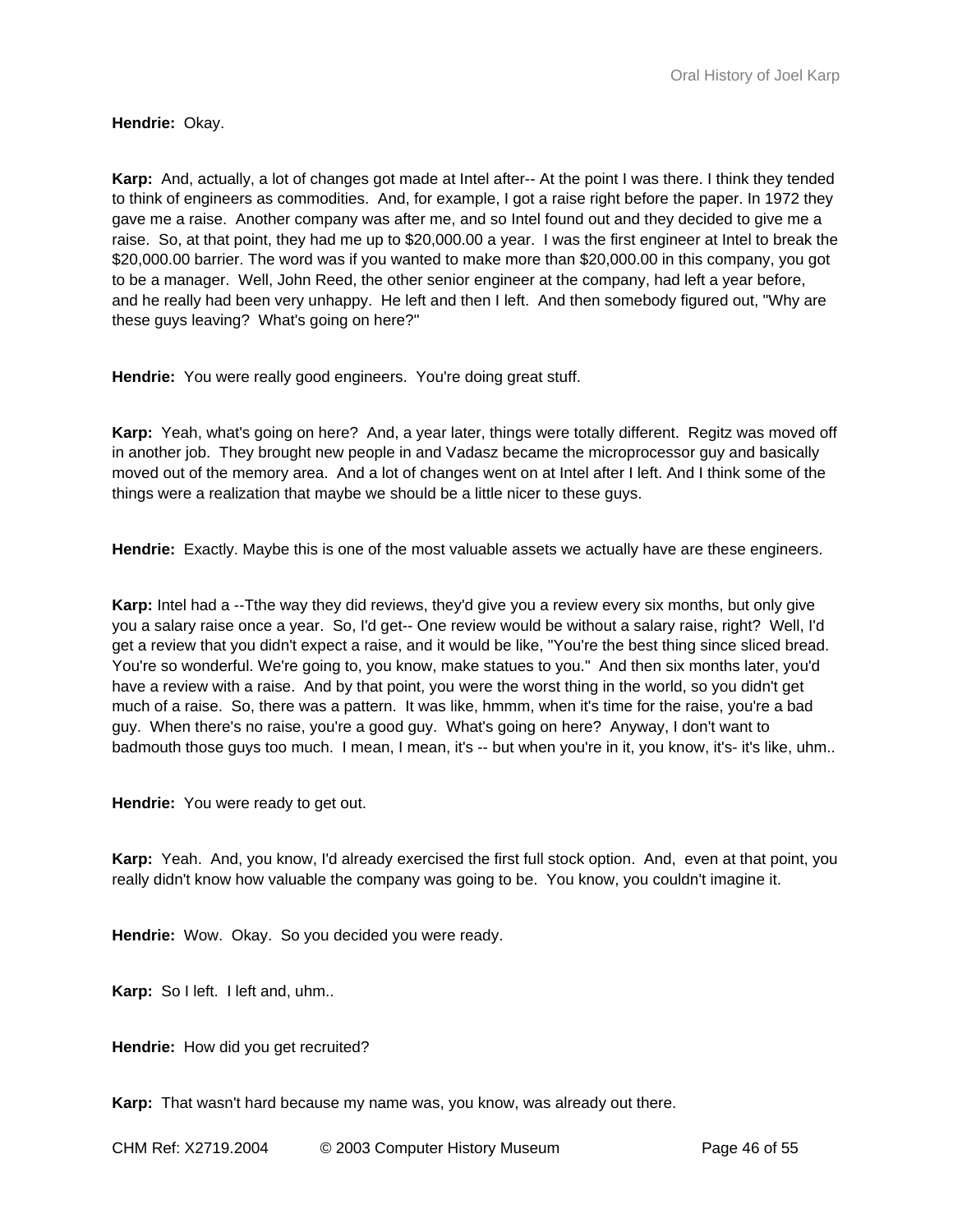**Hendrie:** Yeah, they knew who you were.

**Karp:** Yeah. I mean, once you get your picture on the front page of Electronic News, you know you're out there. And, I remember interviewing a company called Advanced -- not AMD, but AMC -- not AMC. It was memory, Advanced Memory Systems, AMS. Advanced Memory Systems.

#### **Hendrie:** AMS.

**Karp:** There was a whole industry that started up following Intel, and at one point there were like 13 or 16 companies trying to make an 1103, and the only company that ever successfully made an 1103 was actually AMI. All the other big companies, Motorola, Fairchild, TI, AMD, they were-they were never able to make an 1103. It's amazing, isn't it? Well, so I interviewed AMS, and they wanted me to come in and be like a supervisor of a design group, and I interviewed Intersil at the time. The reason I was interested in Intersil was because they claimed to have an 1103, and they claimed they were drivin' the price. There would be a full-page ad in Electronic News on their price for an 1103, and Intel would have to lower their price because of the competition, right? So I thought, well, you know, this company is doin' the same similar kinda thing, so I interviewed them. I ended up going to work at Intersil 'cause I decided that they needed me more than the other company needed me. The other company already had a lotta capability. These guys, it seemed to me, really needed help. So I go into this company. The first day I say, "Well, where are all these 1103s? Oh, where are the 1103s?" The guy, who I'm workin' for, reaches down and he pulls open a drawer from his desk, and he says, "Here they are." I said, "That's the 1103?" I said, "Aren't you makin' these things?" He said, "We made a few. We can't really make it." Why, I said, "Why are you out there advertisin', ya know, cheap 1103s?" "Oh, that's marketing. I don't have no control over them." This was like on day 1 it's like I'm at a vastly different company. The other thing that was interesting was in 1972, Intel's sales were, I think, 23 million dollars. In 1973, Intersil's sales were 23 million dollars. So you'd think they're close on their heels, right? So, as I'm goin' around the company and I'm sayin', "Well, where are the computers?" and "Where's this?" and "Where's that?" and "Where are the testers?" If, you know, Intel had 23 million dollars and they had stuff, and they had profits. These guys had the level of sales, but they didn't have any stuff, I didn't know where the money was going, and they weren't makin' money, so there was somethin' wrong with that picture. And I started a 4K design there, which was a similar three-transistor design, and I worked on a 1K static RAM there, but I just never really got really that interested. Within I guess it was a little over a year, I left that company. I don't even think it was a year, and then it was like, "what am I gonna do next?" So what I did was I called a newspaper editor that I knew, and I told him that I had left Intersil, so Electronic News had put a small thing in that Joel Karp has left Intersil, blah blah blah, just a little thing, just a short, little thing. And at that time I was already divorced, and I had these friends down in Bel Air, and they had this beautiful home down there. They said, "Look," you know, "if you want to come down and uh.. hang out," you know, "you could have the run of the house." Actually, they were gonna be away, and, "You can stay here and just have a good time." So I'm down here in Bel Air in this absolutely gorgeous house, layin' by the swimming pool, and that phone rang off the hook all week long, and people wanting to talk to me. So I got the idea at that point, well, if so many people are really that anxious for my body, maybe there's a way I can like share my body with all these people <laughs> and become a consultant. So that's really where I went, and that's the direction I went in at that point, and I went back, got back in contact with John Reid, who had been the Intel engineer that I'd mentioned earlier, and we'd been roommates, office mates, at Intel, and I convinced him that to do it, and he- At that time he was working, he was at AMI, and he left and we started a two-man consultery in '74, and that was very, very successful. That was very, very successful.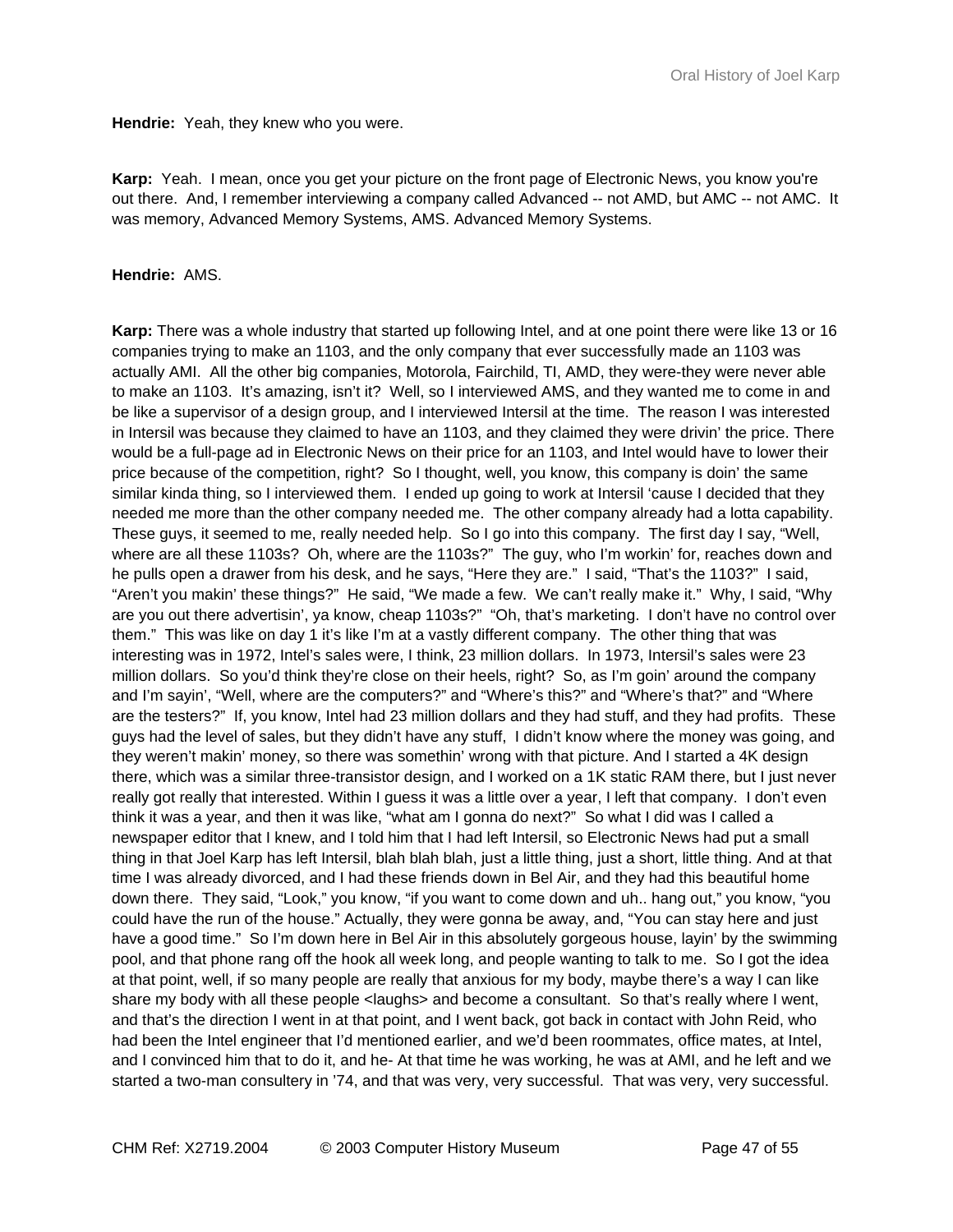We did some great stuff and-and got some very significant patents, which unfortunately we gave up the rights to too early.

**Hendrie:** That's interesting. Tell me about some of the things you did during your consulting.

**Karp:** Well right at the beginning of the consulting, the two companies that had initially called me was Burroughs down in San Diego and National Semiconductor here in Santa Clara, and they were both interested in bringin' us in to work on 4K devices, and so we took on both projects, but we couldn't share the technology between the companies 'cause you have this, so we hadda kinda put a wall in our brains so that when we were at National we were doin' National stuff, and when we were at Burroughs we did-- So we developed 1T cell devices at both places, and the one at Burroughs was actually a much more advanced device 'cause it had all these advanced -- They got the patents, and we had one patent that was called a folded bit line, which was kind of a breakthrough architectural twist on the 1T cells that really made the 1T cells work, and that became a very important patent, which garnered hundreds of millions of dollars a licensing over its life. It also tied in with a later time in my career because the company I ended up going to in the 90s actually bought that patent, and that's how they became aware of me. They bought that patent from Burroughs at some point. So we did 4Ks, we started getting calls from overseas, and we consulted with Siemens over in Germany, we went to Italy to SGS, we went to Japan to Mitsubishi. I was consulting with DEC back in Boston because as these memories were coming into the marketplace, the user side needed help in understanding the different designs and, how the vendors do things differently and which one had which kinda problems and so forth. So I know we did a lot of work at DEC, and we were at Control Data in Minneapolis. We stayed pretty busy and for, you know, we were actually under contract at National for about eight years, and so this two-man consultery thing took us through the rest of the 70s and took us into the 80s. So then, as we got into the '80s -- Do you want to just move along in or do you have any more questions during --

**Hendrie:** Well, yeah, I'm interested in particular things you did during your memory consulting. You got some stories to tell?

**Karp:** Well, I mentioned the patents. Those-those certainly were big things. I probably have stories to tell. One interesting story was where we went to Japan. They had a 4K design which was very marginal, and they were starting to work on a 16K, and so we helped them with design issues. It was Mitsubishi, and we were very successful there actually. We put them in the memory business, <laughs> and at that point Japan still wasn't – The memory was still an American thing.

**Hendrie:** Yes. They had not taken over the memory business.

**Karp:** Japan had not taken it over at that point, but while we're there, they're taking us all over the place and asking us all sorts of questions, so, I also like to dabble in the process side because of, you know, working so closely with process engineers at Intel, so, they wanted me to go through the fab and then tell them what I thought. Well, they take me into the fab, and I had never seen anything like it. It was so clean. I mean it was SO clean. Now lemme tell ya what the idea of cleanliness was at National. The big breakthrough in there at National was when they told the girls to leave their smocks in the fab when they went to lunch. They didn't want 'em takin' peanut butter sandwiches back into the fab 'cause they thought that would not be good. That was a big breakthrough at National. So after I saw what was going on in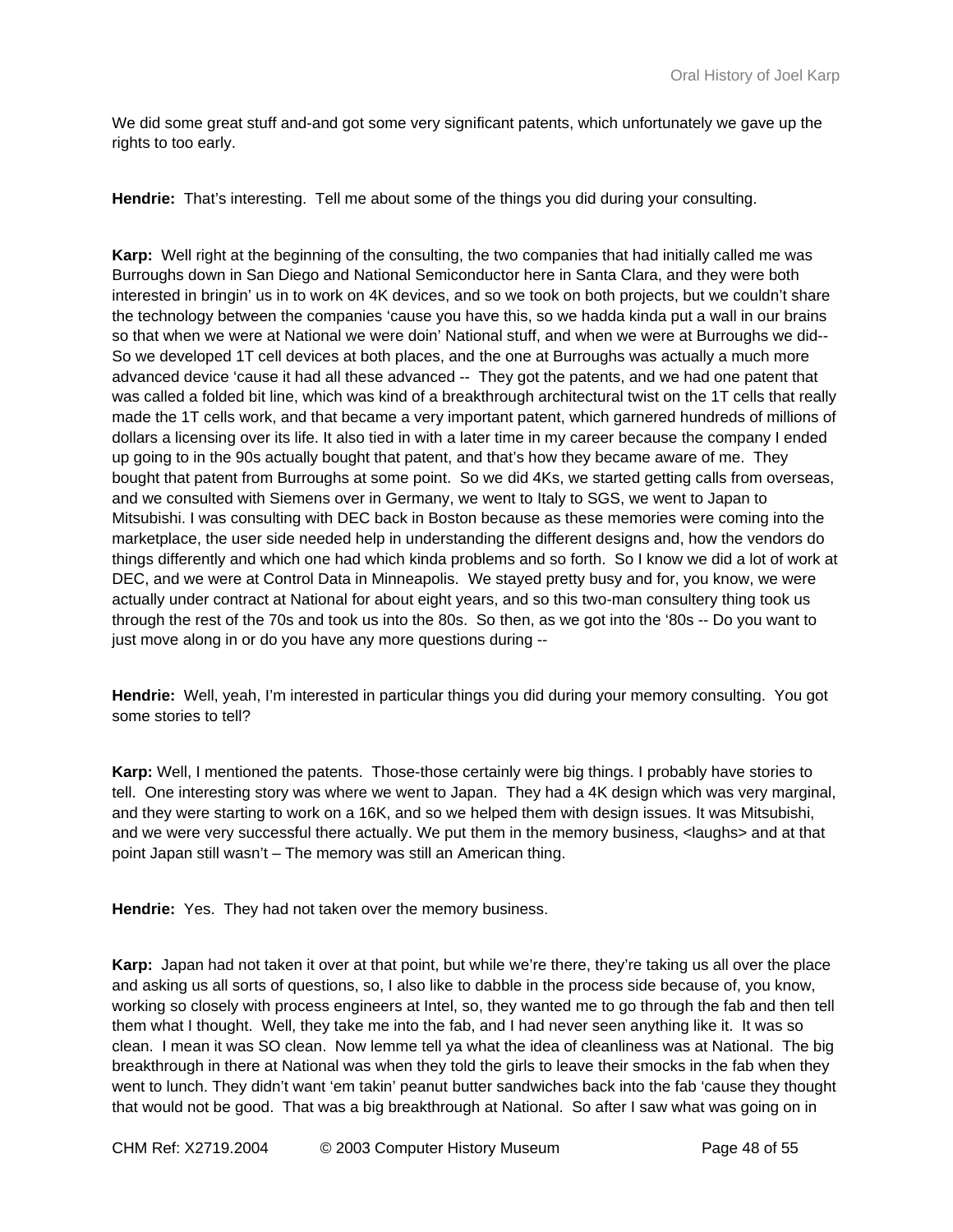Japan, I went back, I told National management, I said, you know, "You guys got a long ways to go. I mean the stuff they're doin' over there is, you know, they're gonna eat you at lunch if you guys aren't careful." And basically they didn't listen, and, you know, five years later, Japan, Inc., ate their lunch. But they paid attention to microcontamination. The U.S. guys just weren't that concerned about it. Fabs were just things you could practically walk in them in your street clothes here in the U.S., but all of a sudden now they had space suits and air locks and, you know, that stuff they just hadn't started doin' that kind of stuff. So the quality level, and that was a big thing in the early '80s, was people like H.P. writing, ya know, talkin' about the quality levels between Japan and the U.S. Things had really turned by then, and, you know, when we were kids, Japanese stuff was always looked down on as being like really inferior products, but by the '80s it all turned around, and it was the U.S. that was coming up with inferior products, and,you know, DRAMs are really sensitive to-- DRAMs have always been great things to bring fabs up on because they're so sensitive. If you have any kind of contamination in your fab, the DRAMs gonna show it faster than any other circuit because of the fact that you're dealing with the refresh, and the leakage on these cells has to be so low. Any kind of microcontamination the first thing to go with is the leakage. So if you're building microprocessors or static RAMs, you don't even see it, but if you're building DRAMs you'll see it, and the way it manifested itself in the early '80s was you'd get a part from Hitachi and measure the refresh on it. It'd be seconds. You measure a part coming out of a typical U.S. fab, well at that time I measuring parts coming from National, and it would be milliseconds. So that tells you right there's somethin' goin' on, and it wasn't until they really cleaned up their act here in the U.S. that they started getting those kinds of, you know, second type refreshes, so that was one interesting thing. Dealing with the foreign companies, I enjoyed that. I enjoyed the travel. I can remember one time going into Rockwell. Rockwell had an integrated circuits thing going there, and they had a problem there where they had this mask-making system that was second to none. They could just do magic with their masks, but it created a problem for them because they'd make the masks so fast that an engineer would look at a chip and he'd see a problem, and he'd go make a mask right away, and they'd make this mask and it would come out, and he'd fixed the problem he'd been lookin' at, but he didn't see the other three problems that were there, so he'd make another mask. So at any given time, you never knew where your baseline was 'cause there were so many changes in the-- So I went in and we tried to straighten some of that stuff out at Rockwell, and I can recall calling a vice president at Rockwell on a Sunday night at home, and telling him what he needed to do. I said, "Look. You're probably gonna fire me when ya hear all this stuff, but I don't want to hide this stuff from you. I'm gotta tell you the truth," and I laid out all this stuff of what, you know, what they needed to change, and instead of firing us they kept us on for another couple years. So that was that was pretty much runnin' around the world for, you know, for eight years from the '82 time frame.

#### **Hendrie:** When did you stop doing that or what was next?

**Karp:** Well, it was clear. By the early '80s, the memory activity in the U.S. was already tailing down because the Japanese had really come on so strong that American companies were getting out of the memory business, and it was about '85, I guess, when Intel got out, but National was doing well. They did very well with the 4K. We built 'em a super 4K, we built 'em a super 16K, but then they went really aggressive on the 64K, and tried to go to a triple poly process, and they had a lot of trouble with that. They were ahead of their time. I mean we were building poly plate capacitors, and everybody else was using planar capacitors in the cells, and, there was a lot of innovations that were going on there. There were a lot of patents were coming out of it, but they just didn't have the processing to be able to do it. So they kind of stumbled when they got to the 64K level, so by the early '80s they'd already moved the memory group to Salt Lake City, and things were gettin' really slow there, and so National at one point said would we, you know, they'd had a big layoff and they fired all the consultants, so that would have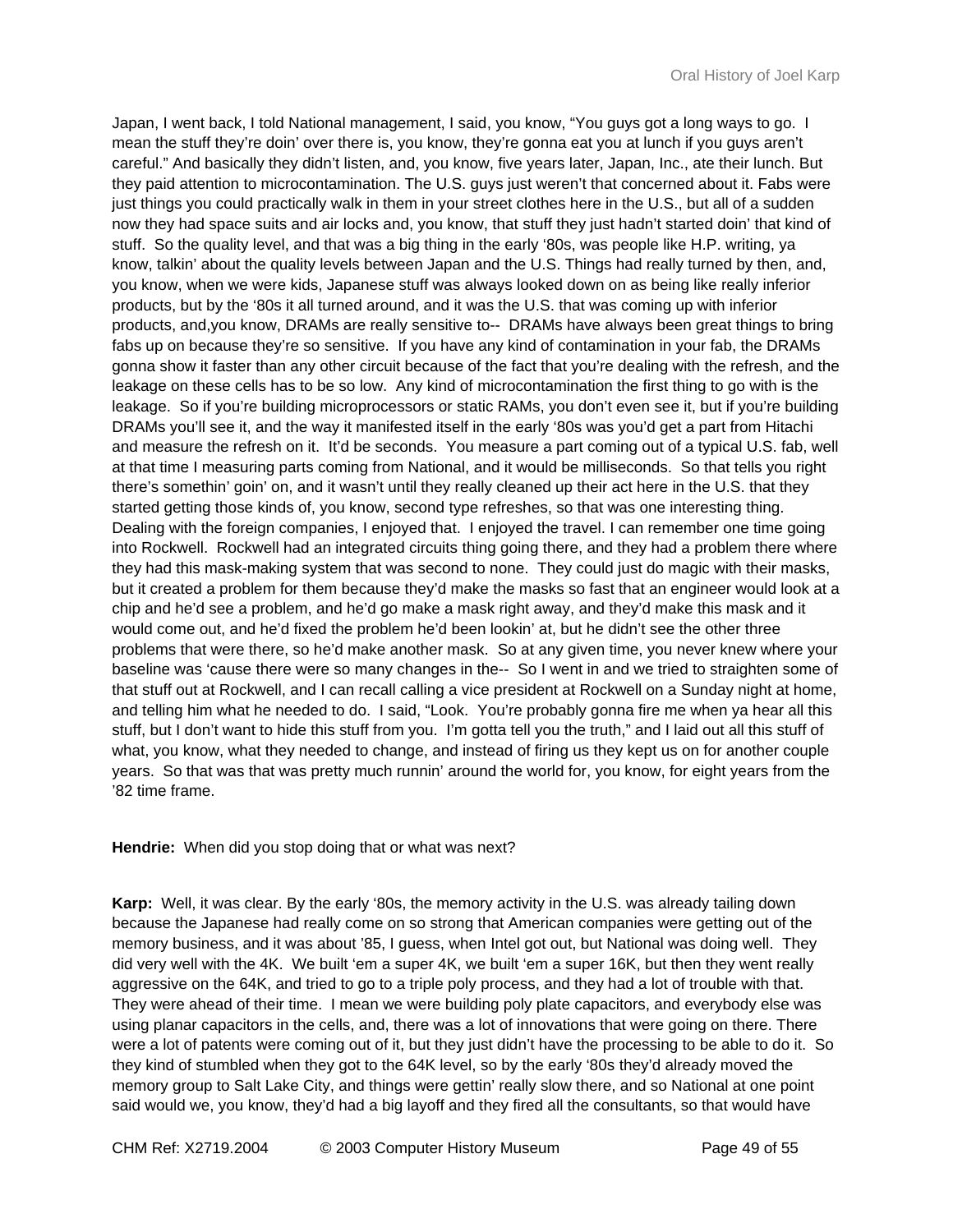been in '82. We had to find something else to do clearly, and it took a while to figure out what we wanted to do, but at the end of '83, we went out and got a bunch of venture capital and started a semiconductor company.

**Hendrie:** You're kidding. In '83?

**Karp:** In '83. You know, I saw all these people out there getting' money. I thought, gee, you know, if they can get it maybe I can get some too. So we started out this plan to build a high-speed DRAM, and build a DRAM that ran as fast as a static RAM, and -- The project was kinda doomed from the start because first off we started at a time when the industry was in a boom, and just after we started the company things turned south on the industry. '85 was like the worst recession in the history of the semiconductor industry. Grove says '85 was worse even than now, and things are pretty bad now, but, according-, you know, Grove has said that '85 was even worse, and uhm..—

**Hendrie:** I know Intel got into some real trouble at one point. It was in serious financial trouble.

**Karp:** It was. Uhm.. Well, the venture capitalists basically chickened out, and didn't want to come up with any more money, so they sold the company.

**Hendrie:** What was the name of the company?

**Karp:** It was called Visic, V-i-s-i-c, which was my acronym for Visionary Integrated Circuits, and we -- I mean we actually did some pretty neat stuff. We built some very fast memories, and --

**Hendrie:** Who were your venture capitalists?

**Karp:** Hambrecht and Quist. We had all top-notch, ya know, Hambrecht and Quist, Graylock, uhm.. Kleiner Perkins almost came in, but at the last minute got talked out of it by Cypress 'cause they thought we were gonna compete with them, and uh.. it was three or four guys that-- So they sold the company. The company got scaled back, ya know, first off, was what happens. And so we got rid of all manufacturing people and all support people and basically just kept the corps of engineers. And so the company got sold to VLSI Technology right at the end of '86. So they only really funded it for two years, which is a pretty short time to, ya know, to fund a semiconductor company. In fact, after they funded us, they were putting out the story that this is going to be the Intel of the '90s, but ya gotta keep a company goin' for longer than two years if you want to be an Intel. But anyway, that was not a really wonderful chapter in the sense that, it was pretty stressful during that time, but then when they sold the company to VLSI, I stayed with it as the head of it, and we brought about 25 people over to VLSI Technology to basically be the design and development arm of their memory business. We mostly did static RAMs while we were there, very high-speed static RAMs, and I started up a joint development program with Hitachi, which was a real feather in our cap because at that point Hitachi had never done anything like that, and they were a real leader at that point. So we started developing parts jointly with them. I started basically making monthly trips to Japan. So this was '87, '88, '89, and toward the beginning of '90, I was beginning to sense that things weren't really wonderful over there. That the memory business just wasn't going well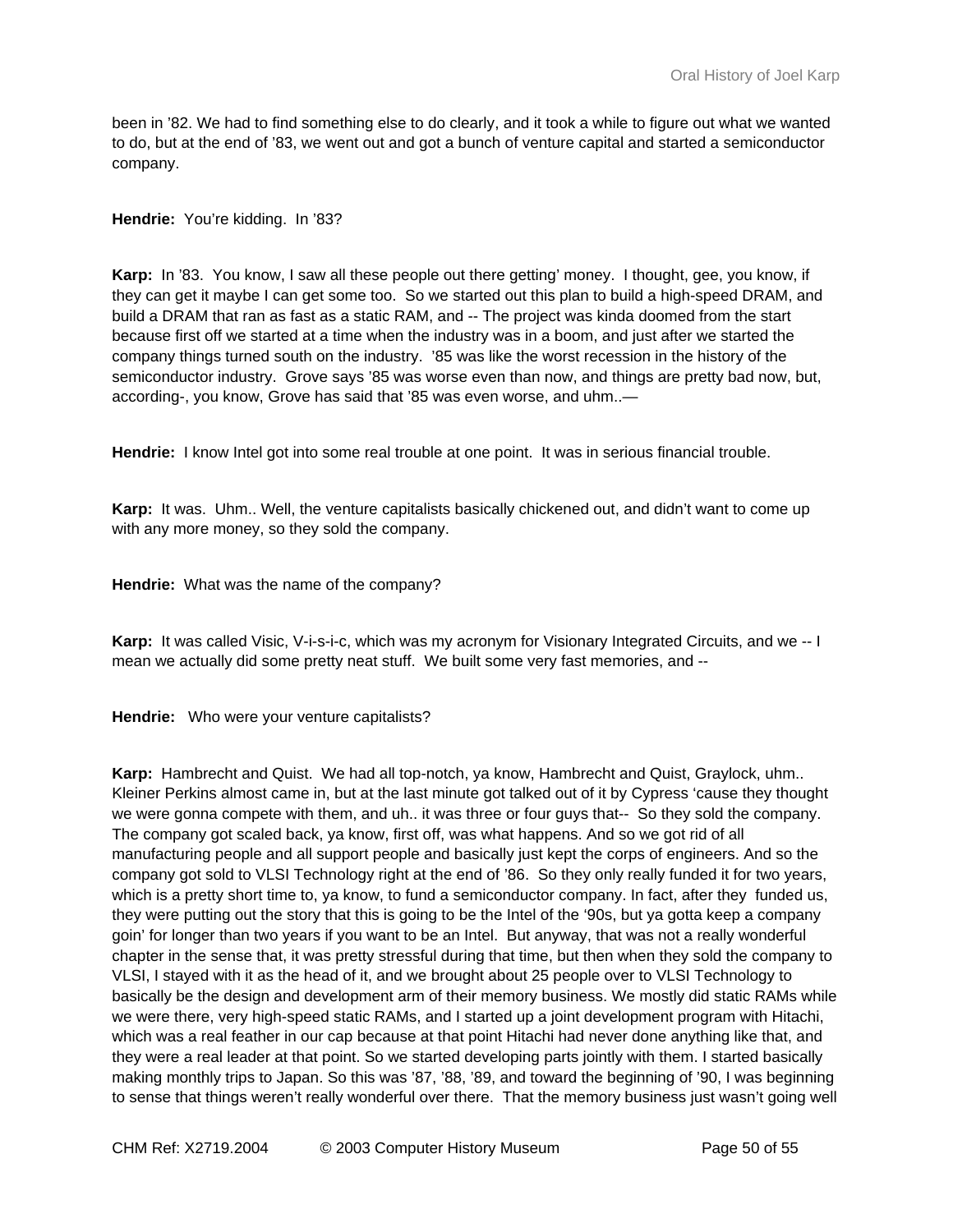for them. They were bringing up a new fab in San Antonio, and they were tryin' to run this stuff, they couldn't run it, and, you know, we were able to get good parts from the outside vendors, but they just couldn't make 'em internally.

<crew talk>

**Karp:** So, we're now in the middle a '90, and oh, I guess I've skipped over something here which is part of the story if we're gonna go the end here. In '86, I got a call from a friend of mine that I'd worked with at National, and he'd actually worked with me at Rampower for a short time, a Korean guy, and he'd been one of the principals in starting up Samsung Semiconductor here in the Valley in the '82 time frame. He calls me in '86, and he says, "We're being sued by Texas Instruments. Can you help us and be an expert witness for us?" I was still involved in the Visic project, but this was now at a point in time when it was right before they were getting' ready to sell the company to VLSI. So I thought, you know, I couldn't think of it. There was no-certainly no conflict there, and I'm the boss. I don't even have to ask anybody. <laughs> So I said, "Yeah, I'll do it." So that was kinda my beginning as an intellectual property expert, and this was a major litigation that was in 1986, where Texas Instruments sued the world. I don't know if you remember this.

**Hendrie:** I remember. They got on a jag and—

**Karp:** They sued the world.

**Hendrie:** --they sued the world, and they were going to make their patents a huge profit center.

Karp: Right. And they did. They were at one point probably getting a billion dollars a year from these patents. So I got involved in that litigation as Samsung's-- They sued seven Japanese companies, seven or eight Japanese companies, and one Korean company, Samsung. So I got involved as Samsung's expert, and so I met all these legal people that work for them. Basically they were using these law firms in Washington, so I became friendly with all these lawyers. So now we're -- Let's skip forward to early '90. I get a call from this lawyer I'd worked with. "Hi. I'm in town," you know, "wanta go to dinner." So we go out to dinner at this nice restaurant up on Skyline Boulevard up here, and just a friendly, you know, just dinner. Now he had actually at this point, he had left the Washington law firm and had moved his family to Korea for a three-year contract, so he was actually now in-house at Samsung. So I'm talkin' to him about what's Korea like and all this kinda stuff, and he said, "Well, how ya doin'?", and I said, "Well, so-so," cause I already at this point felt VLSI wasn't gonna be in the memory business for very long, and he said, "Would you consider coming to work with us over in Korea?" And I said, "Boy. I've never given that any kinda thought but, you know, lemme think about it." I came home that night, and I remember sayin' to Ann, "What would you think of movin' to Korea?" She says, "My bags are packed." <laughs> She's much more adventurous than I am. She's also lived all around the world, ya know. She's lived in many countries, so for her it was, ya know --

**Hendrie:** There's no fear. It's just a country she'd like to live in.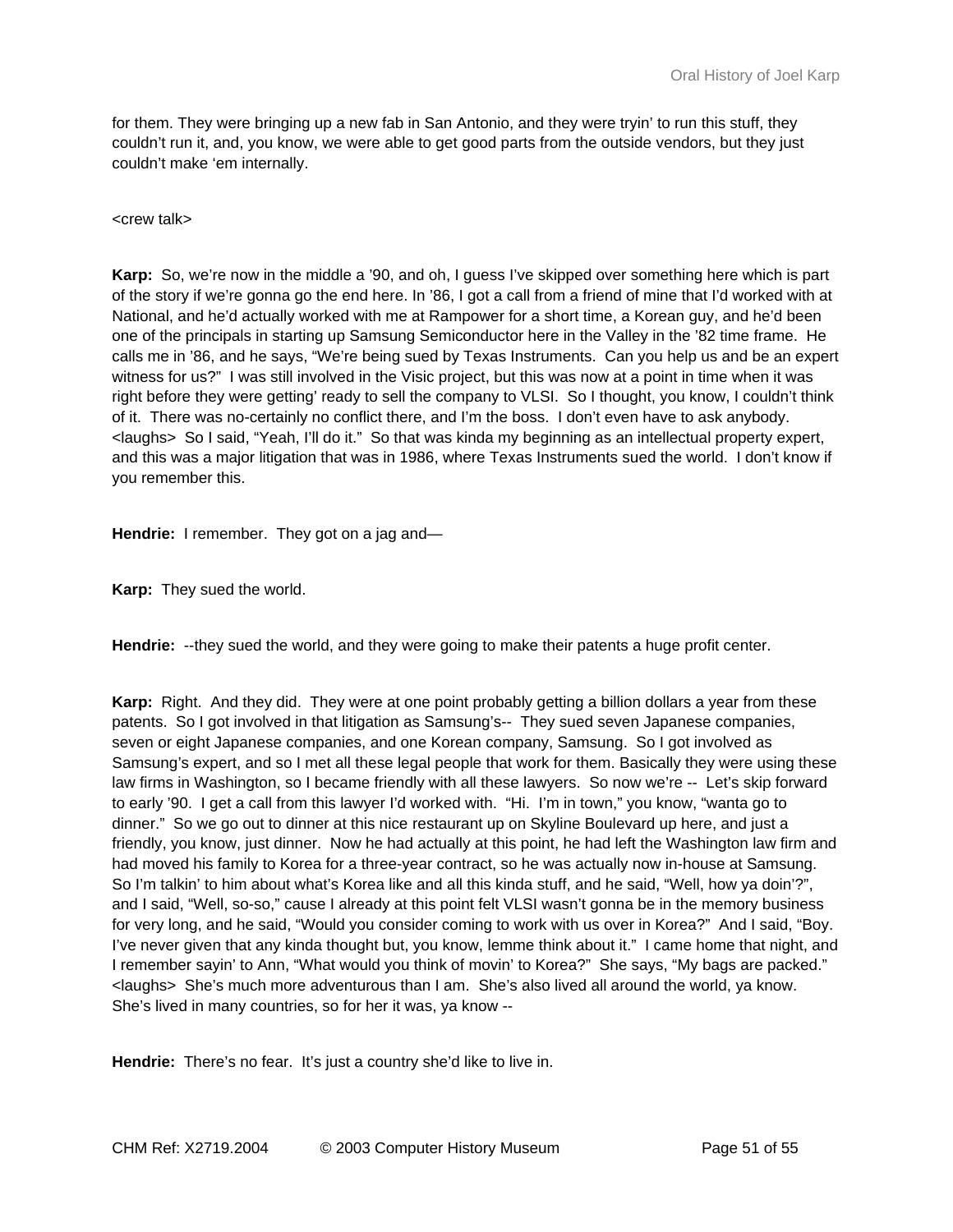**Karp:** So I called him back and said, 'Well, what do you want me to do there?" He says, "We have no idea, but, you know, let me talk to the management-level people, the chairman, and see if they're interested." So anyway, that basically became the next phase of my life. We ended up goin' to Korea in September of '90, and that was truly interesting because, you know—

<crew talk>

**Hendrie:** So you moved to Korea.

**Karp:** So we moved to Korea, and basically at that point in time, they were just starting their 64 megabit, so, you know, I've been talkin' about 4Ks and 16Ks, and now all of a sudden here's 64 megabit, and so they were able to bring me in on a kinda special R&D kinda deal where for five years they don't have to pay taxes on-and so forth, so there was kind of a special R&D incentive thing that the Korean government had. So they brought me in under the agis of the 64 meg program, which I worked on to some degree, but they also really wanted my help on the IP stuff because basically they were being sued by everybody in the world, and they really liked my-- they liked me working with them with analyzing patents and helping to find prior art, ya know, all the typical kinda stuff ya do. So I would say that I spent -- I would work Monday through Friday for a full day, which was roughly 8 in the morning to 6 or 7 at night, but I had a one- or two-hour ride each way commute, and I hadda show up for any so I could sit in the back of the car and sleep or read the newspaper or something while I'm goin' to work, but it was a very long day, and then on Saturdays ya hadda half a day. So I'd work in the factory, down in their main factory, which is about 20 miles south of Seoul, I'd work down there Monday, Tuesday, Thursday, and Friday. On Wednesdays and Saturdays, I would go to the main office in Seoul and work with the intellectual property center. So that was really a change in career at that point, and I mean it was quite interesting 'cause this company had come from nowhere, where they had really only started, gotten into the memory business in maybe the '82 time frame, '83 time frame, and now we're eight years later and they're, you know, they're already knockin' on the door of bein', the real major supplier, and now they're number one. They're number one uh.., ya know. So I was there through all that growth, and I worked continuously with the people in the IP area, this one lawsuit after another, one negotiation after another, and then on the semiconductor side I was the vice president of strategic product planning. So I was involved in the standards organizations here in the U.S. andjust, you know, did all sorts a neat stuff, yeah. And so we came back to the States right at the end of '96, and we originally went to stay there for three years, but we stayed in Korea for a little over six years, and then so I came back here, I was still an employee, and I got attached to the group here in San Jose. But once I came back here I was strictly workin' as a consultant to the intellectual property center, and they had about three or four litigations going at that time that I was helping them with. So that gets me back to the really the beginning a '97. Things changed again. In October of '97, I went to work at Rambus, and I became their vice president of intellectual property. I don't know how much you've followed the Rambus story up to this point, but you're lookin' at the guy who was in the middle of all that.

#### <laughter>

**Karp:** So I've been in the middle of a lotta stuff, I guess, ya know. So I retired from full time in 2000. I was on a board of a small company here in the Valley for about a year. I'm still a consultant to them, but I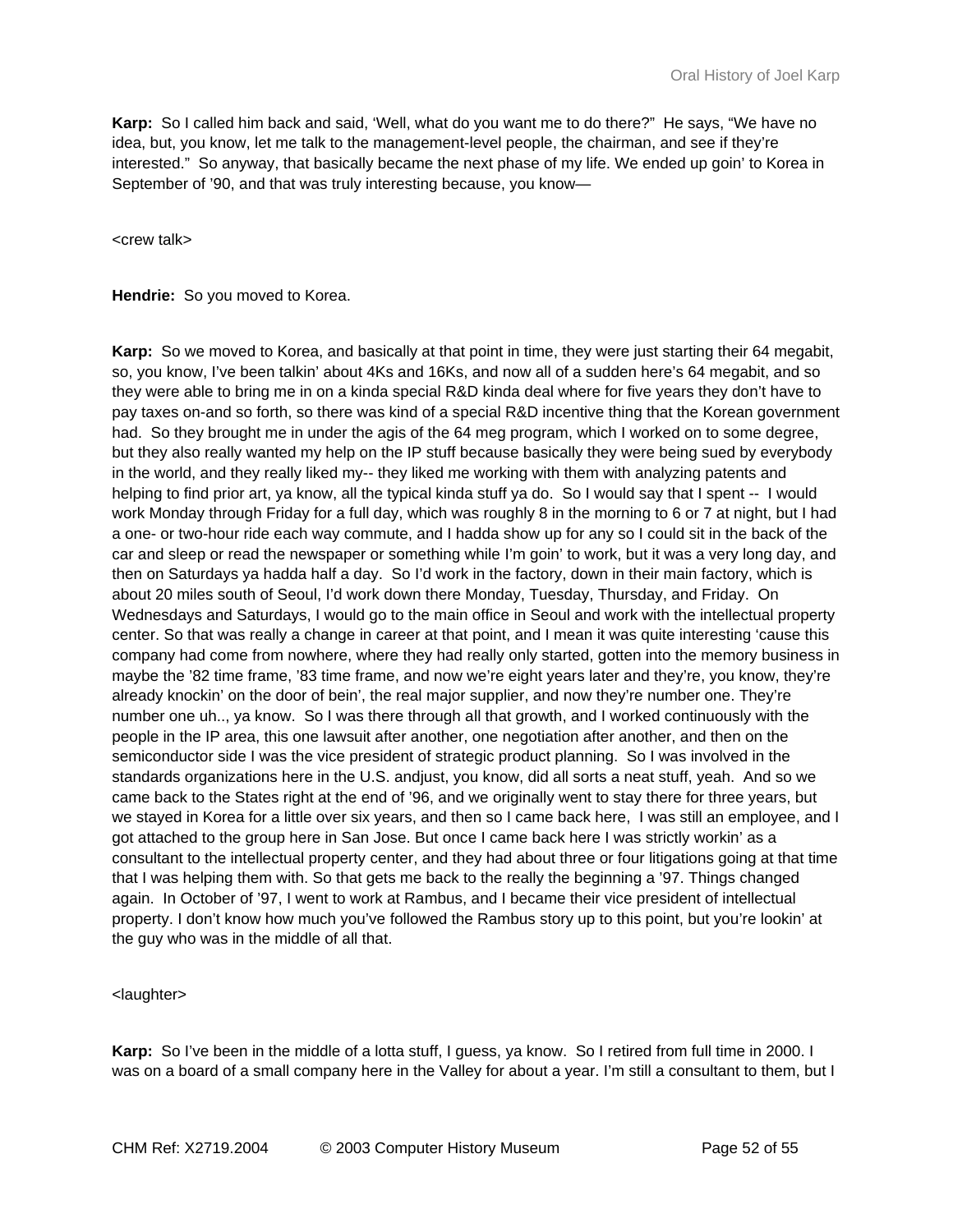am not on the board anymore, and I've been consulting with Rambus, you know, in their ongoing litigation stuff, so I still have a relationship with them.

**Hendrie:** Very good. Rambus was the way to go, and then it's funny. I haven't followed it closely enough to understand the ups and downs.

**Karp:** Well, if you want to talk about Rambus, you've gotta start all over again, put the tapes in, and go for another three or four hours cause it's a story. That's a story, and I'm sure there'll be books on that one and-at some point in the future. That is a story.

**Hendrie:** We should do that probably another time. I think I've used a lot of your time. It's almost 5:30, and I really appreciate you spending all the time to go over this.

**Karp:** No. This is a pleasure. This is-this is uh.. I've enjoyed this as I'm sure as much as you have.

**Hendrie:** This is great. Okay. Good. Well, thank you very much, Joel.

**Karp:** Uh.. <clears throat> Yeah. This is an 1103 wafer.

**Hendrie:** Okay. Yeah. There we go. Just turn it a little bit to the side. There. Just so the light doesn't shine in. Yeah. Great. Oh, there we go. There we can get it. I'll zoom in on it. Okay. That's an 1102?

**Karp:** 1103.

**Hendrie:** That's an 1103 wafer.

**Karp:** And this is uh.., ya know, circa early '70s 'cause this-this is a two-inch wafer, so, you know, now, of course, the wafers are the size of dinner plates—

**Hendrie:** So you could easily count the number of die.

**Karp:** You could easily-You could actually count the number of die, and I forget what the number is, but it's not that many.

**Hendrie:** What kind of yield was Intel able to get in those days? I know they wouldn't tell you figures today, but— Do you have any idea of what just rough order of magnitude?

**Karp:** Uh.. First of all, you didn't have anything like the kinda yields you have today. I mean if you had a 25 or 30% yield on a memory wafer, you were probably doin' real well, and now, in the '90s, it's a whole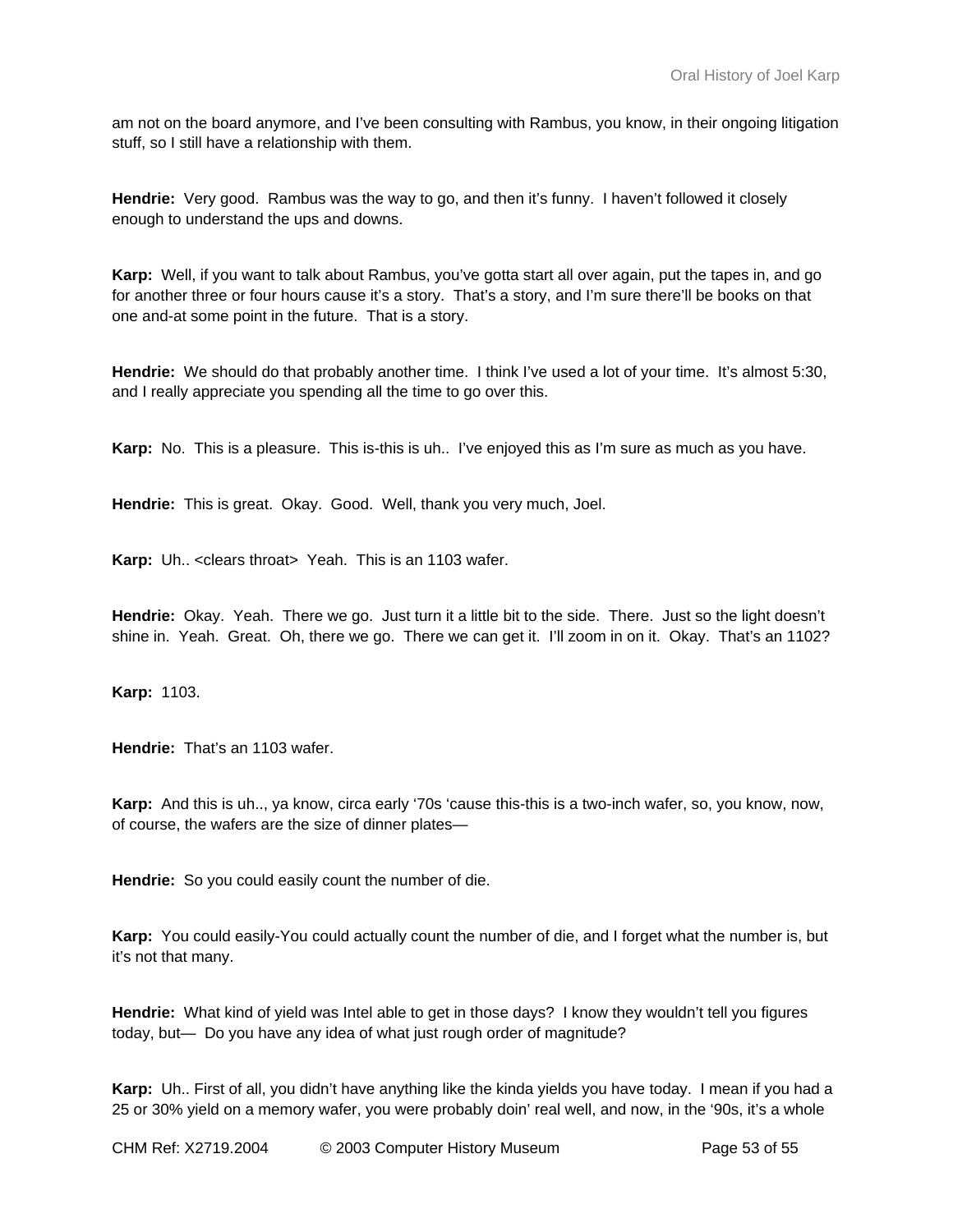different world, but anyway, that's a two-inch wafer, so that's a relic. And this was Intel's first brochure, Intel and the Impractical World of Semiconducting Memories, so right on the front page is-this is the 1101, and this is the famous Intel picture that everybody in the world has seen, and I told you the story as to why I'm not in the picture.

Hendrie: Yes. 'Cause you're working on the 1101.

**Karp:** I'm sitting in the room with Regitz testing 1102s. He was still at Honeywell, and I said, "Hey, lemme go out and get in this picture," and he said, "Ah, you don't needa be in that stupid picture. This is more important," so I-- He's a customer. What can I do? What can you do? <laughter> "But, Bill, it's gonna be historical." That's a historical document, that picture. And you can see here's a young Bob Noyce, and here's a young Gordon Moore, and and here's Andy Grove, and then here's the company controller, John Cobb, and then here's the middle-level managers, and you see Ted Hoff here, and this is Les Vadasz in the front here, and this is Gene Phlaph right behind Les. He was the manufacturing head at Intel for many years, and-- No. I'm sorry. This is Gene Phlaph here. Sorry. This is Gene Phlaph, and this was Dick Bowen here. He was Intel's original bipolar design guy. Let's see what else is in here. Oh, this is Bob Graham, Intel's first marketing VP, and here's the fab. This is the fab there at Intel in the original building. This was the masking room. And then this is Nancy and Judy, and they're actually cutting the 1102 here in this picture.

<crew talk>

**Hendrie:** They're cutting the 1102?

**Karp:** Right, and as I mentioned earlier, this the one, the girl here on the.. the blonde girl. I don't know what'd be on your right or left. It's too hard to figure it out. I brought her over from Philco, as I mentioned earlier, so she-- And then this is me with my-one a my technicians, Betty Hiple, and here we're checking out the 1102, and I don't know why they put that picture in there. That doesn't look like a very good picture. That's the back of John Cobb's head, it looks like. The picture I just showed you, this is the original for that picture I showed ya a few seconds ago, and then this is kinda funny. Here's a much younger Joel Karp here. This was, I guess, around '71, and I was posing here with my technician. We'd just written a– built a specialized piece of gear, and we'd written an article for one of the electronics magazines, and—

**Hendrie:** That's great. That's wonderful. Cool.

**Karp:** That's pretty much it.

**Hendrie:** Okay. Very good. Well, thank you very much.

**Karp:** Okay.